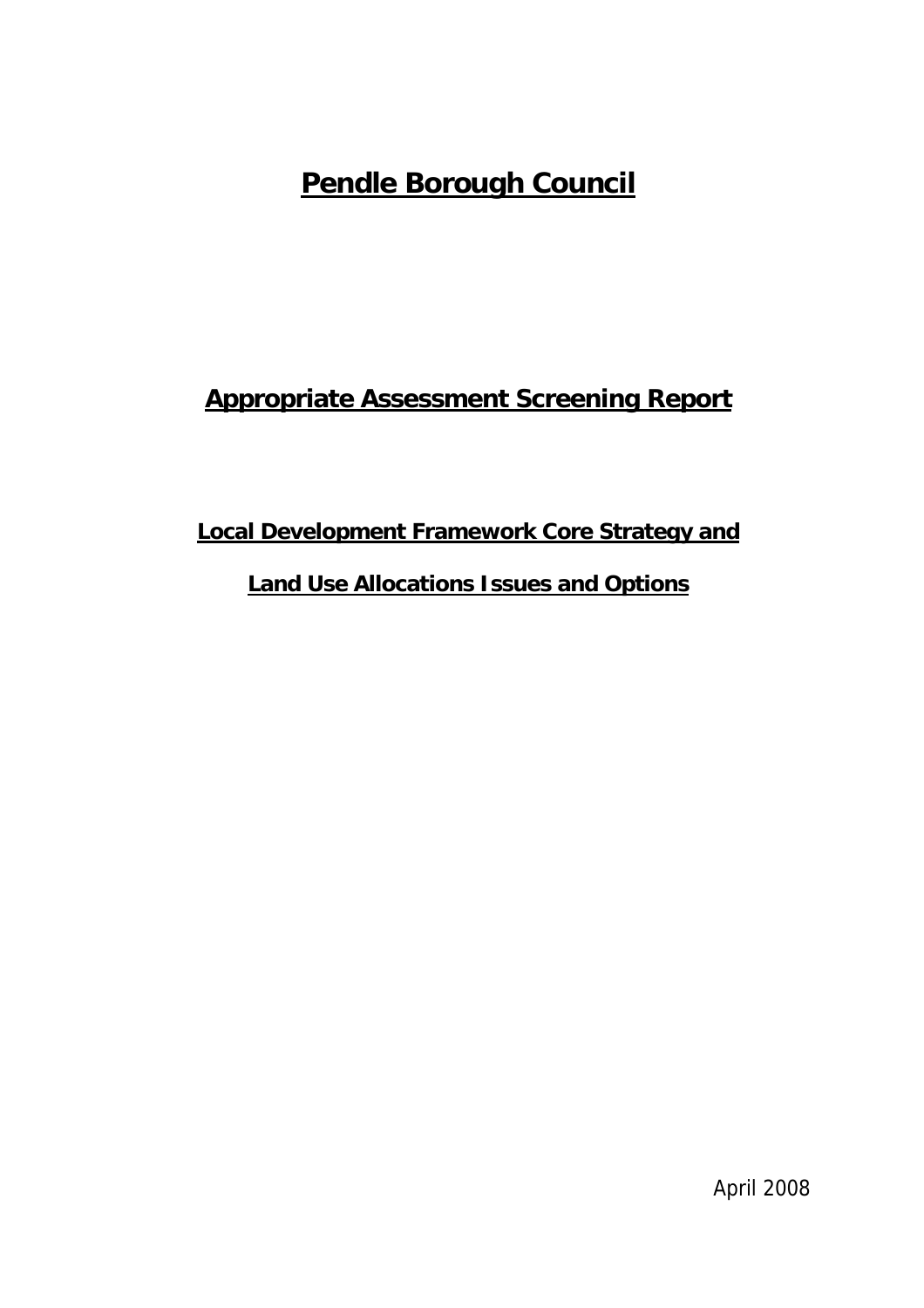### **Introduction**

- 1. The purpose of an Appropriate Assessment is to assess the impacts of a land use plan or project against the conservation objectives of a European Site. The assessment must determine whether the plan would adversely affect the integrity of the site in terms of its nature conservation objectives.
- 2. Following the European Court Judgement (ECJ) of 20<sup>th</sup> October 2005 Appropriate Assessments must now be prepared for land use planning documents within the UK where these have implications for sites designated as a Special Protection Area, a Special Area of Conservation or under Regulation 10 of the 1994 Habitat Regulations and hereafter referred to as European Sites.
- 3. The need to consider whether an Appropriate Assessment is required arises because Pendle Borough has a part of a European Site within its boundary and several others close by outside its boundary. The emerging Pendle Borough Council Core Strategy and Land Use Allocations Development Plan Document is not directly connected with or necessary for the management of the sites for nature conservation purposes. The precautionary principle requires that the conservation objectives of Natura 2000 $^1$ should prevail where there is uncertainty. Accordingly, there is a possibility that the emerging Pendle Borough Council Core Strategy and Land Use Allocations DPD may, either alone or in combination with Plans or Projects including those in other districts, have a significant effect upon a European Site.

### **Methodology**

 $\overline{a}$ 

- 4. Guidance on the methodology for appropriate assessments is contained within PPS9: "Biodiversity and Geological Conservation" and the accompanying Circular 06/2005: "Biodiversity and Geological Conservation – Statutory Obligations and their impact within the planning system". However, this advice predates the ECJ judgement and therefore reflects the application of the Habitats Directives to plans and projects as determined by the UK government rather than that required by the October 2005 judgement.
- 5. The Department for Communities and Local Government has recently produced draft guidance on the application of the Habitats Directive to Development Plans. Whilst regard will be had to "Planning for the Protection of European sites: Appropriate Assessment Guidance for Regional Spatial Strategies and Local Development Documents" August 2006, at this time that document is not considered to properly reflect the process that should be followed. In particular that document fails to properly address screening which may obviate the need for an Appropriate Assessment.
- 6. The EC publication "Assessment of plans and projects significantly affecting Natura 2000 sites – Methodological guidance on the provisions of Article 6(3) and (4) of the Habitats Directive 92/43/EEC" (November 2001) is a comprehensive approach to Appropriate Assessment. Again this guidance is aimed at projects rather than land use or development plan documents.

<sup>&</sup>lt;sup>1</sup> Natura 2000 is a project by the European Union and each of its member states to protect the environment. The title refers to the network of areas designated to conserve natural habitats and species of wildlife which are rare, endangered or vulnerable in the European Community. The term Natura 2000 comes from the 1992 EC Habitats Directive, it symbolises the conservation of precious natural resources for the year 2000 and beyond.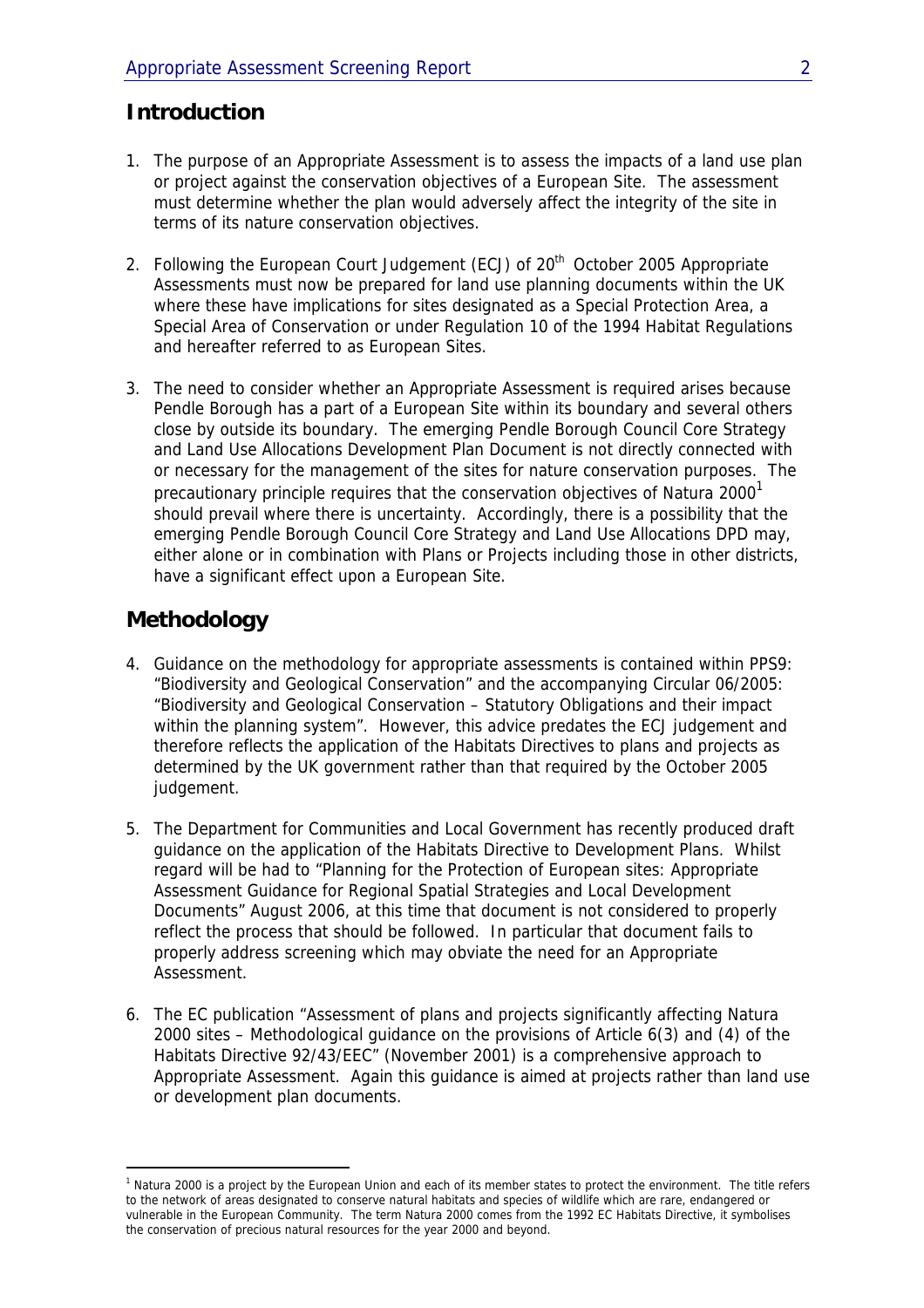- 7. Regard will also be had to The Conservation (Natural Habitats &c.) Regulations 1994 in so far as these remain current UK government guidance on the application of the Habitats Directive.
- 8. The Habitat Regulations 1994 paragraph 48 requires that:

"**48.**—(1) A competent authority, before deciding to undertake, or give any consent, permission or other authorisation for, a plan or project which-

(a) is likely to have a significant effect on a European Site in Great Britain (either alone or in combination with other plans or projects), and

(b) is not directly connected with or necessary to the management of the Site, shall make an appropriate assessment of the implications for the Site in view of that Site's conservation objectives."

- 9. Paragraph 22 of Circular 06/2005 allows a Planning Authority to consider issuing a consent for a project in accordance with Paragraph 48 of Habitat Regulations subject to conditions or other restrictions which ensure that Site integrity is not adversely affected. PPS 22 and its companion guide set out the circumstances where planning permission may or may not be granted for renewable energy development where it is likely to have an adverse effect on a Site.
- 10. European guidance on Appropriate Assessment (AA) recommends a process of up to four stages:
	- a) **Screening**. Determining whether the plan 'in combination' is likely to have a significant effect on a European Site
	- b) **Appropriate Assessment**. Determining whether, in view of the Site's conservation objectives, the plan 'in combination' would have an adverse effect (or risk of this) on the integrity of the Site. If not, the plan can proceed.
	- c) **Assessment of alternative solutions**. Where the plan is assessed as having an adverse effect (or risk of this) on the integrity of a Site, there should be an examination of alternatives.
	- d) **Assessment where no alternative solutions** remain and where adverse impacts remain.

## **This document addresses the first step in the above four stage process.**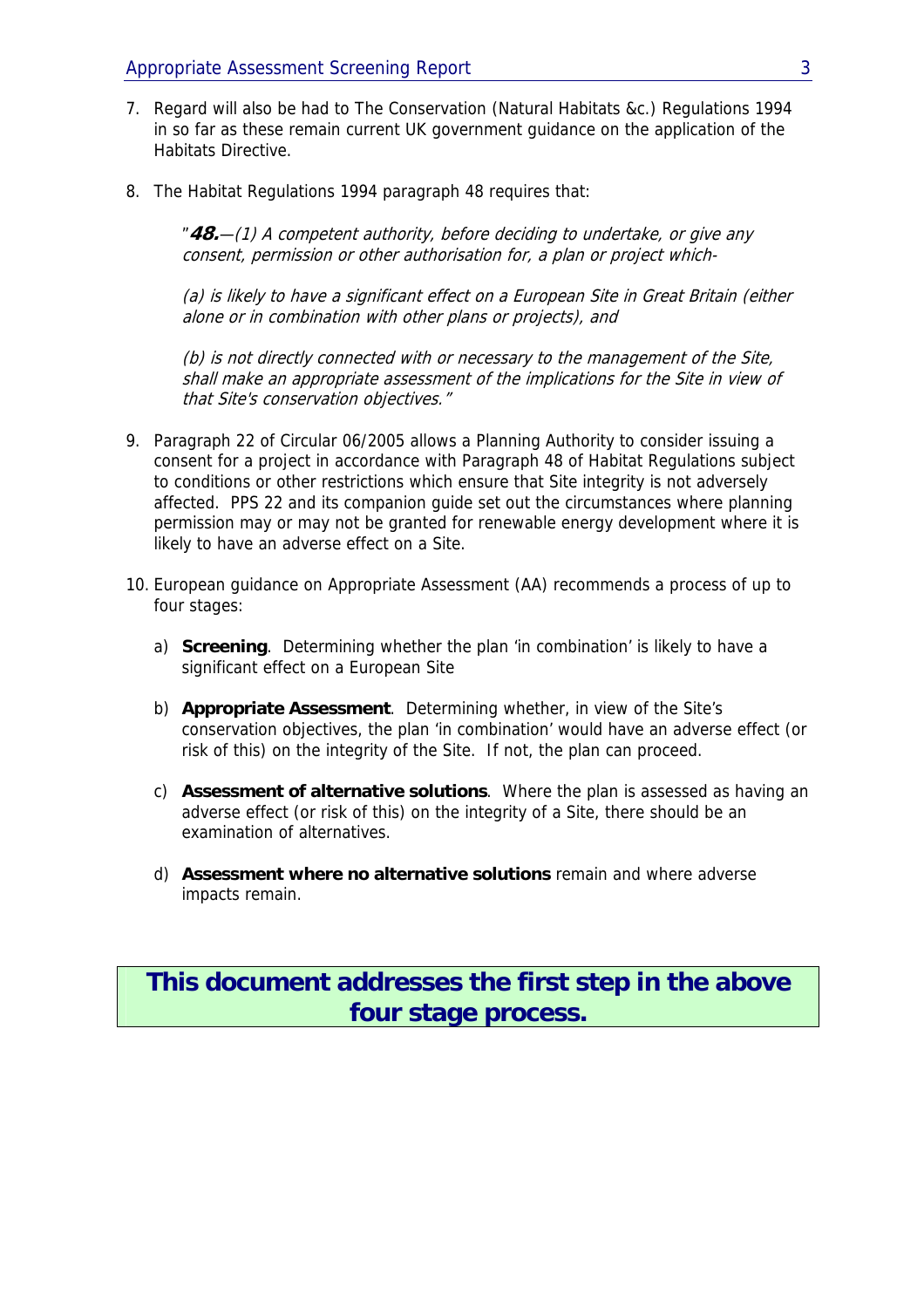## **Screening**

- 11. Screening comprises four steps :
	- a) Determining whether the plan or project is directly connected with or necessary for the management of a European Site.
	- b) Describing the project or plan and any others that in combination have the potential to significantly affect a European Site.
	- c) Identifying the potential effects on a European Site.
	- d) Assessing the significance of any effects.
- 12. Screening is a rough sieve to identify those European Sites which the emerging Pendle Borough Council Core Strategy and Land Use Allocations DPD could possibly affect. This sieve identifies those European Sites, the possible effects of the Core Strategy and Land Use Allocations DPD on those European Sites, lists existing trends that could affect the European Sites "in combination" with the Core Strategy and Land Use Allocations DPD and screens out those European Sites that are unlikely to be affected.

### **Step a) Determining whether the plan or project is directly connected with or necessary for the management of a European Site**

13. This part of the screening process is more readily applicable to Site specific projects. However, it is the case that the Core Strategy and Land Use Allocations DPD is not directly connected with or necessary for the management of a Site though policies in it may be applicable to European Sites. Such policies however are for the benefit and protection of the Sites.

### **Sites which may be affected.**

- 14. European Sites (Natura 2000 sites) are **Special Protection Areas** (SPA) classified under the EC Birds Directive 1979, **Special Areas of Conservation** (SAC) and candidate Special Areas of Conservation (cSAC) designated under the EC Habitats Directive 1992. **Ramsar** sites are wetlands of international importance designated under the Ramsar Convention. Natural England advises that as a matter of policy, the Government expects public authorities to treat all Ramsar Sites and potential SPA's (pSPA) as if they were fully designated European Sites for the purposes of considering development proposals that may affect them (PPS 9 para 6).
- 15. There are five European Sites which may be affected by the Core Strategy and Land Use Allocations DPD. Sites were identified in consultation with English Nature and using selection criteria such as distance from Borough boundary and connectivity e.g. water courses. Some of the Sites comprise two different designations (such as SPA and SAC) and are shown on **maps at Appendix 1** and in the table below:

| Site name                          | <b>Designation</b> | Distance (Km)         |
|------------------------------------|--------------------|-----------------------|
| South Pennine Moors Phase 2        | <b>SPA</b>         | <b>Within Borough</b> |
| <b>South Pennine Moors</b>         | <b>SAC</b>         | <b>Within Borough</b> |
| <b>Ribble and Alt Estuaries</b>    | <b>SPA</b>         | 38.4                  |
| <b>Ribble and Alt Estuaries</b>    | Ramsar             | 38.4                  |
| <b>North Pennine Moors</b>         | <b>SAC</b>         | 10.8                  |
| <b>North Pennine Moors</b>         | <b>SPA</b>         | 10.8                  |
| <b>North Pennine Dales Meadows</b> | <b>SAC</b>         | 13.2                  |
| <b>Bowland Fells</b>               | <b>SPA</b>         | 17.0                  |

[Distances are measured from Borough boundary to nearest boundary of site]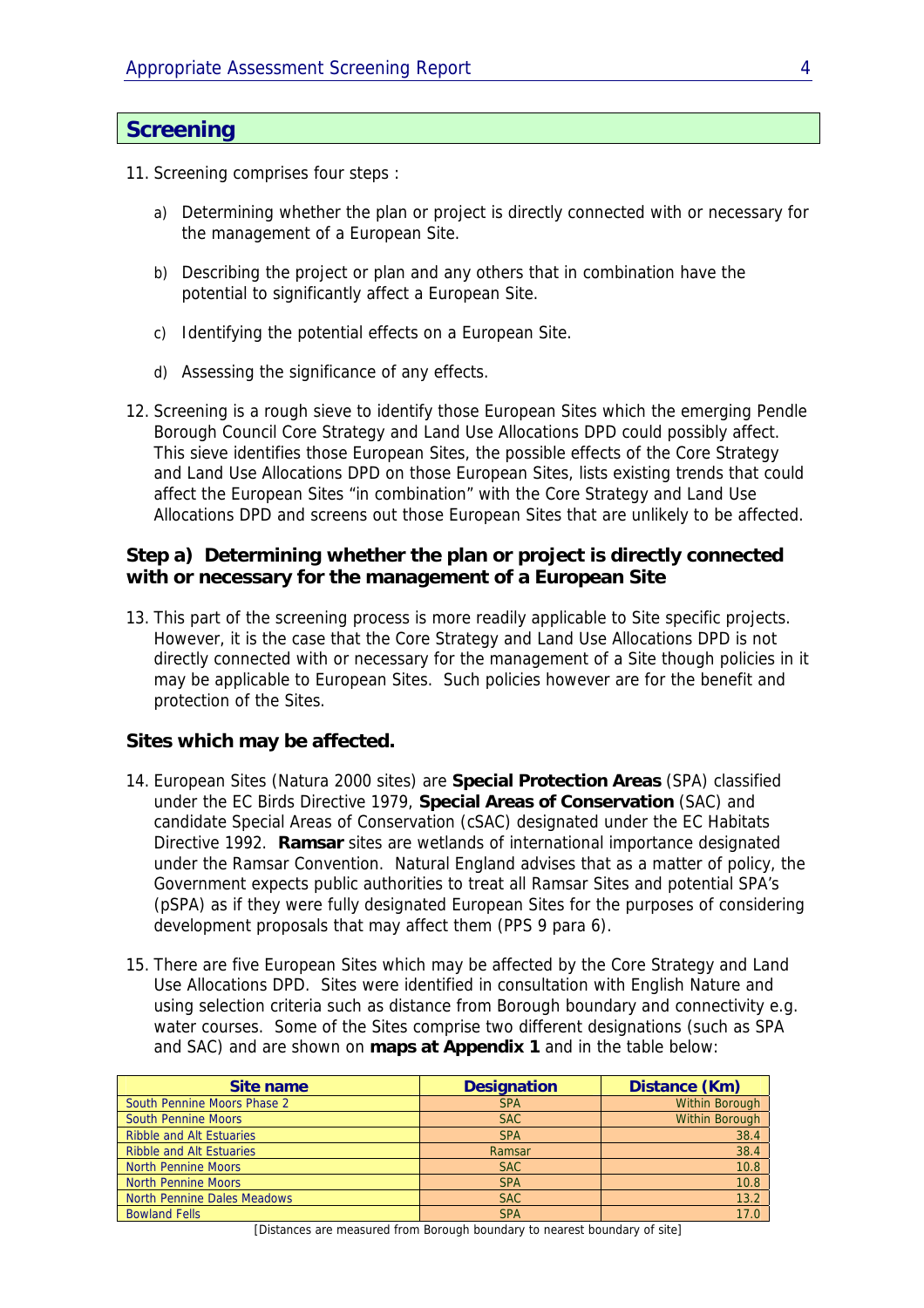### **Step b) Describing the project or plan and any others that in combination have the potential to significantly affect a European Site**

| 1. Description of Proposal                                                                       |                                                                                                                                                                                                                                                                                                                                                                                                                                                                                                                                                                                                                                                                                    |  |  |
|--------------------------------------------------------------------------------------------------|------------------------------------------------------------------------------------------------------------------------------------------------------------------------------------------------------------------------------------------------------------------------------------------------------------------------------------------------------------------------------------------------------------------------------------------------------------------------------------------------------------------------------------------------------------------------------------------------------------------------------------------------------------------------------------|--|--|
| Location                                                                                         | Borough wide.                                                                                                                                                                                                                                                                                                                                                                                                                                                                                                                                                                                                                                                                      |  |  |
| Distance from designated<br>boundary                                                             | Only one of these Sites, the South Pennine Moors SAC/SPA, is within the Borough<br>boundary and it is only a small northern portion (15%) of the Site. Others range in<br>distance from 10.8 to 38.4 Km measured from Borough boundary to nearest<br>boundary of Site.                                                                                                                                                                                                                                                                                                                                                                                                             |  |  |
|                                                                                                  |                                                                                                                                                                                                                                                                                                                                                                                                                                                                                                                                                                                                                                                                                    |  |  |
| Site (Borough) area                                                                              | 169.52 Km2                                                                                                                                                                                                                                                                                                                                                                                                                                                                                                                                                                                                                                                                         |  |  |
| <b>Brief Description</b>                                                                         | A copy of the Local Development Framework Core Strategy and Land Use Allocations<br>Issues and Options document is appended.<br>This document sets out for consultation the issues and options available to Pendle<br>Borough Council for inclusion in its final Core Strategy and Land Use Allocations<br>DPD's. This is the first stage of the Local Development Framework process.<br>Government quidance dictates the process through which our various evidence bases<br>are evaluated from which a series of issues and options arise. These will then be<br>refined through a process of consultation into Pendle Borough Council Spatial Policies<br>and Land Allocations. |  |  |
| Is the proposal directly connected<br>with or necessary to the<br>management of a European Site? | No, though Options in it may be applicable to European Sites. Such Options however<br>are for the benefit and/or protection of the Sites. Some Options have incidental<br>benefits for some Sites.                                                                                                                                                                                                                                                                                                                                                                                                                                                                                 |  |  |

The Core Strategy and Land Use Allocations Strategic Objectives are at **Appendix 2**. Other plans or projects which were considered 'in combination' are shown at **Appendix 3**.

### **Step c) Identifying the potential effects on a European Site**

This step should be undertaken in stages. Firstly, the European Sites as listed at paragraph 15 above should be **described** and their **condition assessed**. Secondly, because appropriate assessment should determine whether in view of the site's **conservation objectives** a plan or project is likely to affect the site, the conservation objectives should be identified for each site. The following tables number 2 and 3 provide this information which is taken from Joint Nature Conservation Committee and Natura 2000 data forms.

| 2. Description of European Site |                                                                                                                                                                                                                                                                                                                                                                                                                                                                                                                                                                                            |
|---------------------------------|--------------------------------------------------------------------------------------------------------------------------------------------------------------------------------------------------------------------------------------------------------------------------------------------------------------------------------------------------------------------------------------------------------------------------------------------------------------------------------------------------------------------------------------------------------------------------------------------|
| <b>Name</b>                     | <b>South Pennine Moors SAC and SPA</b>                                                                                                                                                                                                                                                                                                                                                                                                                                                                                                                                                     |
| Unitary Authority/County        | Lancashire County Council, North Yorkshire, West Yorkshire and Greater Manchester                                                                                                                                                                                                                                                                                                                                                                                                                                                                                                          |
| <b>Site Description</b>         | SAC: The site covers the key moorland blocks of the Southern Pennines from Ilkley<br>Moor in the north to the Peak District in the south. The moorlands are on a rolling<br>dissected plateau formed from rocks of Millstone Grit at altitudes of between 300 and<br>600 metres and a high point of over 630 metres at Kinder Scout. The greater part of<br>the gritstone is overlain by blanket peat with the coarse gravely mineral soils<br>occurring only on the lower slopes. The moorlands as a whole support a breeding<br>bird community of national and international importance. |
|                                 | SPA: The site is the largest unenclosed moorland within West Yorkshire and contains<br>the most diverse and extensive examples of upland plant communities in the county.<br>Extensive areas of blanket bog occur on the upland plateaux and are punctuated by<br>species rich acidic flushes and mires. There are also wet and dry heaths and acid<br>grasslands.                                                                                                                                                                                                                         |
| <b>Qualifying features</b>      | SAC: The site hosts the following habitats listed in Annex I under article 4(4) of the<br>Directive (92/43/EEC): Blanket bogs; European dry heaths; Northern Atlantic wet<br>heaths with Erica tetralix (wet heathland with cross-leaved heath); Old sessile oak<br>woods with Ilex and Blechnum in the British Isles (western acidic oak woodland) and<br>Transition mires and quaking bogs (very wet mires often identified by an unstable<br>'quaking' surface).                                                                                                                        |
|                                 | SPA: Three habitat types which occur on the site are rare enough within Europe to<br>be listed on Annex I of the EC Habitats and Species Directive (92/43)EEC. These<br>communities are typical of and represent the full range of upland vegetation classes<br>found in the South Pennines. This mosaic of habitats supports a moorland breeding                                                                                                                                                                                                                                          |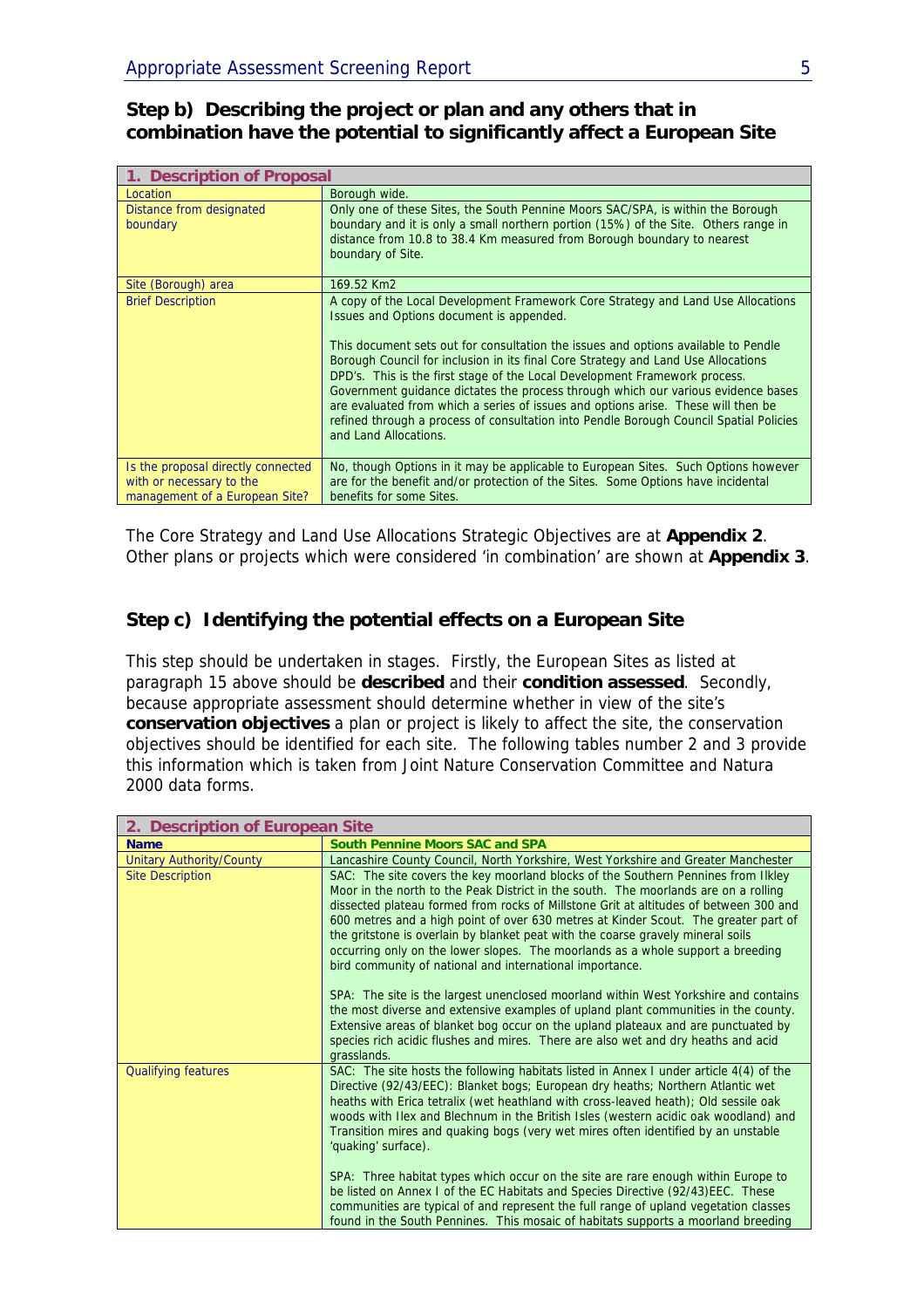|                                                 | bird assemblage which, because of the range of species and number of breeding<br>birds it contains, is of regional and national importance. The large numbers of<br>breeding Merlin (Falco columbarius), Golden Plover (Pluvialis apricaria) and Twite<br>(Carduelis flavirostris) are of international importance.                                                             |
|-------------------------------------------------|---------------------------------------------------------------------------------------------------------------------------------------------------------------------------------------------------------------------------------------------------------------------------------------------------------------------------------------------------------------------------------|
| Non-Qualifying species of interest              |                                                                                                                                                                                                                                                                                                                                                                                 |
| Unit size                                       | SAC: 64983.13 hectares. SPA: 21049.95 hectares                                                                                                                                                                                                                                                                                                                                  |
| Condition                                       | Maintenance of the eco-systems on which the birds depend relies on appropriate<br>grazing levels and burning regimes, and overgrazing by sheep is a key pressure.                                                                                                                                                                                                               |
| 21.92% meets Public Service<br>Agreement target | Management of grazing is further complicated by the presence of a large number of<br>commons within the SPA. Pressures outside the site, in particular the loss of bird<br>feeding areas through agricultural intensification, increase the vulnerability of the bird<br>populations. Unfavourable as assessed by Natural England using JNCC's common<br>standards methodology. |

| <b>Name</b>                        | <b>North Pennine Moors SAC and SPA</b>                                                 |
|------------------------------------|----------------------------------------------------------------------------------------|
| <b>Unitary Authority/County</b>    | Lancashire County Council and North Yorkshire County Council                           |
| <b>Site Description</b>            | SAC: The site covers the key moorland blocks of the Northern Pennines from Embsay      |
|                                    | Moor in the south through the Yorkshire Dales to Cumbria and Northumberland in the     |
| Comprises these SSSI's:            | north.                                                                                 |
| West Nidderdale, Barden and        |                                                                                        |
| <b>Blubberhouses Moors</b>         | SPA: The site is largely heather moorland, either as blanket bog or drier heathland,   |
|                                    | with smaller associated areas of wetland, grassland, bracken, scrub, woodland and      |
|                                    | cliff. The habitats and qualifying breeding bird populations are mostly dependant      |
|                                    | upon stock grazing and burning at sympathetic levels.                                  |
| <b>Qualifying features</b>         | SAC: The site hosts the following habitats listed in Annex I under article 4(4) of the |
|                                    | Directive (92/43/EEC): Blanket bogs (priority feature); Petrifying springs with tufa   |
|                                    | formation (priority feature); European dry heaths; Juniperus communis formations on    |
|                                    | heaths or calcareous grasslands; Siliceous rocky slopes with chasmophytic vegetation   |
|                                    | and Old sessile oak woods with Ilex and Blechnum in the British Isles (western acidic  |
|                                    | oak woodland).                                                                         |
|                                    | SPA: During the breeding season the area regularly supports Hen Harrier (Circus        |
|                                    | cyaneus) 2.2% of the GB breeding population, Merlin (Falco columbarius) 10.5%,         |
|                                    | Peregrine (Falco peregrinus) 1.3% and Golden Plover (Pluvialis apricaria) at least     |
|                                    | $6.2\%$ .                                                                              |
| Non-Qualifying species of interest |                                                                                        |
| Unit size                          | SAC: 103109.42 hectares. SPA: 147246.41 hectares                                       |
| <b>Condition</b>                   | The habitats and qualifying breeding bird populations are mostly dependant upon        |
|                                    | stock grazing and burning at sympathetic levels. Over-grazing, over-burning and        |
| 68.20% meets PSA target            | other forms of intensive agricultural or sporting management e.g. drainage may be      |
|                                    | damaging.                                                                              |

| <b>Name</b>                          | <b>North Pennine Dales Meadows SAC</b>                                                 |
|--------------------------------------|----------------------------------------------------------------------------------------|
|                                      |                                                                                        |
| <b>Unitary Authority/County</b>      | Lancashire County Council and North Yorkshire                                          |
| <b>Site Description</b>              | SAC: A series of isolated fields within several north Pennine and Cumbrian valleys.    |
|                                      | The site encompasses the range of variation exhibited by mountain hay meadows in       |
| Comprises these SSSI's:              | the UK and contains the major part of the remaining UK resource of this habitat type.  |
| <b>Bell Sykes Meadows, Langcliff</b> |                                                                                        |
| <b>Cross Meadow and Myttons</b>      |                                                                                        |
|                                      |                                                                                        |
| <b>Meadows</b>                       |                                                                                        |
| <b>Qualifying features</b>           | SAC: A wide range of rare and local meadow species are contained within the            |
|                                      | meadows, including Globeflower (Trollius europaeus), the Lady's Mantles (Alchemilla    |
|                                      | acutiloba, A. Monticola and Spignel (Meum athamanticum). The site contains Molinia     |
|                                      | meadows on calcareous, peaty or clayey-silt-laden soils for which the area is          |
|                                      | considered to support a significant presence and mountain hay meadows for which        |
|                                      | this is one of only two known outstanding localities in the UK and which is considered |
|                                      | to be rare as its total extent in the UK is estimated to be less than 1000 hectares.   |
|                                      |                                                                                        |
| Non-Qualifying species of interest   |                                                                                        |
| Unit size                            | SAC: 497.09 hectares.                                                                  |
| Condition                            | These grasslands are dependant upon traditional agricultural management, with hay-     |
|                                      | cutting and no or minimal use of agro-chemicals. Such management is no longer          |
| <b>Bell Sykes Meadows, Langcliff</b> | economic.                                                                              |
| <b>Cross Meadow and Myttons</b>      |                                                                                        |
|                                      |                                                                                        |
| Meadows 100%, 100% & 90.02%          |                                                                                        |
| respectively meets PSA target        |                                                                                        |
|                                      |                                                                                        |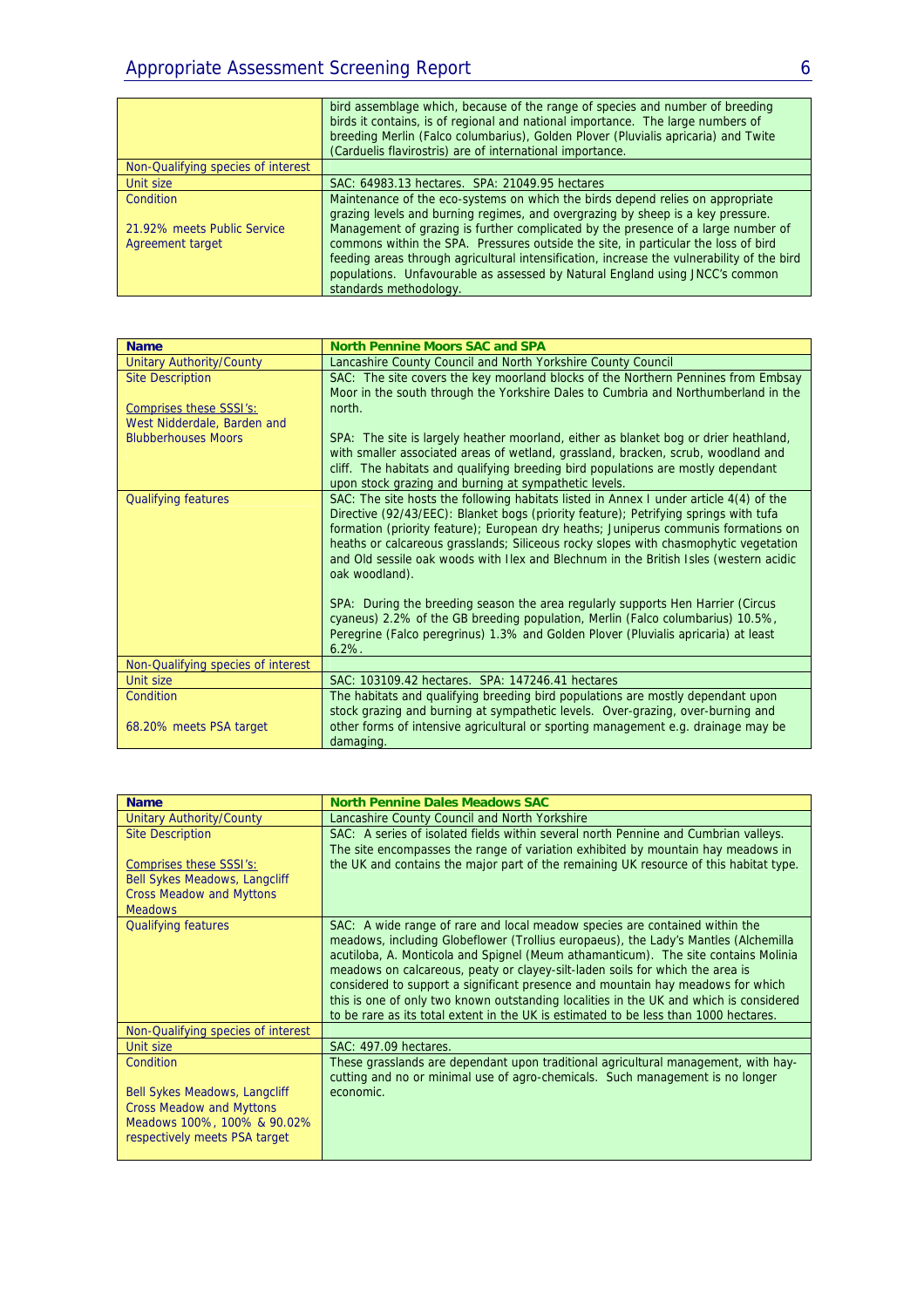| <b>Name</b>                        | <b>Bowland Fells SPA</b>                                                            |  |  |
|------------------------------------|-------------------------------------------------------------------------------------|--|--|
| Unitary Authority/County           | Lancashire County Council                                                           |  |  |
| <b>Site Description</b>            | SPA: The site is upland fell comprising mostly heath and scrub (50%) with bogs,     |  |  |
|                                    | marshes, water fringed vegetation and fen (30%); dry grassland (19.9%) and broad-   |  |  |
|                                    | leaved deciduous woodland (0.1%).                                                   |  |  |
| <b>Qualifying features</b>         | SPA: The expansive blanket bog and heather dominated moorland provides suitable     |  |  |
|                                    | habitat for a diverse range of upland breeding birds. Under Article 4.1 during the  |  |  |
|                                    | breeding season the area regularly supports 1.3% of the GB breeding population of   |  |  |
|                                    | Hen Harrier (Circus cyaneus) and 1.5 % of the GB breeding population of Merlin      |  |  |
|                                    | (Falco columbaris). Under Article 4.2 during the breeding season the area regularly |  |  |
|                                    | supports 7.6% of the GB breeding population of Lesser Black-backed Gull (Larus      |  |  |
|                                    | fuscus).                                                                            |  |  |
| Non-Qualifying species of interest |                                                                                     |  |  |
| Unit size                          | SPA: 16002.31 hectares                                                              |  |  |
| Condition                          | Favourable nature conservation status of the site depends on appropriate levels of  |  |  |
|                                    | sheep grazing, sympathetic moorland burning practice, sensitive water catchment     |  |  |
| 97.16% meets PSA target            | land management practices and on going species protection.                          |  |  |
|                                    |                                                                                     |  |  |

| <b>Name</b>                        | <b>Ribble and Alt Estuaries SPA and Ramsar</b>                                                                                                                                                                                                                                                                                                                                                  |  |  |
|------------------------------------|-------------------------------------------------------------------------------------------------------------------------------------------------------------------------------------------------------------------------------------------------------------------------------------------------------------------------------------------------------------------------------------------------|--|--|
| <b>Unitary Authority/County</b>    | Lancashire County Council and Merseyside                                                                                                                                                                                                                                                                                                                                                        |  |  |
| <b>Site Description</b>            | SPA: Habitat classes comprise tidal river and estuary with mud flats, sand flats and<br>lagoons (82%); salt marshes, salt pastures and salt steppes (17%) and bogs,<br>marshes, water fringed vegetation and fen (1%).                                                                                                                                                                          |  |  |
|                                    | Ramsar: A large area including two estuaries which form part of the chain of west<br>coast sites which fringe the Irish Sea. The site is formed by extensive sand and<br>mudflats backed, in the north, by the salt marsh of the Ribble Estuary and, to the<br>south, the sand dunes of the Sefton Coast.                                                                                       |  |  |
| <b>Qualifying features</b>         | SPA: Under Article 4.1 and 4.2 qualification, the area supports a range of birds either<br>for the breeding season, for over-wintering, on passage or assemblage.<br>Ramsar: The tidal flats and salt marsh support internationally important populations<br>of waterfowl in winter and the sand dunes support vegetation communities and<br>amphibian populations of international importance. |  |  |
| Non-Qualifying species of interest |                                                                                                                                                                                                                                                                                                                                                                                                 |  |  |
| Unit size                          | SPA: 12412.31 hectares Ramsar: 13464.10 hectares.                                                                                                                                                                                                                                                                                                                                               |  |  |
| <b>Condition</b>                   | Overall, the dunes, intertidal flats and salt marsh enjoy a relatively robust status and<br>a favourable condition. However, the site is, in places, subject to pressure from                                                                                                                                                                                                                   |  |  |
| 95.31% meets PSA target            | recreation, built development (including coastal defence), wildfowling and industry<br>including sand-winning. Although there is little evidence of sea-level rise so far, the<br>extent and distribution of habitats remains vulnerable to changes in the physical<br>environment, either natural or man-made.                                                                                 |  |  |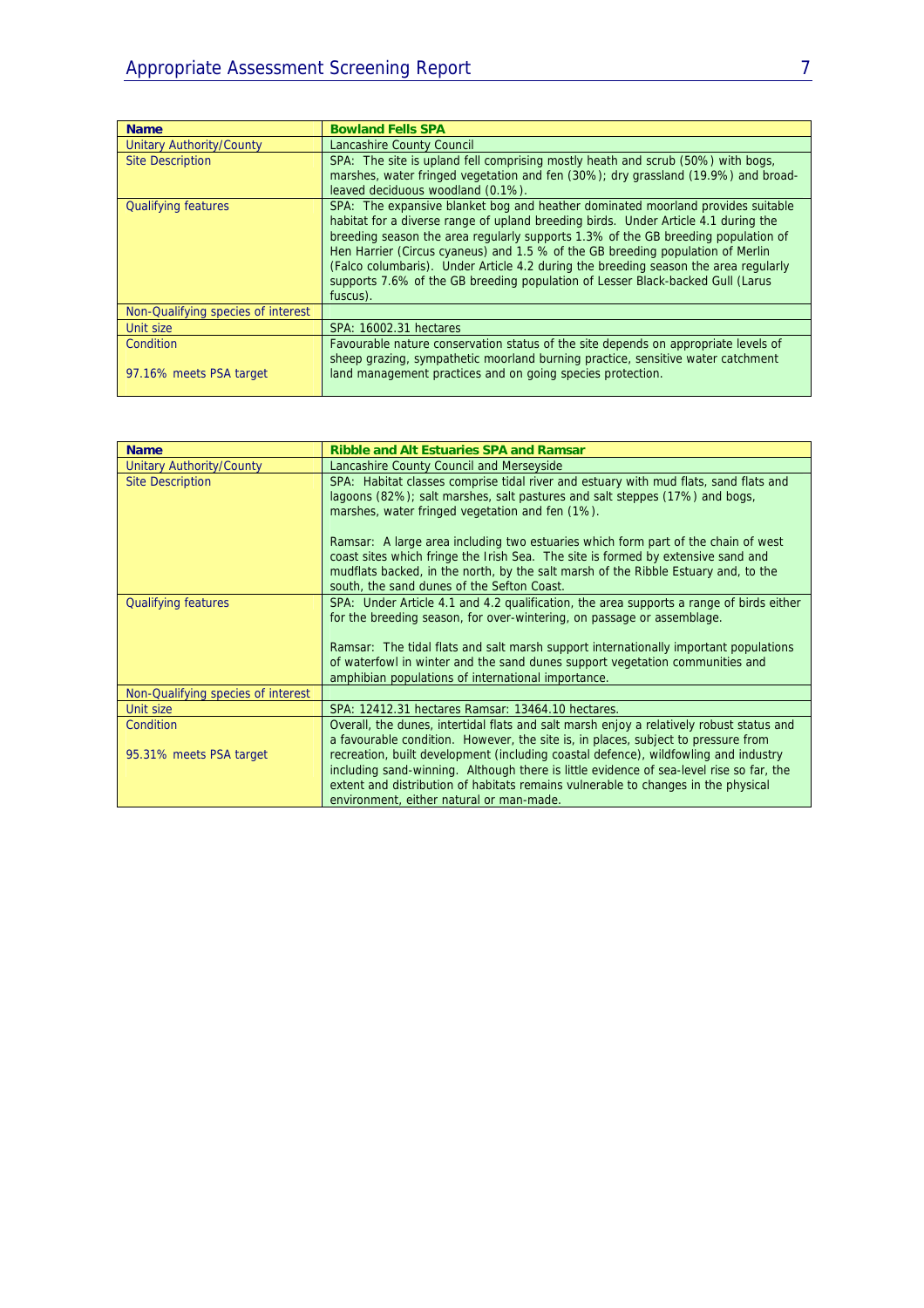|                                 | 3. The Conservation Objectives of the sites                                                                                                                                                                                                                                                                    |  |  |  |  |
|---------------------------------|----------------------------------------------------------------------------------------------------------------------------------------------------------------------------------------------------------------------------------------------------------------------------------------------------------------|--|--|--|--|
| <b>North Pennine Moors</b>      | To maintain*, in favourable condition, the habitats for the populations of Annex 1 species                                                                                                                                                                                                                     |  |  |  |  |
|                                 | (Golden Plover, Hen Harrier, Merlin and Peregrine) of European importance, with particular<br>reference to:                                                                                                                                                                                                    |  |  |  |  |
|                                 | Upland moorland                                                                                                                                                                                                                                                                                                |  |  |  |  |
|                                 | To maintain*, in favourable condition, the habitats of the migratory bird species (Curlew)<br>of European importance, with particular reference to:                                                                                                                                                            |  |  |  |  |
|                                 | Upland moorland<br><b>Upland pasture</b>                                                                                                                                                                                                                                                                       |  |  |  |  |
|                                 | To maintain*, in favourable condition, the:                                                                                                                                                                                                                                                                    |  |  |  |  |
|                                 | Blanket bog;<br>٠<br>Petrifying springs with tufa formation;<br>$\bullet$                                                                                                                                                                                                                                      |  |  |  |  |
|                                 | Alkaline fen;<br>٠                                                                                                                                                                                                                                                                                             |  |  |  |  |
|                                 | European dry heath;<br>٠                                                                                                                                                                                                                                                                                       |  |  |  |  |
|                                 | Northern Atlantic wet heaths with Erica tetralix;<br>$\bullet$                                                                                                                                                                                                                                                 |  |  |  |  |
|                                 | Habitat for Saxifraga hirculus<br>٠<br>Semi-natural dry grasslands and scrubland facies on calcareous<br>٠                                                                                                                                                                                                     |  |  |  |  |
|                                 | substrates:                                                                                                                                                                                                                                                                                                    |  |  |  |  |
|                                 | Siliceous alpine and boreal grasslands.<br>$\bullet$                                                                                                                                                                                                                                                           |  |  |  |  |
|                                 | To maintain*, in favourable condition, the habitat for the population of:                                                                                                                                                                                                                                      |  |  |  |  |
|                                 | Marsh saxifrage (Saxifraga hirculus)<br>$\bullet$                                                                                                                                                                                                                                                              |  |  |  |  |
| <b>South Pennine Moors</b>      | To maintain*, in favourable condition, the habitats for the populations of Annex 1 species<br>(Merlin, Golden Plover, Short-eared Owl) of European importance, with particular reference<br>to:                                                                                                                |  |  |  |  |
|                                 | <b>Upland moorland</b>                                                                                                                                                                                                                                                                                         |  |  |  |  |
|                                 | To maintain*, in favourable condition, the habitats for the populations of the migratory bird<br>species (Dunlin) of European importance, with particular reference to:                                                                                                                                        |  |  |  |  |
|                                 | <b>Upland moorland</b>                                                                                                                                                                                                                                                                                         |  |  |  |  |
|                                 | To maintain*, in favourable condition, the:                                                                                                                                                                                                                                                                    |  |  |  |  |
|                                 | <b>Blanket</b> bog                                                                                                                                                                                                                                                                                             |  |  |  |  |
|                                 | European dry heath<br>Northern Atlantic wet heaths with Erica tetralix                                                                                                                                                                                                                                         |  |  |  |  |
|                                 |                                                                                                                                                                                                                                                                                                                |  |  |  |  |
| <b>Ribble and Alt Estuaries</b> | To maintain*, in favourable condition, the habitats for the populations of Annex I species<br>(golden plover, Bewick's swan, whooper swan and bar-tailed godwit) of European<br>importance, with particular reference to:                                                                                      |  |  |  |  |
|                                 | Intertidal sand and mudflats<br>$\bullet$                                                                                                                                                                                                                                                                      |  |  |  |  |
|                                 | saltmarsh<br>$\bullet$                                                                                                                                                                                                                                                                                         |  |  |  |  |
|                                 | marshy grassland<br>$\bullet$                                                                                                                                                                                                                                                                                  |  |  |  |  |
|                                 | To maintain*, in favourable condition, the habitats for the populations of migratory bird<br>species (pink-footed goose, shelduck, widgeon, teal, pintail, oystercatcher, grey plover,<br>knot, sanderling, dunlin, redshank and black-tailed godwit) of European importance, with<br>particular reference to: |  |  |  |  |
|                                 | Intertidal sand and mudflat<br>$\bullet$                                                                                                                                                                                                                                                                       |  |  |  |  |
|                                 | saltmarsh<br>$\bullet$<br>marshy grassland<br>$\bullet$                                                                                                                                                                                                                                                        |  |  |  |  |
|                                 | To maintain*, in favourable condition, the habitats for the populations of waterfowl that<br>contribute to the wintering waterfowl assemblage of European importance, with particular<br>reference to:                                                                                                         |  |  |  |  |
|                                 | Intertidal sand and mudflat                                                                                                                                                                                                                                                                                    |  |  |  |  |
|                                 | saltmarsh<br>$\bullet$<br>marshy grassland                                                                                                                                                                                                                                                                     |  |  |  |  |
|                                 |                                                                                                                                                                                                                                                                                                                |  |  |  |  |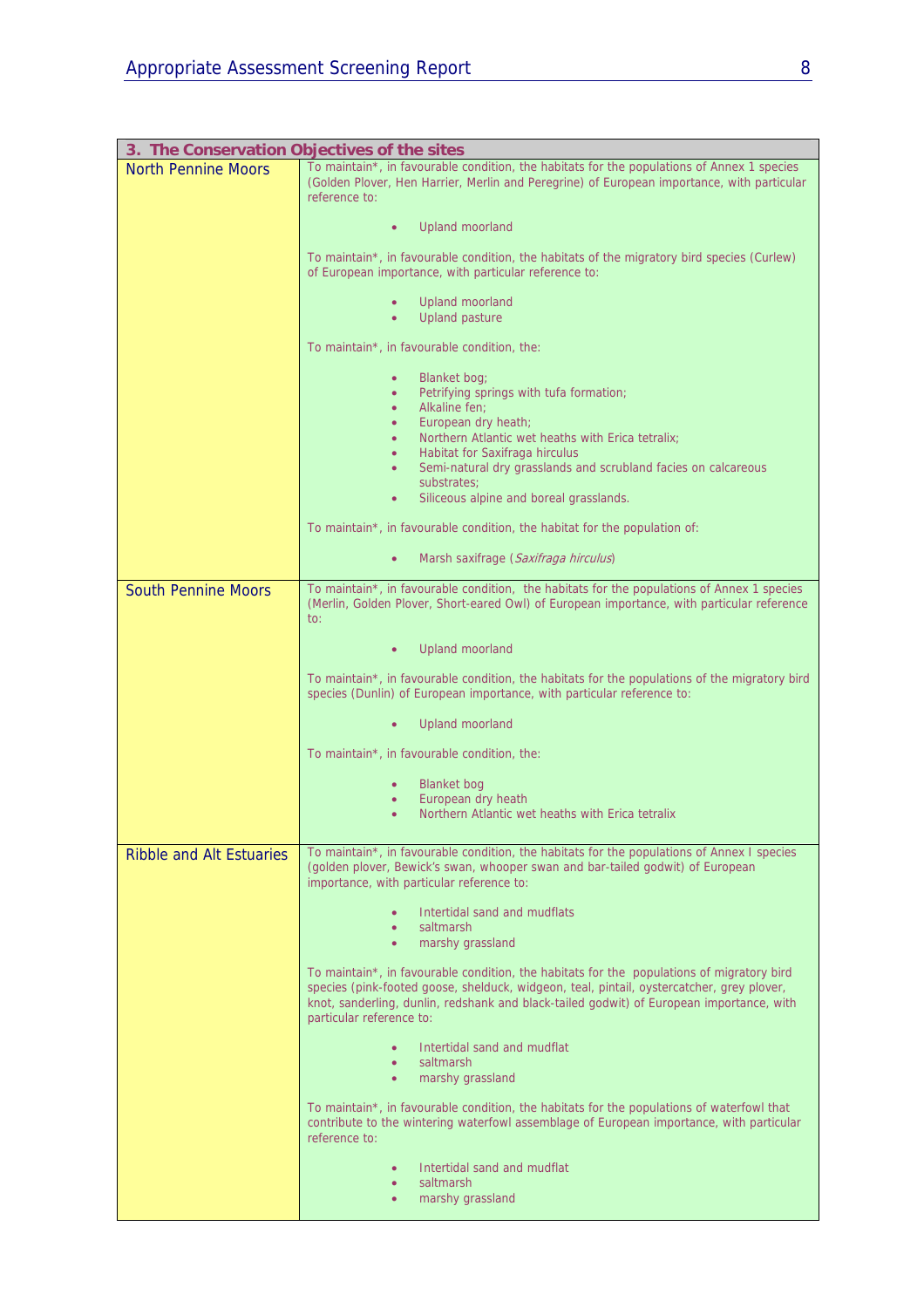| <b>North Pennine Dales</b><br><b>Meadows</b> | To maintain*, in favourable condition, the:<br>Upland hay meadows<br>$\bullet$                                                                                                                                                                                                      |
|----------------------------------------------|-------------------------------------------------------------------------------------------------------------------------------------------------------------------------------------------------------------------------------------------------------------------------------------|
| <b>Bowland Fells</b>                         | To maintain*, in favourable condition, the habitats for the populations of Annex 1 bird<br>species (Breeding Hen Harrier and Merlin) of European importance, with particular<br>reference to:<br>Upland heathland<br><b>Blanket</b> bog<br>$\bullet$<br>Acid grassland<br>$\bullet$ |
|                                              | To maintain*, in favourable condition, the habitats for the populations of migratory bird<br>species (Breeding Lesser Black-backed Gull) of European importance, with particular<br>reference to:                                                                                   |
|                                              | <b>Upland heathland</b><br><b>Blanket</b> bog<br>Acid grassland                                                                                                                                                                                                                     |

[\* maintenance implies restoration if the feature is not currently in favourable condition]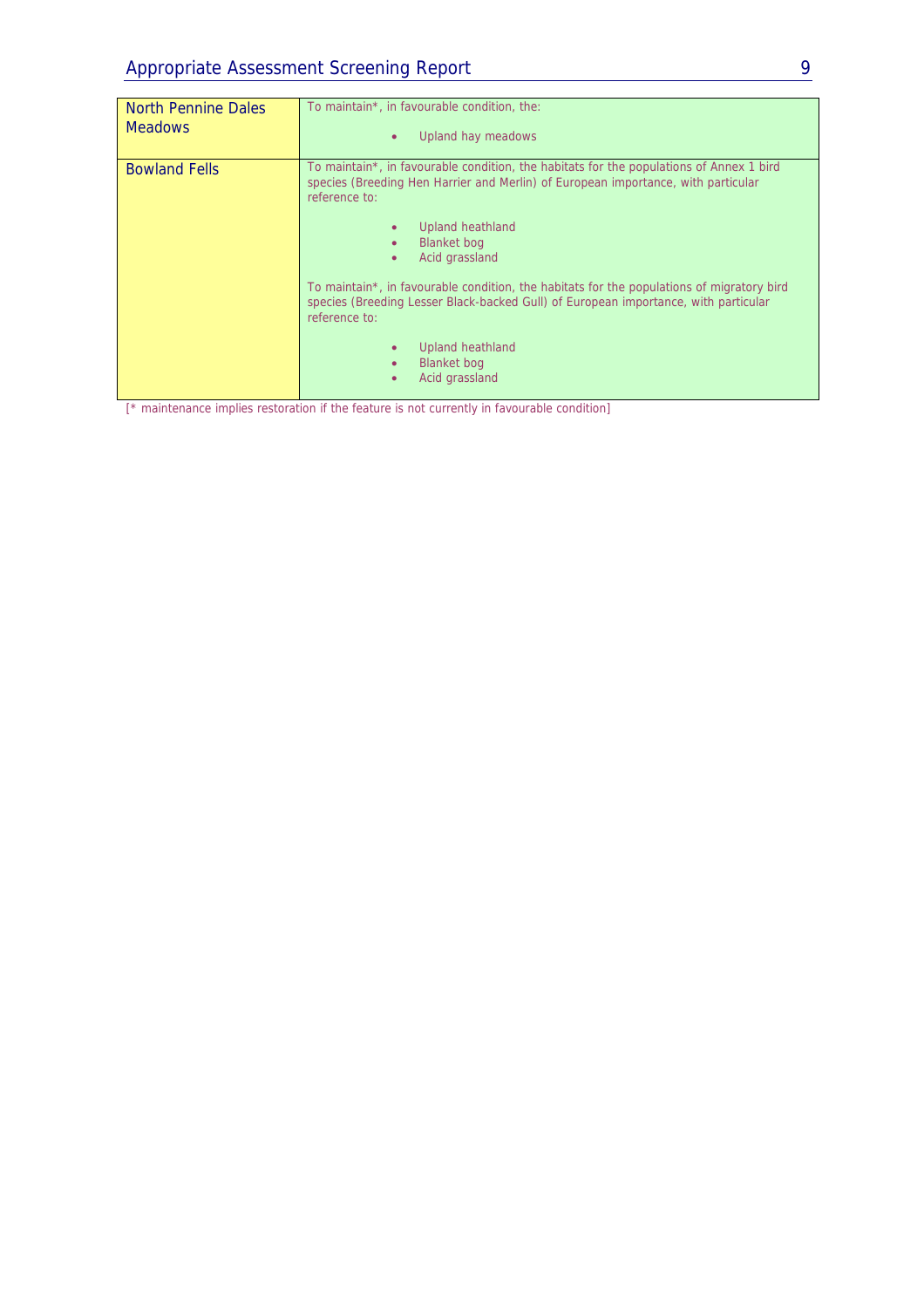### **Step d) Assessing the significance of any effects.**

In undertaking this assessment, advice was taken from Natural England on operations which are likely to damage the special interest of each site. The list of such operations for each site is at **Appendix 4**. Any plan or project activity which did not involve an operation listed as being likely to be damaging to the special interest of the site was assessed as being not likely to have a significant effect on a European Site and therefore could be screened out. Environment Agency consulted on likely effects to Ribble & Alt Estuaries who responded that, other than consulting Natural England, they did not have any specific guidance or advice to offer.

### **4. Screening Assessment Criteria**

|                                                                                                                                                                                                        | <b>Bowland Fells</b>                                                                                                                                                                                                                                  | <b>North Pennine</b><br><b>Moors</b>                                                                                                                                                                                                                                                   | <b>South Pennine</b><br><b>Moors</b>                                                                                                                                                                                                                                                                                                                                                                                                                                                                                                                                                           | <b>North Pennine</b><br><b>Dales Meadows</b>                                                                                                                                                    | <b>Ribble &amp; Alt Estuary</b>                                                                                                                                                                                                                                                                                      |
|--------------------------------------------------------------------------------------------------------------------------------------------------------------------------------------------------------|-------------------------------------------------------------------------------------------------------------------------------------------------------------------------------------------------------------------------------------------------------|----------------------------------------------------------------------------------------------------------------------------------------------------------------------------------------------------------------------------------------------------------------------------------------|------------------------------------------------------------------------------------------------------------------------------------------------------------------------------------------------------------------------------------------------------------------------------------------------------------------------------------------------------------------------------------------------------------------------------------------------------------------------------------------------------------------------------------------------------------------------------------------------|-------------------------------------------------------------------------------------------------------------------------------------------------------------------------------------------------|----------------------------------------------------------------------------------------------------------------------------------------------------------------------------------------------------------------------------------------------------------------------------------------------------------------------|
| <b>Condition and issues:</b><br>Assessment of any likely direct,<br>indirect or secondary impacts of<br>the plan either alone or in<br>combination with other plans,<br>on the designated site due to: | Favourable nature<br>conservation status of the<br>site depends on appropriate<br>levels of sheep grazing,<br>sympathetic moorland<br>burning practice, sensitive<br>water catchment land<br>management practices and<br>on going species protection. | The habitats and qualifying<br>breeding bird populations<br>are mostly dependant upon<br>stock grazing and burning<br>at sympathetic levels.<br>Over-grazing, over-burning<br>and other forms of intensive<br>agricultural or sporting<br>management e.g. drainage<br>may be damaging. | Maintenance of the eco-<br>systems on which the birds<br>depend relies on<br>appropriate grazing levels<br>and burning regimes, and<br>overgrazing by sheep is a<br>key pressure. Management<br>of grazing is further<br>complicated by the<br>presence of a large number<br>of commons within the SPA.<br>Pressures outside the site.<br>in particular the loss of bird<br>feeding areas through<br>agricultural intensification,<br>increase the vulnerability of<br>the bird populations.<br>Unfavourable as assessed<br>by Natural England using<br>JNCC's common standards<br>methodology | These grasslands are<br>dependant upon traditional<br>agricultural management,<br>with hay-cutting and no or<br>minimal use of agro-<br>chemicals. Such<br>management is no longer<br>economic. | Overall, the dunes, intertidal<br>flats and salt marsh enjoy a<br>relatively robust status and<br>a favourable condition.<br>However, the site is, in<br>places, subject to pressure<br>from recreation, built<br>development (including<br>coastal defence).<br>wildfowling and industry<br>including sand-winning. |
| • Size and scale:                                                                                                                                                                                      | <b>Outside Borough. Due</b><br>to distance, geography<br>and elevation - None                                                                                                                                                                         | <b>Outside Borough. Due</b><br>to distance, geography<br>and elevation - None                                                                                                                                                                                                          | None - Objective 10<br>options are suitably<br>worded to prevent or,<br>with mitigation, restrict<br>effects to insignificant                                                                                                                                                                                                                                                                                                                                                                                                                                                                  | <b>Outside Borough. Due</b><br>to distance, geography<br>and elevation - None                                                                                                                   | Site is downstream,<br>Objective 10 options are<br>suitably worded to<br>prevent or, with<br>mitigation, restrict<br>effects to insignificant                                                                                                                                                                        |
| • Land-take:                                                                                                                                                                                           | <b>Outside Borough - None</b>                                                                                                                                                                                                                         | <b>Outside Borough - None</b>                                                                                                                                                                                                                                                          | None - Objective 10<br>options are suitably<br>worded to prevent or,<br>with mitigation, restrict<br>effects to insignificant                                                                                                                                                                                                                                                                                                                                                                                                                                                                  | <b>Outside Borough - None</b>                                                                                                                                                                   | <b>Outside Borough - None</b>                                                                                                                                                                                                                                                                                        |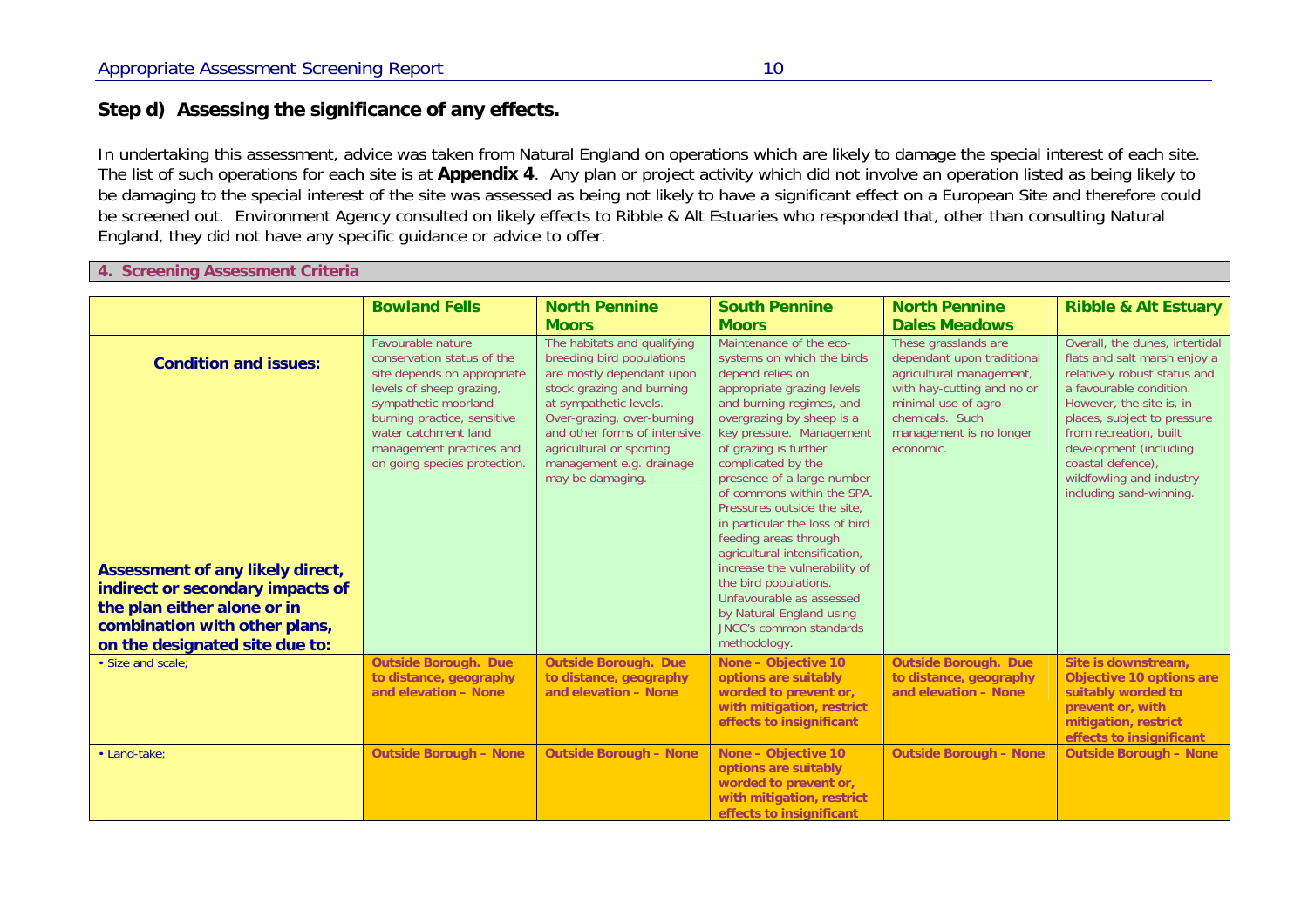| ۰,<br>×. | I |  |
|----------|---|--|
|          |   |  |
|          |   |  |
|          |   |  |

|                                                                                   | <b>Bowland Fells</b>          | <b>North Pennine</b>          | <b>South Pennine</b>                                                                                                                                                                                                                                                                                                                              | <b>North Pennine</b>          | <b>Ribble &amp; Alt Estuary</b>                                                                                                                                                                                                                            |
|-----------------------------------------------------------------------------------|-------------------------------|-------------------------------|---------------------------------------------------------------------------------------------------------------------------------------------------------------------------------------------------------------------------------------------------------------------------------------------------------------------------------------------------|-------------------------------|------------------------------------------------------------------------------------------------------------------------------------------------------------------------------------------------------------------------------------------------------------|
|                                                                                   |                               | <b>Moors</b>                  | <b>Moors</b>                                                                                                                                                                                                                                                                                                                                      | <b>Dales Meadows</b>          |                                                                                                                                                                                                                                                            |
| • Distance from the designated site and key<br>features of the site:              | <b>17 km</b>                  | 10.8 km                       | Only 15% of the site is<br>within Borough<br>boundary                                                                                                                                                                                                                                                                                             | 13.2 km                       | 38.4 km.                                                                                                                                                                                                                                                   |
| • Resource requirements (water abstraction<br>$etc$ );                            | <b>None</b>                   | <b>None</b>                   | <b>None</b>                                                                                                                                                                                                                                                                                                                                       | <b>None</b>                   | <b>Although site is</b><br>downstream, Objective<br>10 options are suitably<br>worded to prevent or,<br>with mitigation, restrict<br>effects to insignificant                                                                                              |
| • Emissions (disposal to land, water or air);                                     | <b>None</b>                   | <b>None</b>                   | To land - none allowed<br>To water - downstream<br>from site $>$ no effect.<br>By air - prevailing wind<br>is north west therefore<br>passing over site but<br>damage to special<br>interest unlikely or<br>insignificant. Objective<br>10 options are suitably<br>worded to prevent or,<br>with mitigation, restrict<br>effects to insignificant | <b>None</b>                   | To land - none<br>To water - site<br>downstream, Objective<br>10 options are suitably<br>worded to prevent or,<br>with mitigation, restrict<br>effects to insignificant<br>By air - none. Prevailing<br>wind is north west<br>therefore away from<br>site. |
| · Excavation requirements;                                                        | <b>Outside Borough - None</b> | <b>Outside Borough - None</b> | Objective 10 options are<br>suitably worded to<br>prevent or, with<br>mitigation, restrict<br>effects to insignificant                                                                                                                                                                                                                            | <b>Outside Borough - None</b> | <b>Outside Borough - None</b>                                                                                                                                                                                                                              |
| • Duration of construction, operation,<br>decommissioning, etc.;                  | <b>None</b>                   | <b>None</b>                   | Objective 10 options are<br>suitably worded to<br>prevent or, with<br>mitigation, restrict<br>effects to insignificant                                                                                                                                                                                                                            | <b>None</b>                   | Objective 10 options are<br>suitably worded to<br>prevent or, with<br>mitigation, restrict<br>effects to insignificant                                                                                                                                     |
| • Other.                                                                          | <b>None</b>                   | <b>None</b>                   | <b>None</b>                                                                                                                                                                                                                                                                                                                                       | <b>None</b>                   | <b>None</b>                                                                                                                                                                                                                                                |
| <b>Assessment of any likely</b><br>changes to the site arising as a<br>result of: |                               |                               |                                                                                                                                                                                                                                                                                                                                                   |                               |                                                                                                                                                                                                                                                            |
| • Reduction of habitat area;                                                      | <b>None</b>                   | <b>None</b>                   | None - Objective 10<br>options are suitably<br>worded to prevent or,<br>with mitigation, restrict<br>effects to insignificant                                                                                                                                                                                                                     | <b>None</b>                   | <b>None</b>                                                                                                                                                                                                                                                |
| • Disturbance to key species;                                                     | <b>None</b>                   | <b>None</b>                   | None - Objective 10<br>options are suitably<br>worded to prevent or,<br>with mitigation, restrict<br>effects to insignificant                                                                                                                                                                                                                     | <b>None</b>                   | <b>None</b>                                                                                                                                                                                                                                                |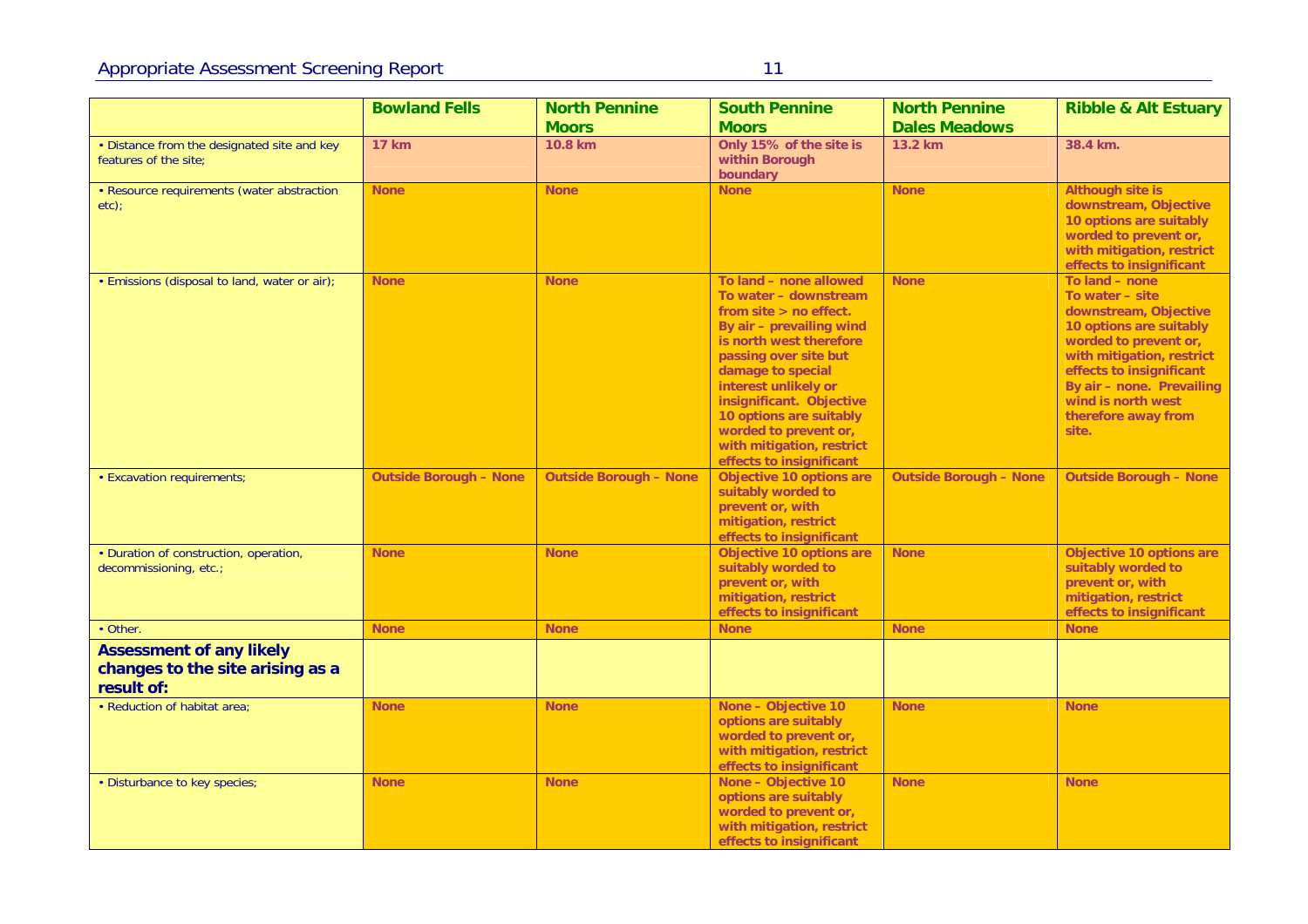|                                                                                                             | <b>Bowland Fells</b>   | <b>North Pennine</b>          | <b>South Pennine</b>                                                                                                          | <b>North Pennine</b>   | <b>Ribble &amp; Alt Estuary</b>                                                  |
|-------------------------------------------------------------------------------------------------------------|------------------------|-------------------------------|-------------------------------------------------------------------------------------------------------------------------------|------------------------|----------------------------------------------------------------------------------|
|                                                                                                             |                        | <b>Moors</b>                  | <b>Moors</b>                                                                                                                  | <b>Dales Meadows</b>   |                                                                                  |
| • Habitat or species fragmentation;                                                                         | <b>None</b>            | <b>None</b>                   | None - Objective 10<br>options are suitably<br>worded to prevent or,<br>with mitigation, restrict<br>effects to insignificant | <b>None</b>            | <b>None</b>                                                                      |
| • Reduction in species density;                                                                             | <b>None</b>            | <b>None</b>                   | None - Objective 10<br>options are suitably<br>worded to prevent or,<br>with mitigation, restrict<br>effects to insignificant | <b>None</b>            | <b>None</b>                                                                      |
| • Changes in key indicators of conservation<br>value (water quality etc.);                                  | <b>None</b>            | <b>None</b>                   | None - Objective 10<br>options are suitably<br>worded to prevent or,<br>with mitigation, restrict<br>effects to insignificant | <b>None</b>            | <b>Unlikely due to distance</b><br>and wording of<br><b>Objective 10 Options</b> |
| · Climate change.                                                                                           | <b>None</b>            | <b>None</b>                   | None - Objective 10<br>options are suitably<br>worded to prevent or,<br>with mitigation, restrict<br>effects to insignificant | <b>None</b>            | <b>Unlikely due to distance</b><br>and wording of<br><b>Objective 10 Options</b> |
| <b>Assessment of any likely impact</b><br>on the designated site as a<br>whole in terms of:                 |                        |                               |                                                                                                                               |                        |                                                                                  |
| • Interference with the key relationships that<br>define the structure of the site;                         | Due to distance - None | Due to distance - None        | Objective 10 options are<br>suitably worded to<br>prevent or, with<br>mitigation, restrict<br>effects to insignificant        | Due to distance - None | Unlikely due to distance<br>and wording of<br><b>Objective 10 Options</b>        |
| • Interference with key relationships that<br>define the function of the site.                              | Due to distance - None | <b>Due to distance - None</b> | Objective 10 options are<br>suitably worded to<br>prevent or, with<br>mitigation, restrict<br>effects to insignificant        | Due to distance - None | <b>Unlikely due to distance</b><br>and wording of<br><b>Objective 10 Options</b> |
| Assessment of significance as a<br>result of the identification of<br>effects set out above in terms<br>of: |                        |                               |                                                                                                                               |                        |                                                                                  |
| · Loss:                                                                                                     | <b>None</b>            | <b>None</b>                   | <b>Insignificant/None</b>                                                                                                     | <b>None</b>            | <b>Insignificant/None</b>                                                        |
| · Fragmentation;                                                                                            | <b>None</b>            | <b>None</b>                   | Insignificant/None                                                                                                            | <b>None</b>            | <b>Insignificant/None</b>                                                        |
| • Disruption;                                                                                               | <b>None</b>            | <b>None</b>                   | <b>Insignificant/None</b>                                                                                                     | <b>None</b>            | <b>Insignificant/None</b>                                                        |
| · Disturbance;                                                                                              | <b>None</b>            | <b>None</b>                   | <b>Insignificant/None</b>                                                                                                     | <b>None</b>            | Insignificant/None                                                               |
| • Change to key elements of the site (e.g.<br>water quality etc.).                                          | <b>None</b>            | <b>None</b>                   | <b>Insignificant/None</b>                                                                                                     | <b>None</b>            | <b>Insignificant/None</b>                                                        |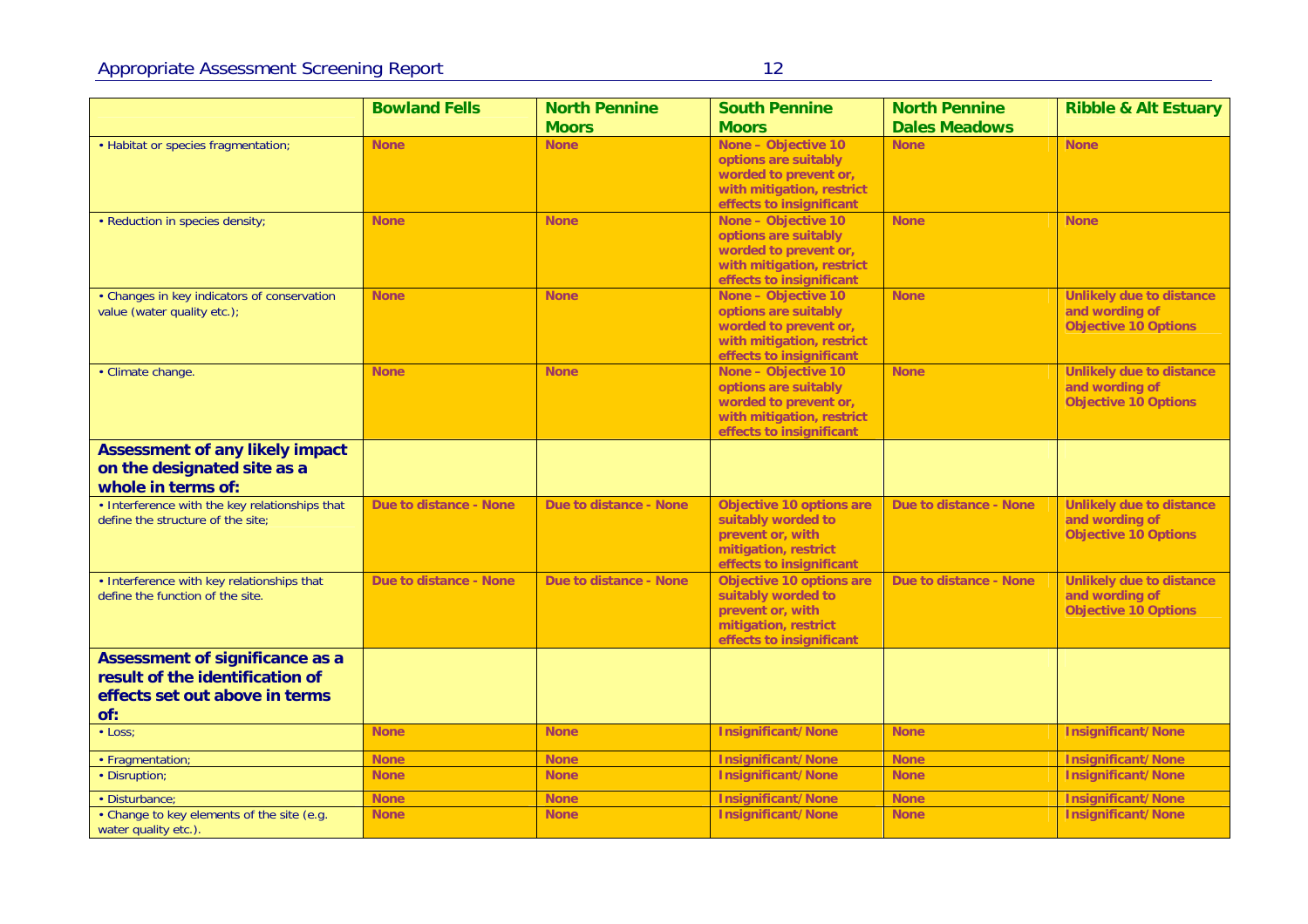|                 | <b>Bowland Fells</b>                                                                                                                                                                                                      | <b>North Pennine</b><br><b>Moors</b>                                                                                                                                                                                      | <b>South Pennine</b><br><b>Moors</b>                                                                                                                                                                                                 | <b>North Pennine</b><br><b>Dales Meadows</b>                                                                                                                                                                              | <b>Ribble &amp; Alt Estuary</b>                                                                                                                                                                                           |
|-----------------|---------------------------------------------------------------------------------------------------------------------------------------------------------------------------------------------------------------------------|---------------------------------------------------------------------------------------------------------------------------------------------------------------------------------------------------------------------------|--------------------------------------------------------------------------------------------------------------------------------------------------------------------------------------------------------------------------------------|---------------------------------------------------------------------------------------------------------------------------------------------------------------------------------------------------------------------------|---------------------------------------------------------------------------------------------------------------------------------------------------------------------------------------------------------------------------|
| <b>Summary:</b> | No likely significant<br>effect.<br>Site is outside the<br>Borough. Favourable<br>nature conservation<br>status of the Site<br>depends upon activities<br>and/or management<br>which are not affected<br>by LDF Strategic | No likely significant<br>effect.<br>Site is outside the<br>Borough. Favourable<br>nature conservation<br>status of the Site<br>depends upon activities<br>and/or management<br>which are not affected<br>by LDF Strategic | No likely significant<br>effect.<br>Only 15% of the Site is<br>within the Borough.<br>Objective 10 options, in<br>conjunction with<br><b>Government quidelines</b><br>and legislation, are<br>suitably worded to<br>prevent or, with | No likely significant<br>effect.<br>Site is outside the<br>Borough. Favourable<br>nature conservation<br>status of the Site<br>depends upon activities<br>and/or management<br>which are not affected<br>by LDF Strategic | No likely significant<br>effect.<br>Site is outside the<br>Borough. Favourable<br>nature conservation<br>status of the Site<br>depends upon activities<br>and/or management<br>which are not affected<br>by LDF Strategic |
|                 | Objectives.                                                                                                                                                                                                               | Objectives.                                                                                                                                                                                                               | mitigation, restrict<br>effects to insignificant.                                                                                                                                                                                    | Objectives.                                                                                                                                                                                                               | Objectives.                                                                                                                                                                                                               |

Only one of these Sites, the **South Pennine Moors** SAC/SPA, is within the Borough boundary. The **other Sites** are an absolute minimum of 10.8 Km distant from boundary to boundary and therefore, through the evaluation process detailed above and summarised below, it is **concluded that any effects of the Pendle Borough Council LDF Core Strategy and Land Use Allocations upon European Sites are not likely to be significant and therefore they can be screened out as being unlikely to be affected**. Further Appropriate Assessment is therefore not necessary.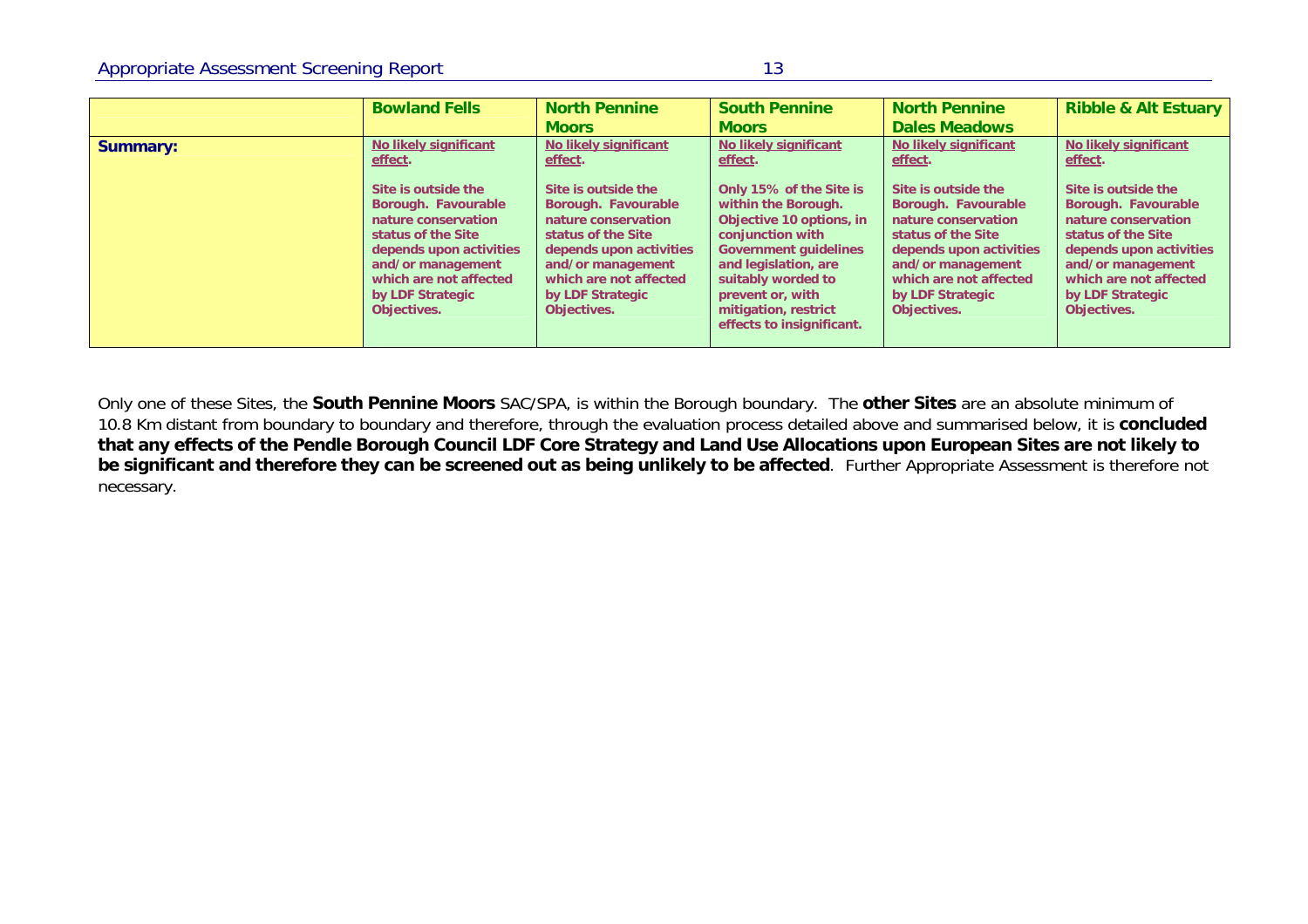### Detail table of Strategic Objectives effect on European Sites.

Pendle's Core Strategy and Land Use Allocations Strategic Objectives are shown at **Appendix 2**. The Issues and Options either have no significant effect in their own right **or** will be excluded or mitigated by existing legislation and/or Government policy guidance which is cited particularly at Strategic Objective 10 under which the Council will not approve any development which cannot demonstrate that it is not likely to have a significant effect upon a European Site.

Potential impacts or effects on any of the five identified Sites are listed in the following table which should be read in conjunction with the Site specific tables after it.

| <b>Reference</b> | <b>Potential Impact or Effect</b>           | <b>Relevance</b>                                                                                  |
|------------------|---------------------------------------------|---------------------------------------------------------------------------------------------------|
| A                | Other supporting habitats                   | Loss or reduction of other sites used by fauna such as feeding sites through development or       |
|                  |                                             | agricultural intensification/diversification                                                      |
| B                | Recreational/Tourism pressure               | Walking/cycling/4X4 vehicle erosion, proliferation or widening of paths or tracks leading to      |
|                  |                                             | habitat fragmentation. Trampling of vegetation leading to habitat loss. Dogs off leads            |
|                  |                                             | temporarily disturbing ground nesting birds > loss of eggs or chicks by abandonment or            |
|                  |                                             | predation.                                                                                        |
| $\mathbf{C}$     | Land take within the site                   | Habitat loss and fragmentation                                                                    |
| D                | Water abstraction or drainage               | Ground water reduction > flora decline or change particularly bog                                 |
| E.               | Water pollution or drainage outfall to site | Only relevant if site is downstream of development or if development is within the site itself    |
| F                | Emissions/air pollution                     | Effect depends upon distance of source from site and prevailing wind                              |
| G                | Land management practice                    | Grazing levels, burning regimes, drainage etc                                                     |
| H                | Mineral extraction                          | Excavation damage to the habitat                                                                  |
|                  | <b>Noise</b>                                | Recreational disturbance, wind turbine motion                                                     |
|                  | Renewables                                  | Wind farm - bird strike, bird displacement, movement barrier to feeding/wintering or other sites, |
|                  |                                             | loss of habitat to infrastructure, maintenance visits. Biomass - planting on feeding/other areas  |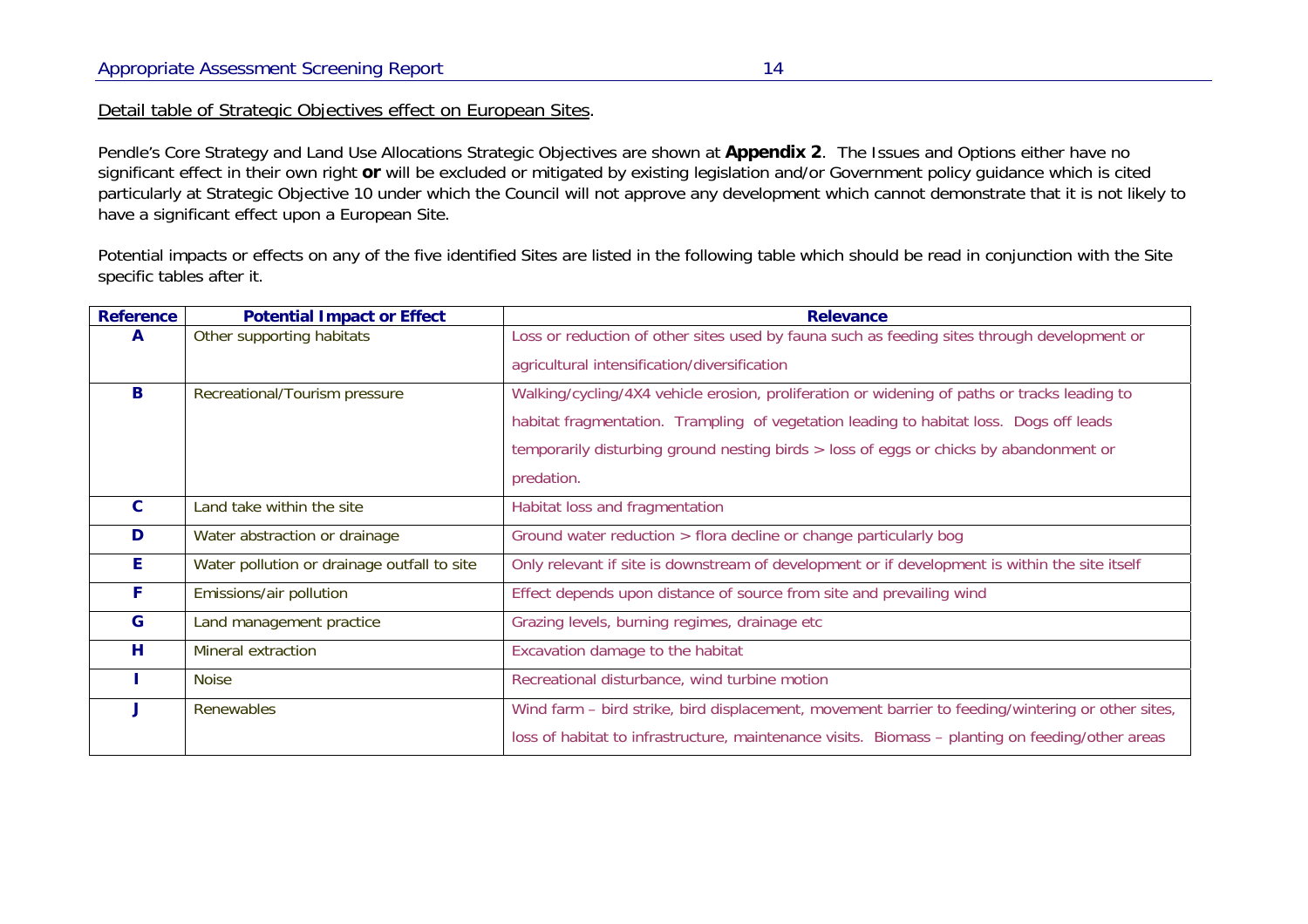| <b>Site Name:</b>                                                                                                                                                                           | <b>South Pennine Moors</b>                                                                                                                                                                                                                                                                                                                                                                                                                                           |                                                                                                                                    |                                             | Other plans or projects 'in combination':<br>Bradford, Calderdale, Craven, Burnley and Regional Spatial Strategy                                                                                                                                                                                                                                                                                                                                                                                                                                                                                      |                                                                                                                                                                                 |  |
|---------------------------------------------------------------------------------------------------------------------------------------------------------------------------------------------|----------------------------------------------------------------------------------------------------------------------------------------------------------------------------------------------------------------------------------------------------------------------------------------------------------------------------------------------------------------------------------------------------------------------------------------------------------------------|------------------------------------------------------------------------------------------------------------------------------------|---------------------------------------------|-------------------------------------------------------------------------------------------------------------------------------------------------------------------------------------------------------------------------------------------------------------------------------------------------------------------------------------------------------------------------------------------------------------------------------------------------------------------------------------------------------------------------------------------------------------------------------------------------------|---------------------------------------------------------------------------------------------------------------------------------------------------------------------------------|--|
| <b>Conditions supporting site</b><br>integrity                                                                                                                                              | Maintenance of the eco-systems on which the birds depend relies on appropriate grazing levels and burning regimes, and overgrazing by sheep<br>$\bullet$<br>is a key pressure.<br>Management of grazing is further complicated by the presence of a large number of commons within the SPA.<br>Pressures outside the site, in particular the loss of bird feeding areas through agricultural intensification, increase the vulnerability of the bird<br>populations. |                                                                                                                                    |                                             |                                                                                                                                                                                                                                                                                                                                                                                                                                                                                                                                                                                                       |                                                                                                                                                                                 |  |
| <b>Strategic Objective</b>                                                                                                                                                                  | <b>Possible</b><br>impacts                                                                                                                                                                                                                                                                                                                                                                                                                                           | <b>Likely significant</b><br>effect alone?                                                                                         |                                             | Likely significant effect 'in combination'                                                                                                                                                                                                                                                                                                                                                                                                                                                                                                                                                            | <b>Comments</b>                                                                                                                                                                 |  |
| 1 Establish a hierarchy of<br>settlements to assist regeneration<br>by directing growth to the most<br>sustainable locations                                                                | None.                                                                                                                                                                                                                                                                                                                                                                                                                                                                | Nil                                                                                                                                | Nil                                         |                                                                                                                                                                                                                                                                                                                                                                                                                                                                                                                                                                                                       | Urban focus. Objective 3<br>and 9 will assist.                                                                                                                                  |  |
| 2 Ensure that the infrastructure<br>is capable of supporting both new<br>and existing development,<br>thereby helping to create<br>sustainable communities                                  | None.                                                                                                                                                                                                                                                                                                                                                                                                                                                                | Nil                                                                                                                                | Nil                                         |                                                                                                                                                                                                                                                                                                                                                                                                                                                                                                                                                                                                       | Site is upstream of<br>potential development<br>sites so no<br>outfall/pollution issues.                                                                                        |  |
| 3 Promote high quality design in<br>new developments, our streets<br>and public spaces, to create fully<br>accessible, attractive and safe<br>places to live, learn, work, play or<br>visit | None.                                                                                                                                                                                                                                                                                                                                                                                                                                                                | Nil                                                                                                                                | Nil                                         |                                                                                                                                                                                                                                                                                                                                                                                                                                                                                                                                                                                                       | Locally accessible Public<br>Open Space will help ease<br>pressure on rural areas                                                                                               |  |
| 4 Respond to the causes and<br>potential impacts of climate<br>change through a process of<br>mitigation and adaptation                                                                     | C, I, J                                                                                                                                                                                                                                                                                                                                                                                                                                                              | Potential effects can be<br>excluded or mitigated via<br>Objective 10 and<br>Government guidelines or<br>legislative requirements. | Potential or positive.<br>Space.<br>assets. | Pendle South Valley Colne AAP - New<br>residential development; Tourist development;<br>Small wind farm; Improved/extended Public Open<br><b>Bradford Core Strategy - Support rural economy</b><br>and diversification; Protect and enhance heritage<br>Calderdale UDP - Safeguard better agricultural<br>land; Telecommunications controlled; Adverse<br>Development near or within SSSI not permitted.<br>Craven Core Strategy - Small to medium<br>renewables may be supported in less<br>environmentally sensitive locations; Wind turbines<br>where no adverse impact; Conservation, restoration | Depends upon scale and<br>location of proposal<br>whether it has a direct,<br>indirect, de minimus or no<br>effect on site integrity.<br>Major effects national<br>level issue. |  |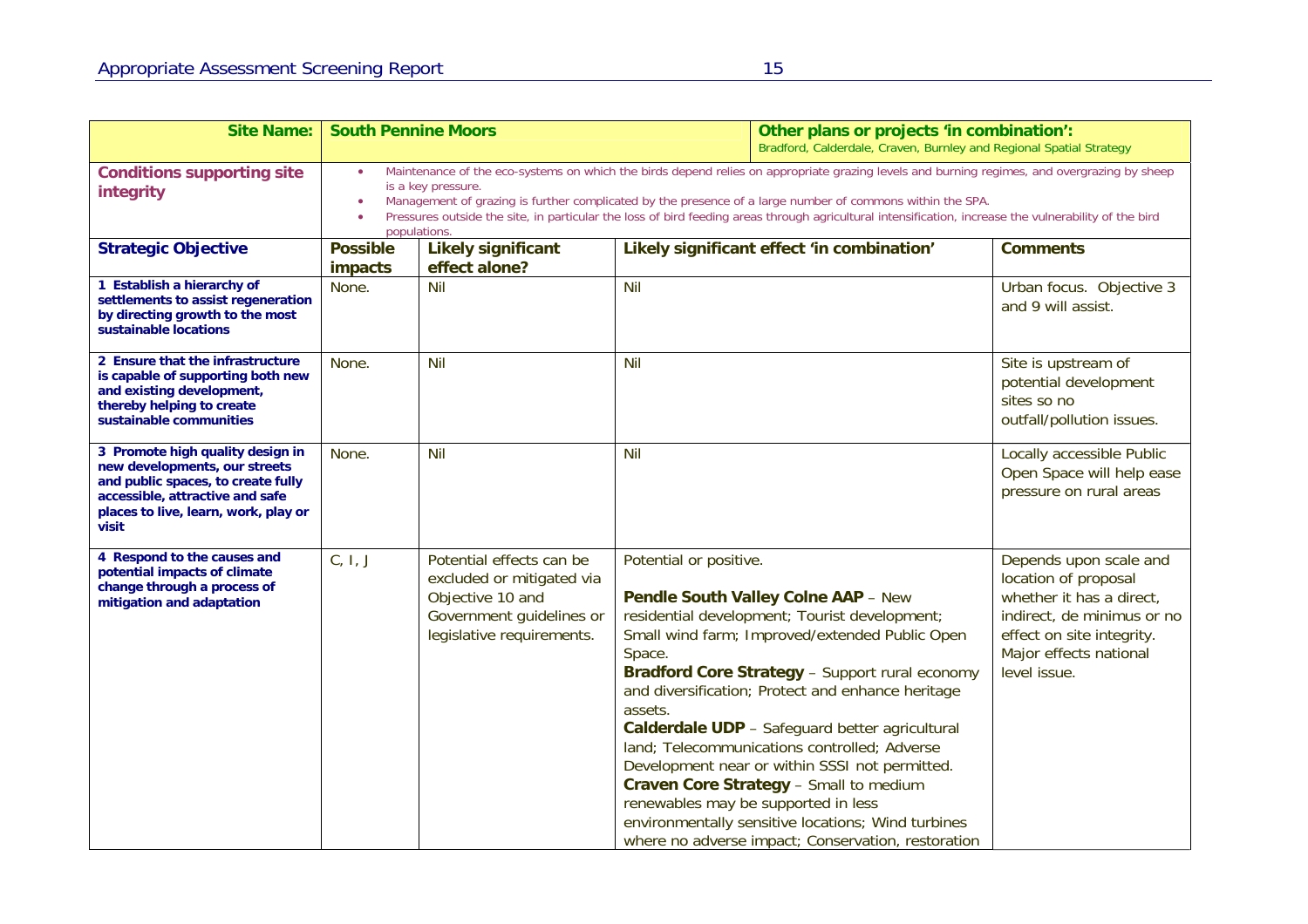| 5 Deliver quality housing that is<br>both appropriate and affordable, | A, B, F, I | Potential effects can be<br>excluded or mitigated via | and enhancement of environmental assets priority.<br><b>Burnley Local Plan - Development not permitted</b><br>where likely to have adverse impact on SPA; Wind<br>farms where no impact on nature conservation;<br>Protected species to be protected.<br>RSS - Local Planning Authorities should give<br>significant weight to the wider environmental,<br>community and economic benefits of proposals for<br>renewable energy schemes, although significant<br>protection is afforded to international designations<br>Potential or positive. | Depends upon scale and<br>location of proposal |
|-----------------------------------------------------------------------|------------|-------------------------------------------------------|-------------------------------------------------------------------------------------------------------------------------------------------------------------------------------------------------------------------------------------------------------------------------------------------------------------------------------------------------------------------------------------------------------------------------------------------------------------------------------------------------------------------------------------------------|------------------------------------------------|
| contributing to the creation of a<br>balanced housing market          |            | Objective 10 and                                      | Pendle Sustainable Community Strategy -                                                                                                                                                                                                                                                                                                                                                                                                                                                                                                         | whether it has a direct,                       |
|                                                                       |            | Government guidelines or                              | Vibrant housing market with mix of high quality and                                                                                                                                                                                                                                                                                                                                                                                                                                                                                             | indirect or no effect on                       |
|                                                                       |            | legislative requirements.                             | affordable housing.                                                                                                                                                                                                                                                                                                                                                                                                                                                                                                                             | site integrity                                 |
|                                                                       |            |                                                       | Pendle South Valley Colne AAP - New                                                                                                                                                                                                                                                                                                                                                                                                                                                                                                             |                                                |
|                                                                       |            |                                                       | residential development; Tourist development;<br>Improved/extended Public Open Space.                                                                                                                                                                                                                                                                                                                                                                                                                                                           |                                                |
|                                                                       |            |                                                       | Pendle Draft Conservation Area SPD - Balance                                                                                                                                                                                                                                                                                                                                                                                                                                                                                                    |                                                |
|                                                                       |            |                                                       | competing demands on environment                                                                                                                                                                                                                                                                                                                                                                                                                                                                                                                |                                                |
|                                                                       |            |                                                       | Bradford Core Strategy - Balanced mix of new                                                                                                                                                                                                                                                                                                                                                                                                                                                                                                    |                                                |
|                                                                       |            |                                                       | housing; Use brownfield sites; Low housing                                                                                                                                                                                                                                                                                                                                                                                                                                                                                                      |                                                |
|                                                                       |            |                                                       | demand; Needs of smaller settlements.                                                                                                                                                                                                                                                                                                                                                                                                                                                                                                           |                                                |
|                                                                       |            |                                                       | Calderdale UDP - 85% new dwellings on                                                                                                                                                                                                                                                                                                                                                                                                                                                                                                           |                                                |
|                                                                       |            |                                                       | Brownfield sites; Restrain development outside                                                                                                                                                                                                                                                                                                                                                                                                                                                                                                  |                                                |
|                                                                       |            |                                                       | urban areas via green belt; Adverse Development<br>near or within SSSI not permitted.                                                                                                                                                                                                                                                                                                                                                                                                                                                           |                                                |
|                                                                       |            |                                                       | Craven Core Strategy - 70% of new houses to                                                                                                                                                                                                                                                                                                                                                                                                                                                                                                     |                                                |
|                                                                       |            |                                                       | be on brownfield sites; most development to be                                                                                                                                                                                                                                                                                                                                                                                                                                                                                                  |                                                |
|                                                                       |            |                                                       | concentrated in Skipton as main service centre;                                                                                                                                                                                                                                                                                                                                                                                                                                                                                                 |                                                |
|                                                                       |            |                                                       | Conservation, restoration and enhancement of                                                                                                                                                                                                                                                                                                                                                                                                                                                                                                    |                                                |
|                                                                       |            |                                                       | environmental assets priority.                                                                                                                                                                                                                                                                                                                                                                                                                                                                                                                  |                                                |
|                                                                       |            |                                                       | Burnley Local Plan - Development restricted in                                                                                                                                                                                                                                                                                                                                                                                                                                                                                                  |                                                |
|                                                                       |            |                                                       | rural areas; 9.54 Ha allocated for new housing;                                                                                                                                                                                                                                                                                                                                                                                                                                                                                                 |                                                |
|                                                                       |            |                                                       | Development not permitted where likely to have<br>adverse impact on SPA.                                                                                                                                                                                                                                                                                                                                                                                                                                                                        |                                                |
|                                                                       |            |                                                       | RSS - Reduce vacancy rates in residential stock                                                                                                                                                                                                                                                                                                                                                                                                                                                                                                 |                                                |
|                                                                       |            |                                                       | and make use of existing stock; Pendle to supply                                                                                                                                                                                                                                                                                                                                                                                                                                                                                                |                                                |
|                                                                       |            |                                                       | 3420 new residential units by 2021, with at least                                                                                                                                                                                                                                                                                                                                                                                                                                                                                               |                                                |
|                                                                       |            |                                                       | 65% built on brownfield land; Seek a proportion of                                                                                                                                                                                                                                                                                                                                                                                                                                                                                              |                                                |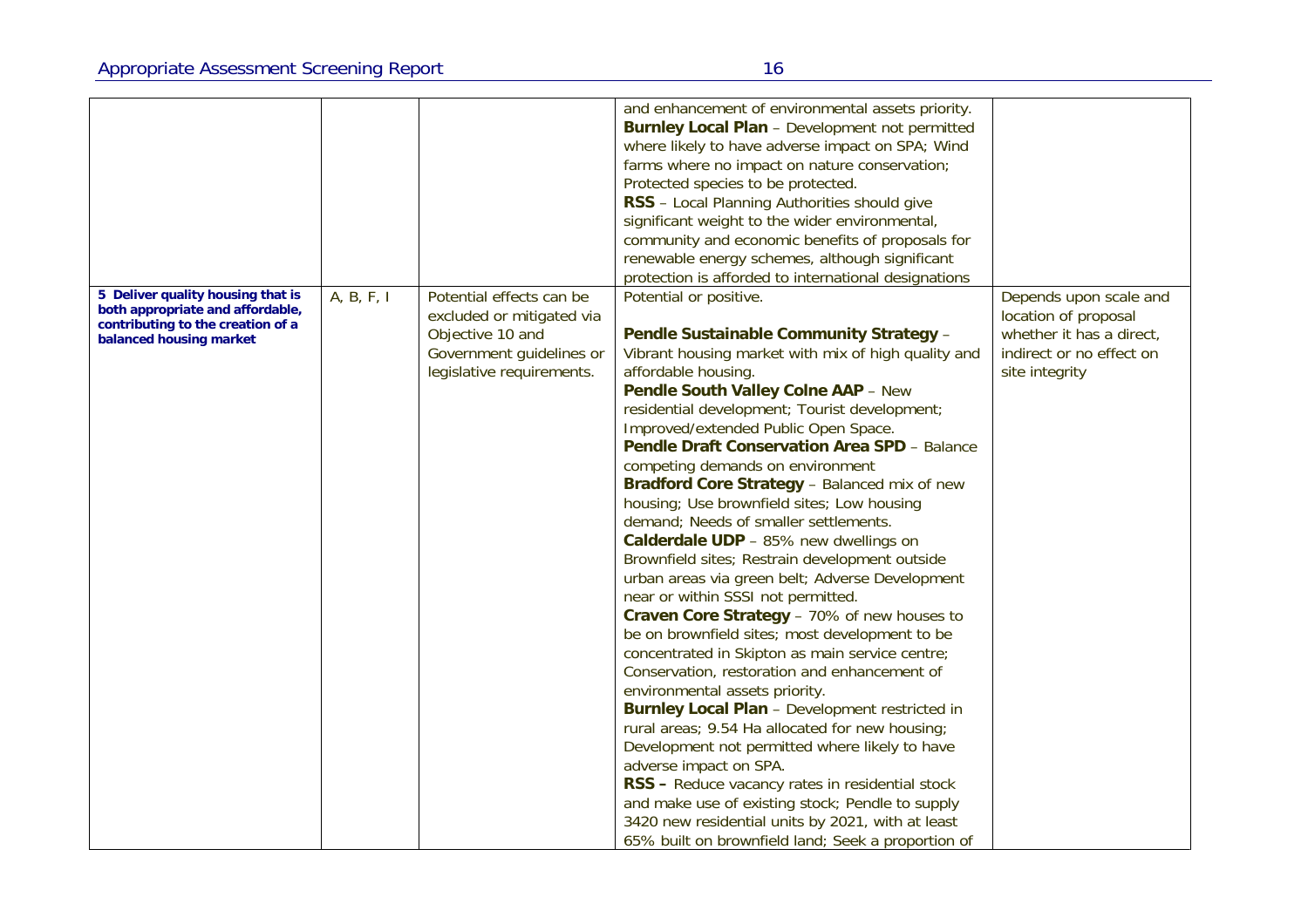| 6 Strengthen the local economy<br>by facilitating growth that<br>supports economic<br>diversification and rural<br>regeneration                                                                                        | A, F, G, J  | Potential effects can be<br>excluded or mitigated via<br>Objective 10 and<br>Government guidelines or<br>legislative requirements. | affordable housing on all development sites above<br>the relevant thresholds; All major new<br>developments to be located where good access to<br>public transport already exists<br>Potential or positive<br>Pendle Sustainable Community Strategy -<br>Create and sustain dynamic, competitive and<br>healthy local economy; Refurbishment of<br>employment space<br><b>Bradford Core Strategy - Protect existing</b><br>employment land and premises; Support rural<br>economy and farm diversification.<br>Calderdale UDP - Employment use in Primary<br>Employment Areas; Encourage re-use and<br>adaptation of rural buildings for business; Safeguard<br>better agricultural land.<br>Craven Core Strategy - New retail development<br>encouraged within or on edge of Skipton.<br><b>Burnley Local Plan - Expansion and improvement</b><br>of existing employment uses; 57.19 Ha allocated for<br>employment use; Development not permitted where<br>likely to have adverse impact on SPA.<br>RSS - Make the best use of existing resources and<br>infrastructure; Local Authorities to identify Key<br>Service Centres and Local Service Centres;<br>Lancashire wide employment land requirement -<br>districts to work together to disaggregate. Pendle<br>has shortfall of approx 7 ha (Pendle Employment | Farming practice beyond<br>remit of LPA, e.g. change<br>to biomass not controlled.<br>Other change of use can<br>be controlled. Emissions<br>controlled/mitigated by<br>legislative means |
|------------------------------------------------------------------------------------------------------------------------------------------------------------------------------------------------------------------------|-------------|------------------------------------------------------------------------------------------------------------------------------------|----------------------------------------------------------------------------------------------------------------------------------------------------------------------------------------------------------------------------------------------------------------------------------------------------------------------------------------------------------------------------------------------------------------------------------------------------------------------------------------------------------------------------------------------------------------------------------------------------------------------------------------------------------------------------------------------------------------------------------------------------------------------------------------------------------------------------------------------------------------------------------------------------------------------------------------------------------------------------------------------------------------------------------------------------------------------------------------------------------------------------------------------------------------------------------------------------------------------------------------------------------------------------------------------------------------------|-------------------------------------------------------------------------------------------------------------------------------------------------------------------------------------------|
|                                                                                                                                                                                                                        |             |                                                                                                                                    | Land Review)                                                                                                                                                                                                                                                                                                                                                                                                                                                                                                                                                                                                                                                                                                                                                                                                                                                                                                                                                                                                                                                                                                                                                                                                                                                                                                         |                                                                                                                                                                                           |
| 7 Increase the choice, variety and<br>quality of the retail offer and<br>promote uses that contribute to<br>the creation of a well-balanced,<br>safe and socially inclusive night-<br>time economy in our town centres | <b>None</b> | <b>Nil</b>                                                                                                                         | Nil                                                                                                                                                                                                                                                                                                                                                                                                                                                                                                                                                                                                                                                                                                                                                                                                                                                                                                                                                                                                                                                                                                                                                                                                                                                                                                                  | Town centre focus                                                                                                                                                                         |
| 8 Reduce inequalities by ensuring<br>that new community, education<br>and healthcare facilities and their<br>services are fully accessible                                                                             | <b>None</b> | <b>Nil</b>                                                                                                                         | <b>Nil</b>                                                                                                                                                                                                                                                                                                                                                                                                                                                                                                                                                                                                                                                                                                                                                                                                                                                                                                                                                                                                                                                                                                                                                                                                                                                                                                           | <b>Facilities locations will</b><br>have an urban focus.<br>Objective 11 will assist.                                                                                                     |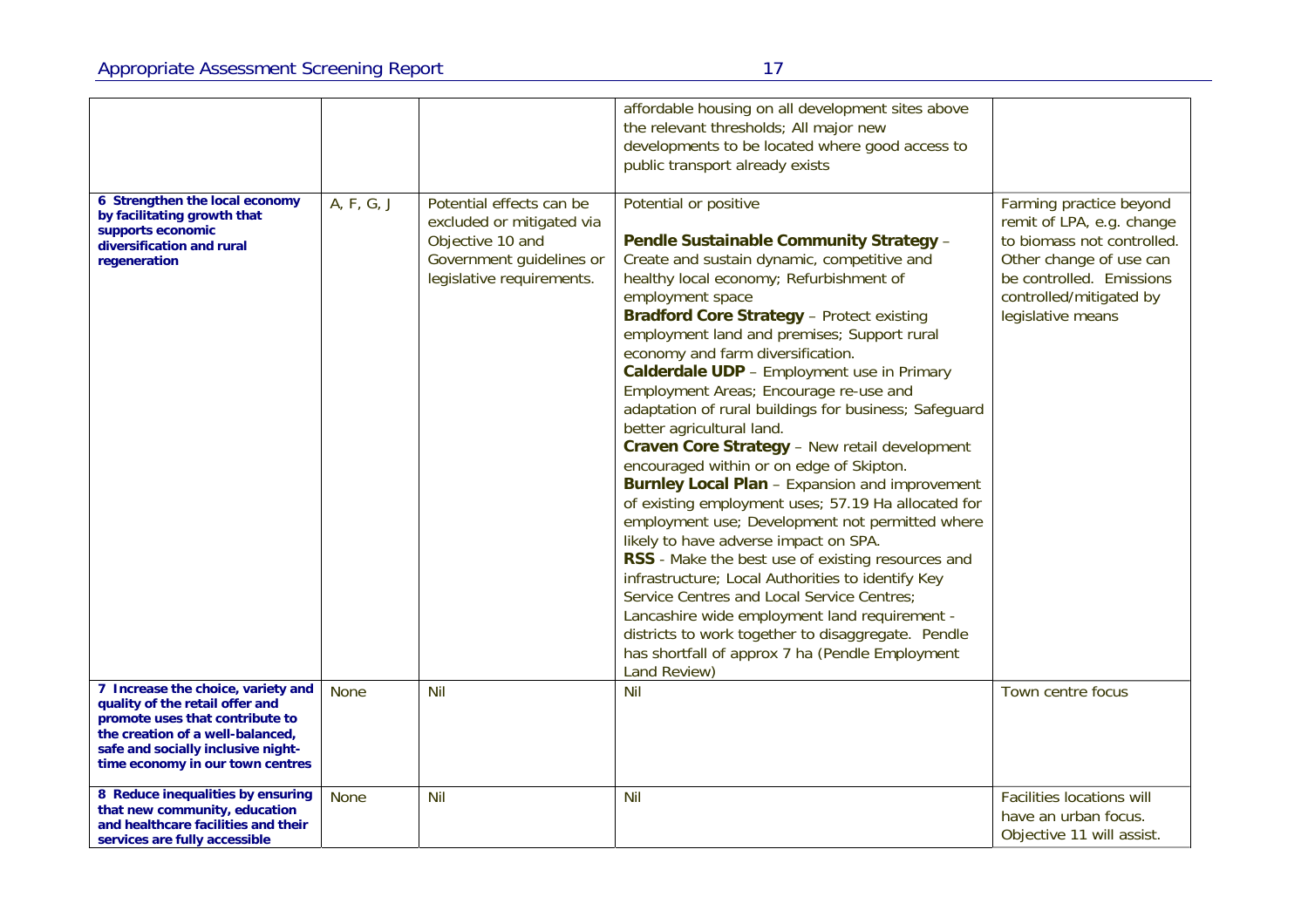| 9 Protect, enhance and improve<br>access to our green open spaces,<br>sport and recreation facilities to<br>promote active and healthier                                                                                          | <b>None</b> | <b>Nil</b> | Nil        | Beneficial as it takes<br>recreational pressure off<br>the Site.     |
|-----------------------------------------------------------------------------------------------------------------------------------------------------------------------------------------------------------------------------------|-------------|------------|------------|----------------------------------------------------------------------|
| lifestyles<br>10 Ensure new development<br>respects our built heritage and<br>areas of the countryside which<br>are valued for their contribution<br>to landscape character, or<br>biodiversity                                   | None        | Nil        | <b>Nil</b> | Positive effect.                                                     |
| 11 Deliver a safe, sustainable<br>transport network that improves<br>both internal and external<br>connectivity, reduces the need to<br>travel by car, supports long-term<br>growth and contributes to an<br>improved environment | None        | Nil        | Nil        | Potentially positive effect<br>through reduced vehicle<br>emissions. |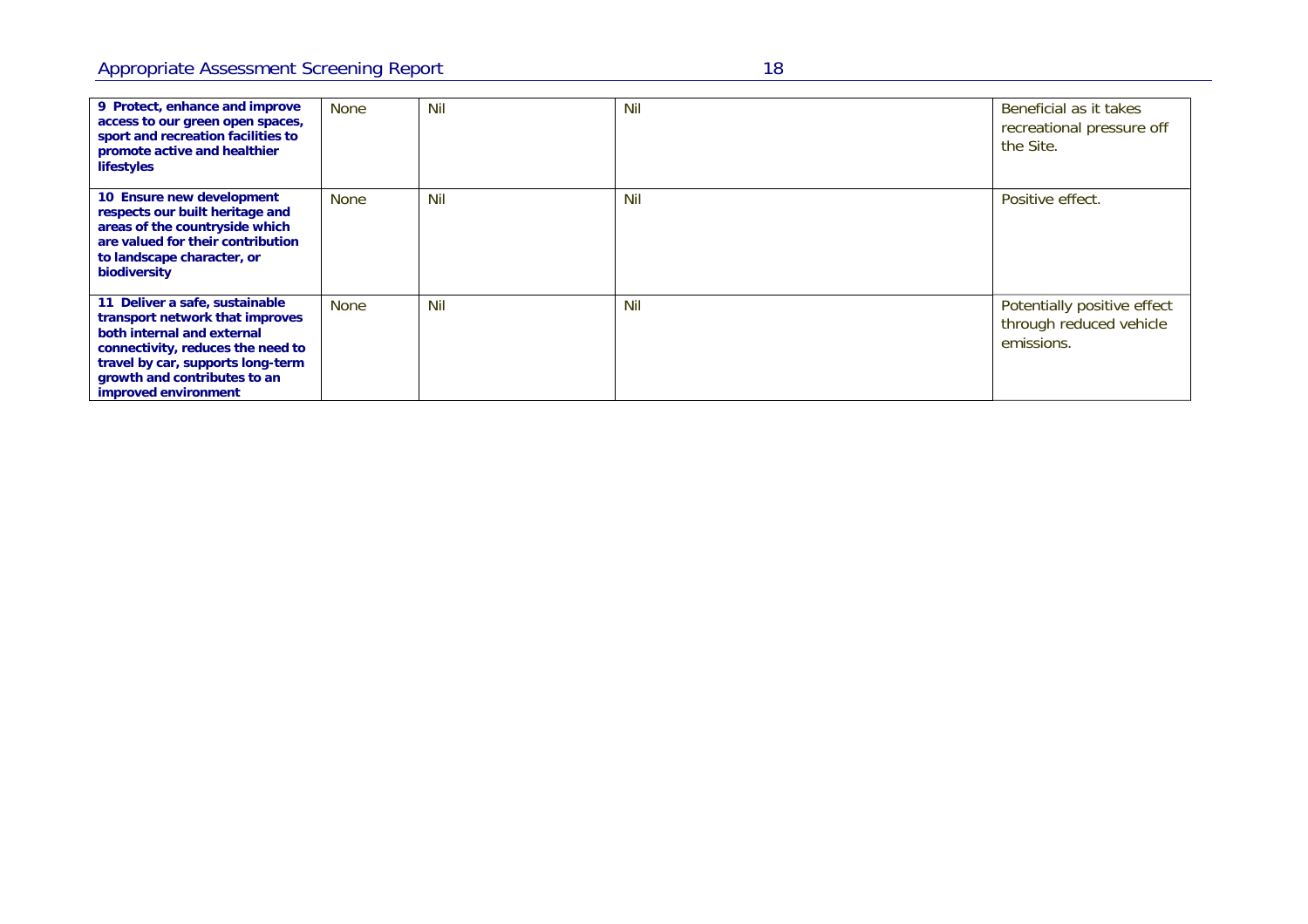$\blacksquare$ 

| <b>Site Name:</b>                                                                                                                                                                           | <b>North Pennine Moors</b> |                                            |                 | Other plans or projects 'in combination':<br><b>Craven and RSS</b>                                                                                                                                                                                                                                                                                                                                                                                                                                             |                                                                                                                                                     |
|---------------------------------------------------------------------------------------------------------------------------------------------------------------------------------------------|----------------------------|--------------------------------------------|-----------------|----------------------------------------------------------------------------------------------------------------------------------------------------------------------------------------------------------------------------------------------------------------------------------------------------------------------------------------------------------------------------------------------------------------------------------------------------------------------------------------------------------------|-----------------------------------------------------------------------------------------------------------------------------------------------------|
| <b>Conditions supporting site</b><br>integrity                                                                                                                                              | $\bullet$                  |                                            |                 | The habitats and qualifying breeding bird populations are mostly dependant upon stock grazing and burning at sympathetic levels. Over-<br>grazing, over-burning and other forms of intensive agricultural or sporting management e.g. drainage may be damaging.                                                                                                                                                                                                                                                |                                                                                                                                                     |
| <b>Strategic Objective</b>                                                                                                                                                                  | <b>Possible</b><br>impacts | <b>Likely significant</b><br>effect alone? |                 | Likely significant effect 'in combination'                                                                                                                                                                                                                                                                                                                                                                                                                                                                     | <b>Comments</b>                                                                                                                                     |
| 1 Establish a hierarchy of<br>settlements to assist regeneration<br>by directing growth to the most<br>sustainable locations                                                                | <b>None</b>                | Nil                                        | Nil             |                                                                                                                                                                                                                                                                                                                                                                                                                                                                                                                | Urban focus. Objective 3<br>and 9 will assist.                                                                                                      |
| 2 Ensure that the infrastructure<br>is capable of supporting both new<br>and existing development,<br>thereby helping to create<br>sustainable communities                                  | <b>None</b>                | Nil                                        | <b>Nil</b>      |                                                                                                                                                                                                                                                                                                                                                                                                                                                                                                                | Site is separate water<br>catchment area so no<br>outfall/pollution issues.                                                                         |
| 3 Promote high quality design in<br>new developments, our streets<br>and public spaces, to create fully<br>accessible, attractive and safe<br>places to live, learn, work, play or<br>visit | <b>None</b>                | <b>Nil</b>                                 | Nil             |                                                                                                                                                                                                                                                                                                                                                                                                                                                                                                                | Locally accessible Public<br>Open Space will help ease<br>pressure on rural areas                                                                   |
| 4 Respond to the causes and<br>potential impacts of climate<br>change through a process of<br>mitigation and adaptation                                                                     | $\mathbf{I}$               | Nil                                        | <b>Unlikely</b> | Craven Core Strategy - Small to medium<br>renewables may be supported in less<br>environmentally sensitive locations; Wind turbines<br>where no adverse impact; Conservation, restoration<br>and enhancement of environmental assets priority.<br>RSS - Local Planning Authorities should give<br>significant weight to the wider environmental,<br>community and economic benefits of proposals for<br>renewable energy schemes, although significant<br>protection is afforded to international designations | Site outside Borough so<br>renewables within<br>Borough only have<br>potential effect on flight<br>patterns. Major effects<br>national level issue. |
| 5 Deliver quality housing that is<br>both appropriate and affordable,<br>contributing to the creation of a<br>balanced housing market                                                       | None                       | <b>Nil</b>                                 | <b>Nil</b>      |                                                                                                                                                                                                                                                                                                                                                                                                                                                                                                                |                                                                                                                                                     |
| 6 Strengthen the local economy<br>by facilitating growth that                                                                                                                               | A                          | Nil                                        | Unlikely        |                                                                                                                                                                                                                                                                                                                                                                                                                                                                                                                | Farming practice beyond<br>remit of LPA, e.g. change                                                                                                |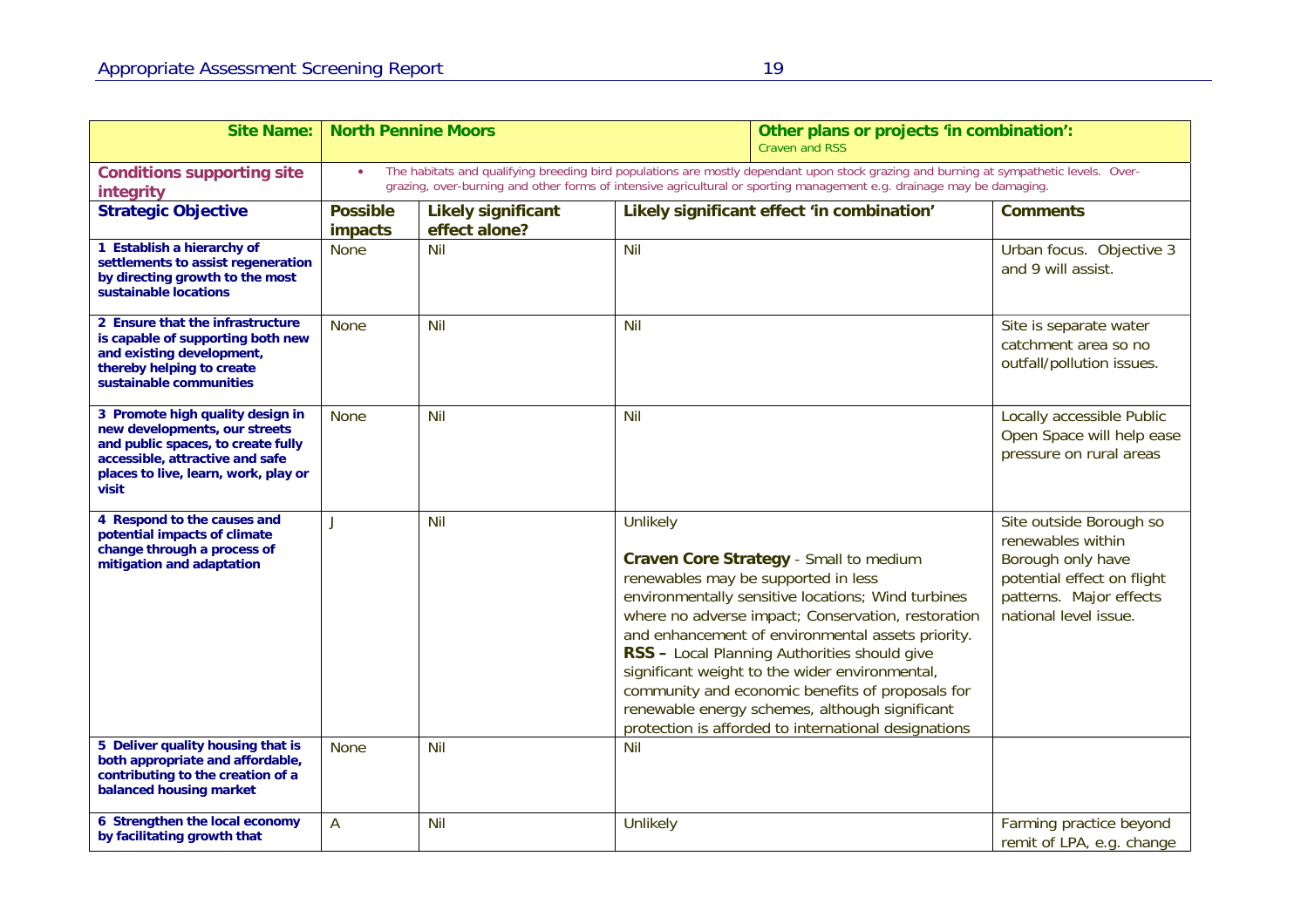| supports economic<br>diversification and rural<br>regeneration                                                                                                                                                                    |             |            | Pendle Sustainable Community Strategy -<br>Create and sustain dynamic, competitive and<br>healthy local economy; Refurbishment of<br>employment space<br>Craven Core Strategy - New retail development<br>encouraged within or on edge of Skipton.<br>RSS - Make the best use of existing resources and<br>infrastructure; Local Authorities to identify Key<br>Service Centres and Local Service Centres;<br>Lancashire wide employment land requirement -<br>districts to work together to disaggregate. Pendle<br>has shortfall of approx 7 ha (Pendle Employment<br>Land Review) | to biomass not controlled.<br>Other change of use can<br>be controlled. Emissions<br>controlled/mitigated by<br>legislative means. |
|-----------------------------------------------------------------------------------------------------------------------------------------------------------------------------------------------------------------------------------|-------------|------------|--------------------------------------------------------------------------------------------------------------------------------------------------------------------------------------------------------------------------------------------------------------------------------------------------------------------------------------------------------------------------------------------------------------------------------------------------------------------------------------------------------------------------------------------------------------------------------------|------------------------------------------------------------------------------------------------------------------------------------|
| 7 Increase the choice, variety and<br>quality of the retail offer and<br>promote uses that contribute to<br>the creation of a well-balanced,<br>safe and socially inclusive night-<br>time economy in our town centres            | <b>None</b> | Nil        | Nil                                                                                                                                                                                                                                                                                                                                                                                                                                                                                                                                                                                  | Town centre focus                                                                                                                  |
| 8 Reduce inequalities by ensuring<br>that new community, education<br>and healthcare facilities and their<br>services are fully accessible                                                                                        | <b>None</b> | <b>Nil</b> | Nil                                                                                                                                                                                                                                                                                                                                                                                                                                                                                                                                                                                  | <b>Facilities locations will</b><br>have an urban focus.<br>Objective 11 will assist.                                              |
| 9 Protect, enhance and improve<br>access to our green open spaces,<br>sport and recreation facilities to<br>promote active and healthier<br>lifestyles                                                                            | <b>None</b> | <b>Nil</b> | Nil                                                                                                                                                                                                                                                                                                                                                                                                                                                                                                                                                                                  | Will help to ease<br>recreational pressure.                                                                                        |
| 10 Ensure new development<br>respects our built heritage and<br>areas of the countryside which<br>are valued for their contribution<br>to landscape character, or<br>biodiversity                                                 | <b>None</b> | <b>Nil</b> | <b>Nil</b>                                                                                                                                                                                                                                                                                                                                                                                                                                                                                                                                                                           | Positive effect.                                                                                                                   |
| 11 Deliver a safe, sustainable<br>transport network that improves<br>both internal and external<br>connectivity, reduces the need to<br>travel by car, supports long-term<br>growth and contributes to an<br>improved environment | None        | <b>Nil</b> | Nil                                                                                                                                                                                                                                                                                                                                                                                                                                                                                                                                                                                  | Reduced vehicle<br>emissions beneficial.                                                                                           |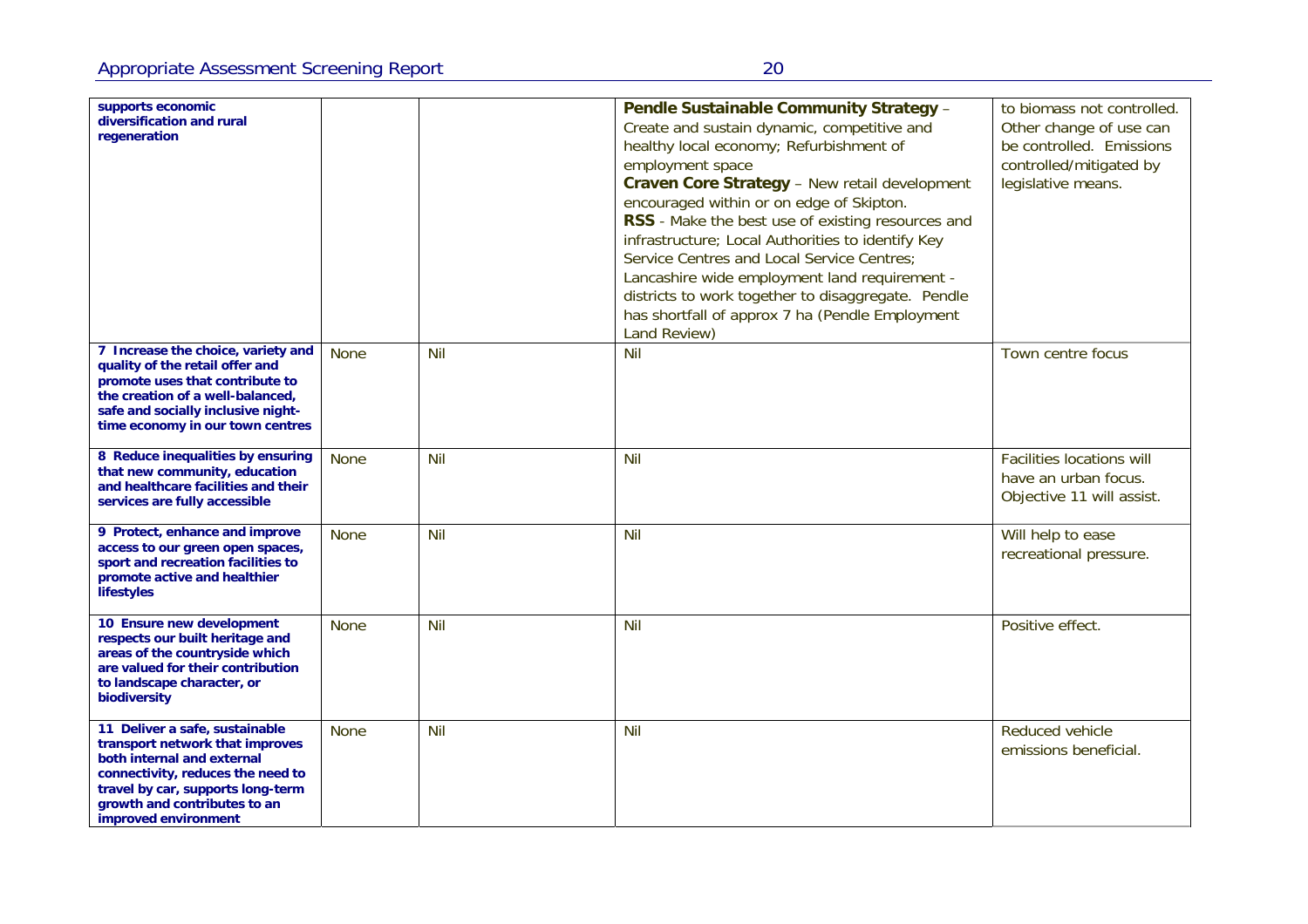| <b>Site Name:</b>                                                                                                                                                                           | <b>Bowland Fells</b>       |                                                                                                                                                                                                                                  |                                 | Other plans or projects 'in combination':<br>Craven, Ribble and RSS                                                                                                                                                                                                                                                                                                                                                                                                                                                                                            |                                                                                                                                                     |  |
|---------------------------------------------------------------------------------------------------------------------------------------------------------------------------------------------|----------------------------|----------------------------------------------------------------------------------------------------------------------------------------------------------------------------------------------------------------------------------|---------------------------------|----------------------------------------------------------------------------------------------------------------------------------------------------------------------------------------------------------------------------------------------------------------------------------------------------------------------------------------------------------------------------------------------------------------------------------------------------------------------------------------------------------------------------------------------------------------|-----------------------------------------------------------------------------------------------------------------------------------------------------|--|
| <b>Conditions supporting site</b><br>integrity                                                                                                                                              | $\bullet$                  | Favourable nature conservation status of the site depends on appropriate levels of sheep grazing, sympathetic moorland burning practice,<br>sensitive water catchment land management practices and on going species protection. |                                 |                                                                                                                                                                                                                                                                                                                                                                                                                                                                                                                                                                |                                                                                                                                                     |  |
| <b>Strategic Objective</b>                                                                                                                                                                  | <b>Possible</b><br>impacts | <b>Likely significant</b><br>effect alone?                                                                                                                                                                                       |                                 | Likely significant effect 'in combination'                                                                                                                                                                                                                                                                                                                                                                                                                                                                                                                     | <b>Comments</b>                                                                                                                                     |  |
| 1 Establish a hierarchy of<br>settlements to assist regeneration<br>by directing growth to the most<br>sustainable locations                                                                | <b>None</b>                | Nil                                                                                                                                                                                                                              | Nil                             |                                                                                                                                                                                                                                                                                                                                                                                                                                                                                                                                                                | Urban focus. Objective 3<br>and 9 will assist.                                                                                                      |  |
| 2 Ensure that the infrastructure<br>is capable of supporting both new<br>and existing development,<br>thereby helping to create<br>sustainable communities                                  | <b>None</b>                | <b>Nil</b>                                                                                                                                                                                                                       | Nil                             |                                                                                                                                                                                                                                                                                                                                                                                                                                                                                                                                                                |                                                                                                                                                     |  |
| 3 Promote high quality design in<br>new developments, our streets<br>and public spaces, to create fully<br>accessible, attractive and safe<br>places to live, learn, work, play or<br>visit | <b>None</b>                | Nil                                                                                                                                                                                                                              | <b>Nil</b>                      |                                                                                                                                                                                                                                                                                                                                                                                                                                                                                                                                                                | Locally accessible Public<br>Open Space will help ease<br>pressure on rural areas                                                                   |  |
| 4 Respond to the causes and<br>potential impacts of climate<br>change through a process of<br>mitigation and adaptation                                                                     | $\mathbf{I}$               | Nil                                                                                                                                                                                                                              | Unlikely<br>protected habitats. | Craven Core Strategy - Small to medium<br>renewables may be supported in less<br>environmentally sensitive locations; Wind turbines<br>where no adverse impact; Conservation, restoration<br>and enhancement of environmental assets priority.<br>Ribble Core Strategy - Conserve wildlife and<br>RSS - Local Planning Authorities should give<br>significant weight to the wider environmental,<br>community and economic benefits of proposals for<br>renewable energy schemes, although significant<br>protection is afforded to international designations | Site outside Borough so<br>renewables within<br>Borough only have<br>potential effect on flight<br>patterns. Major effects<br>national level issue. |  |
| 5 Deliver quality housing that is<br>both appropriate and affordable,<br>contributing to the creation of a<br>balanced housing market                                                       | <b>None</b>                | Nil                                                                                                                                                                                                                              | Nil                             |                                                                                                                                                                                                                                                                                                                                                                                                                                                                                                                                                                |                                                                                                                                                     |  |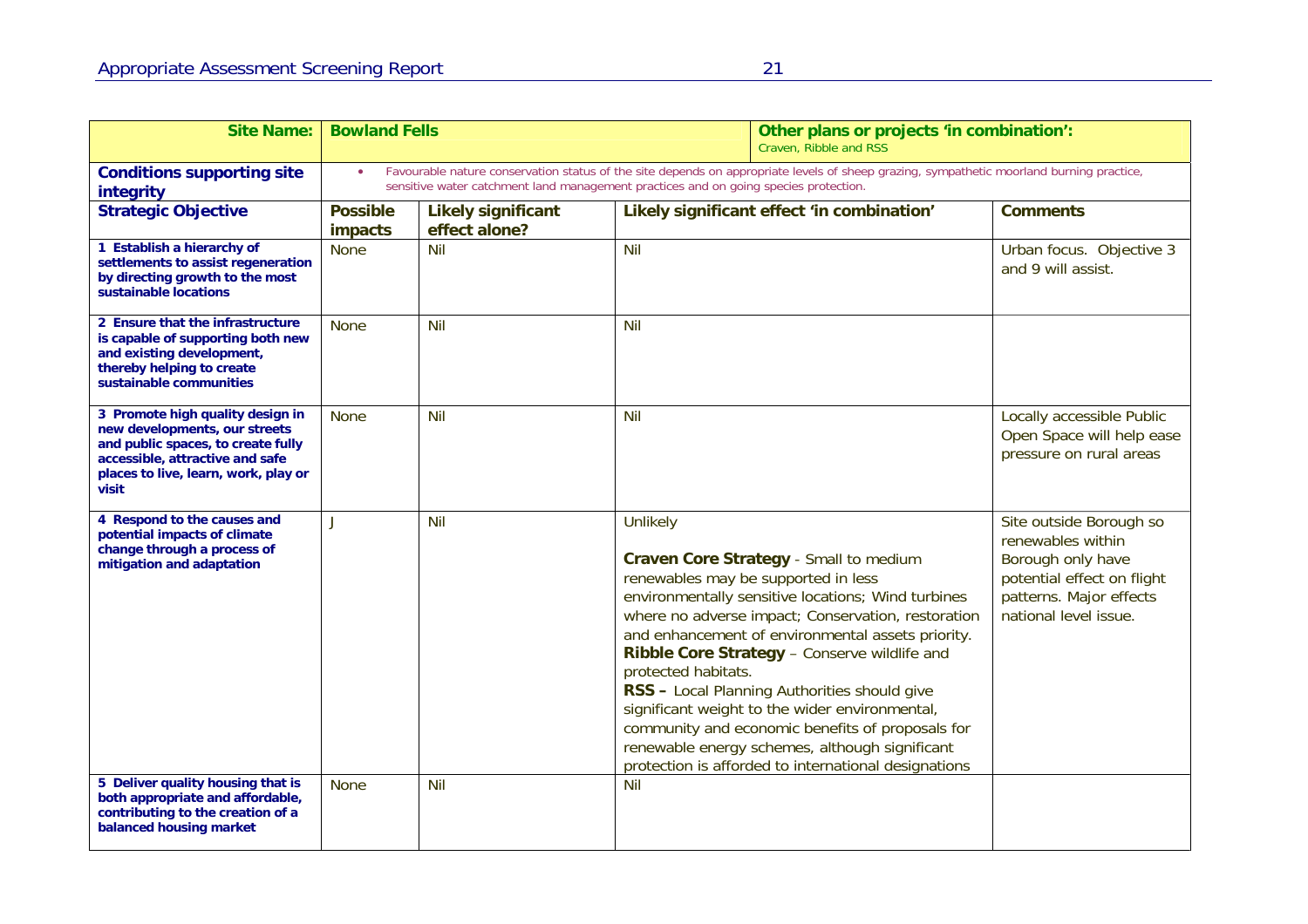| 6 Strengthen the local economy<br>by facilitating growth that<br>supports economic<br>diversification and rural<br>regeneration                                                                                        | A           | <b>Nil</b> | Unlikely<br>Pendle Sustainable Community Strategy -<br>Create and sustain dynamic, competitive and<br>healthy local economy; Refurbishment of<br>employment space<br>Craven Core Strategy - New retail development<br>encouraged within or on edge of Skipton.<br>Ribble Core Strategy - Promote tourism and farm<br>diversification.<br>RSS - Make the best use of existing resources and<br>infrastructure; Local Authorities to identify Key<br>Service Centres and Local Service Centres;<br>Lancashire wide employment land requirement -<br>districts to work together to disaggregate. Pendle<br>has shortfall of approx 7 ha (Pendle Employment<br>Land Review) | Farming practice beyond<br>remit of LPA, e.g. change<br>to biomass not controlled.<br>Other change of use can<br>be controlled. Emissions<br>controlled/mitigated by<br>legislative means. |
|------------------------------------------------------------------------------------------------------------------------------------------------------------------------------------------------------------------------|-------------|------------|-------------------------------------------------------------------------------------------------------------------------------------------------------------------------------------------------------------------------------------------------------------------------------------------------------------------------------------------------------------------------------------------------------------------------------------------------------------------------------------------------------------------------------------------------------------------------------------------------------------------------------------------------------------------------|--------------------------------------------------------------------------------------------------------------------------------------------------------------------------------------------|
| 7 Increase the choice, variety and<br>quality of the retail offer and<br>promote uses that contribute to<br>the creation of a well-balanced,<br>safe and socially inclusive night-<br>time economy in our town centres | <b>None</b> | <b>Nil</b> | Nil                                                                                                                                                                                                                                                                                                                                                                                                                                                                                                                                                                                                                                                                     | Town centre focus                                                                                                                                                                          |
| 8 Reduce inequalities by ensuring<br>that new community, education<br>and healthcare facilities and their<br>services are fully accessible                                                                             | <b>None</b> | Nil        | Nil                                                                                                                                                                                                                                                                                                                                                                                                                                                                                                                                                                                                                                                                     | <b>Facilities locations will</b><br>have an urban focus.<br>Objective 11 will assist.                                                                                                      |
| 9 Protect, enhance and improve<br>access to our green open spaces,<br>sport and recreation facilities to<br>promote active and healthier<br>lifestyles                                                                 | <b>None</b> | <b>Nil</b> | Nil                                                                                                                                                                                                                                                                                                                                                                                                                                                                                                                                                                                                                                                                     | Will help to ease<br>recreational pressure.                                                                                                                                                |
| 10 Ensure new development<br>respects our built heritage and<br>areas of the countryside which<br>are valued for their contribution<br>to landscape character, or<br>biodiversity                                      | <b>None</b> | <b>Nil</b> | Nil                                                                                                                                                                                                                                                                                                                                                                                                                                                                                                                                                                                                                                                                     | Positive effect.                                                                                                                                                                           |
| 11 Deliver a safe, sustainable<br>transport network that improves<br>both internal and external                                                                                                                        | <b>None</b> | <b>Nil</b> | Nil                                                                                                                                                                                                                                                                                                                                                                                                                                                                                                                                                                                                                                                                     | Reduced vehicle<br>emissions beneficial.                                                                                                                                                   |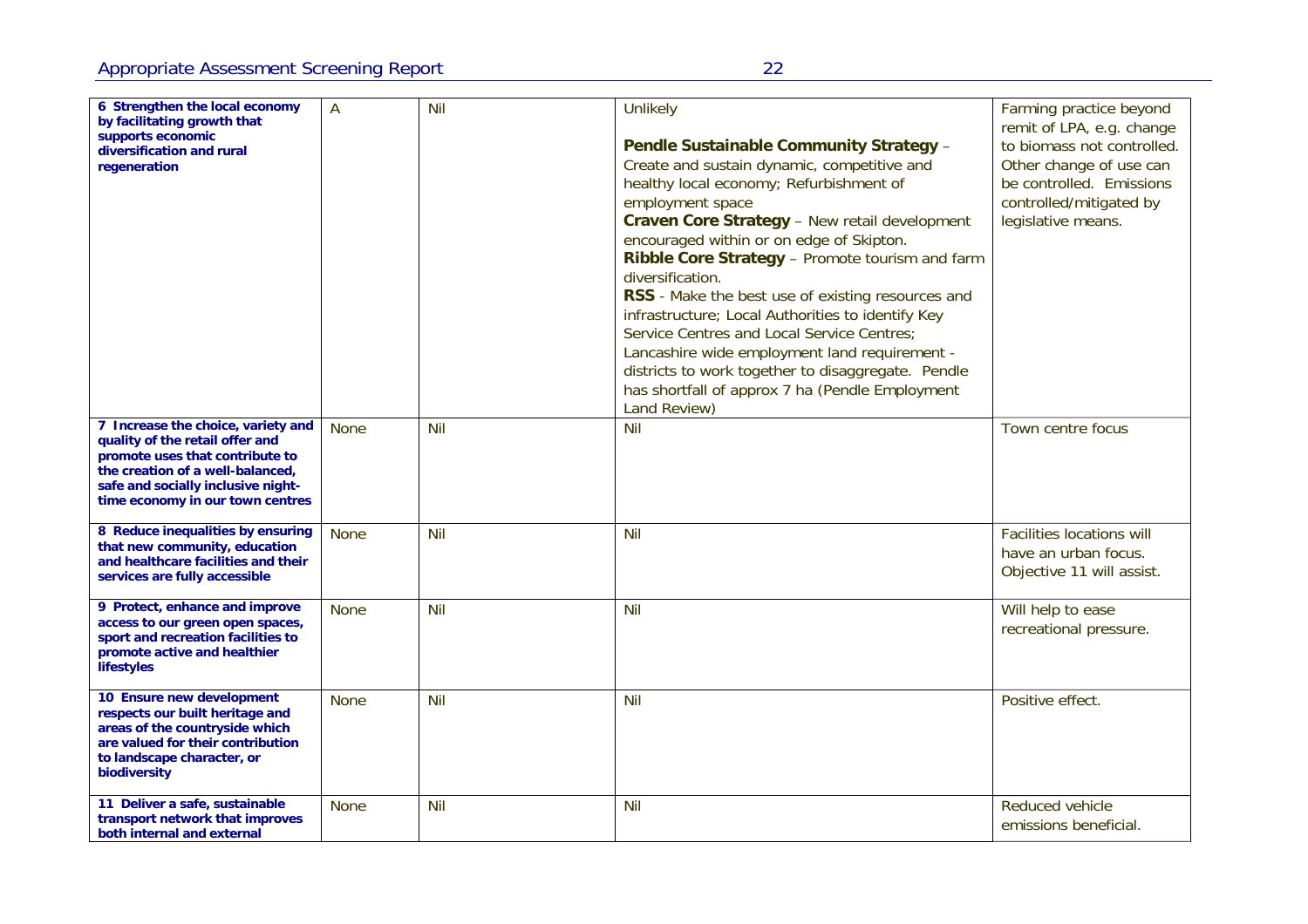| connectivity, reduces the need to<br>travel by car, supports long-term<br>growth and contributes to an<br>improved environment |  |  |
|--------------------------------------------------------------------------------------------------------------------------------|--|--|
|--------------------------------------------------------------------------------------------------------------------------------|--|--|

| <b>Site Name:</b>                                                                                                                                                                           | <b>North Pennine Dales Meadows</b>                                                                                                                                           |                                            |            | Other plans or projects 'in combination':<br>Craven, Ribble and RSS |                                                                                    |
|---------------------------------------------------------------------------------------------------------------------------------------------------------------------------------------------|------------------------------------------------------------------------------------------------------------------------------------------------------------------------------|--------------------------------------------|------------|---------------------------------------------------------------------|------------------------------------------------------------------------------------|
| <b>Conditions supporting site</b><br>integrity                                                                                                                                              | These grasslands are dependant upon traditional agricultural management, with hay-cutting and no or minimal use of agro-chemicals. Such<br>management is no longer economic. |                                            |            |                                                                     |                                                                                    |
| <b>Strategic Objective</b>                                                                                                                                                                  | <b>Possible</b><br>impacts                                                                                                                                                   | <b>Likely significant</b><br>effect alone? |            | Likely significant effect 'in combination'                          | <b>Comments</b>                                                                    |
| 1 Establish a hierarchy of<br>settlements to assist regeneration<br>by directing growth to the most<br>sustainable locations                                                                | <b>None</b>                                                                                                                                                                  | <b>Nil</b>                                 | Nil        |                                                                     | Urban focus. Objective 3<br>and 9 will assist.                                     |
| 2 Ensure that the infrastructure<br>is capable of supporting both new<br>and existing development,<br>thereby helping to create<br>sustainable communities                                  | <b>None</b>                                                                                                                                                                  | Nil                                        | Nil        |                                                                     |                                                                                    |
| 3 Promote high quality design in<br>new developments, our streets<br>and public spaces, to create fully<br>accessible, attractive and safe<br>places to live, learn, work, play or<br>visit | <b>None</b>                                                                                                                                                                  | <b>Nil</b>                                 | <b>Nil</b> |                                                                     | Locally accessible Public<br>Open Space will help ease<br>pressure on rural areas  |
| 4 Respond to the causes and<br>potential impacts of climate<br>change through a process of<br>mitigation and adaptation                                                                     | <b>None</b>                                                                                                                                                                  | Nil                                        | <b>Nil</b> |                                                                     | Major effects national<br>level issue.                                             |
| 5 Deliver quality housing that is<br>both appropriate and affordable,<br>contributing to the creation of a<br>balanced housing market                                                       | <b>None</b>                                                                                                                                                                  | <b>Nil</b>                                 | <b>Nil</b> |                                                                     |                                                                                    |
| 6 Strengthen the local economy<br>by facilitating growth that<br>supports economic<br>diversification and rural<br>regeneration                                                             | <b>None</b>                                                                                                                                                                  | <b>Nil</b>                                 | <b>Nil</b> |                                                                     | Farming practice beyond<br>remit of LPA, e.g. change<br>to biomass not controlled. |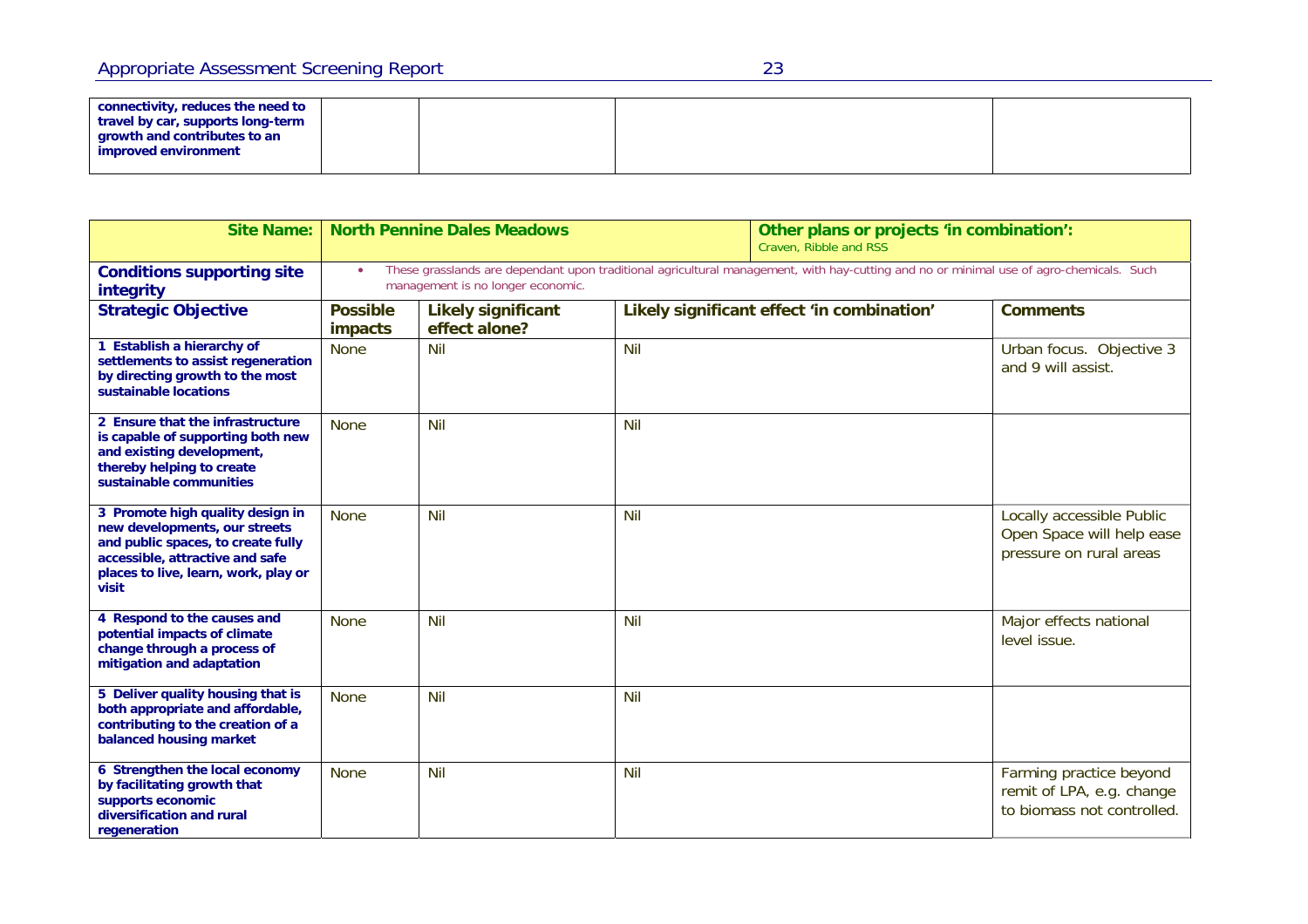| 7 Increase the choice, variety and<br>quality of the retail offer and<br>promote uses that contribute to<br>the creation of a well-balanced.<br>safe and socially inclusive night-<br>time economy in our town centres            | <b>None</b> | <b>Nil</b> | <b>Nil</b> | Town centre focus                                                                     |
|-----------------------------------------------------------------------------------------------------------------------------------------------------------------------------------------------------------------------------------|-------------|------------|------------|---------------------------------------------------------------------------------------|
| 8 Reduce inequalities by ensuring<br>that new community, education<br>and healthcare facilities and their<br>services are fully accessible                                                                                        | <b>None</b> | Nil        | Nil        | <b>Facilities locations will</b><br>have an urban focus.<br>Objective 11 will assist. |
| 9 Protect, enhance and improve<br>access to our green open spaces,<br>sport and recreation facilities to<br>promote active and healthier<br>lifestyles                                                                            | <b>None</b> | <b>Nil</b> | <b>Nil</b> | Will help to ease<br>recreational pressure.                                           |
| 10 Ensure new development<br>respects our built heritage and<br>areas of the countryside which<br>are valued for their contribution<br>to landscape character, or<br>biodiversity                                                 | <b>None</b> | <b>Nil</b> | <b>Nil</b> | Positive effect.                                                                      |
| 11 Deliver a safe, sustainable<br>transport network that improves<br>both internal and external<br>connectivity, reduces the need to<br>travel by car, supports long-term<br>growth and contributes to an<br>improved environment | <b>None</b> | Nil        | <b>Nil</b> | Reduced vehicle<br>emissions beneficial.                                              |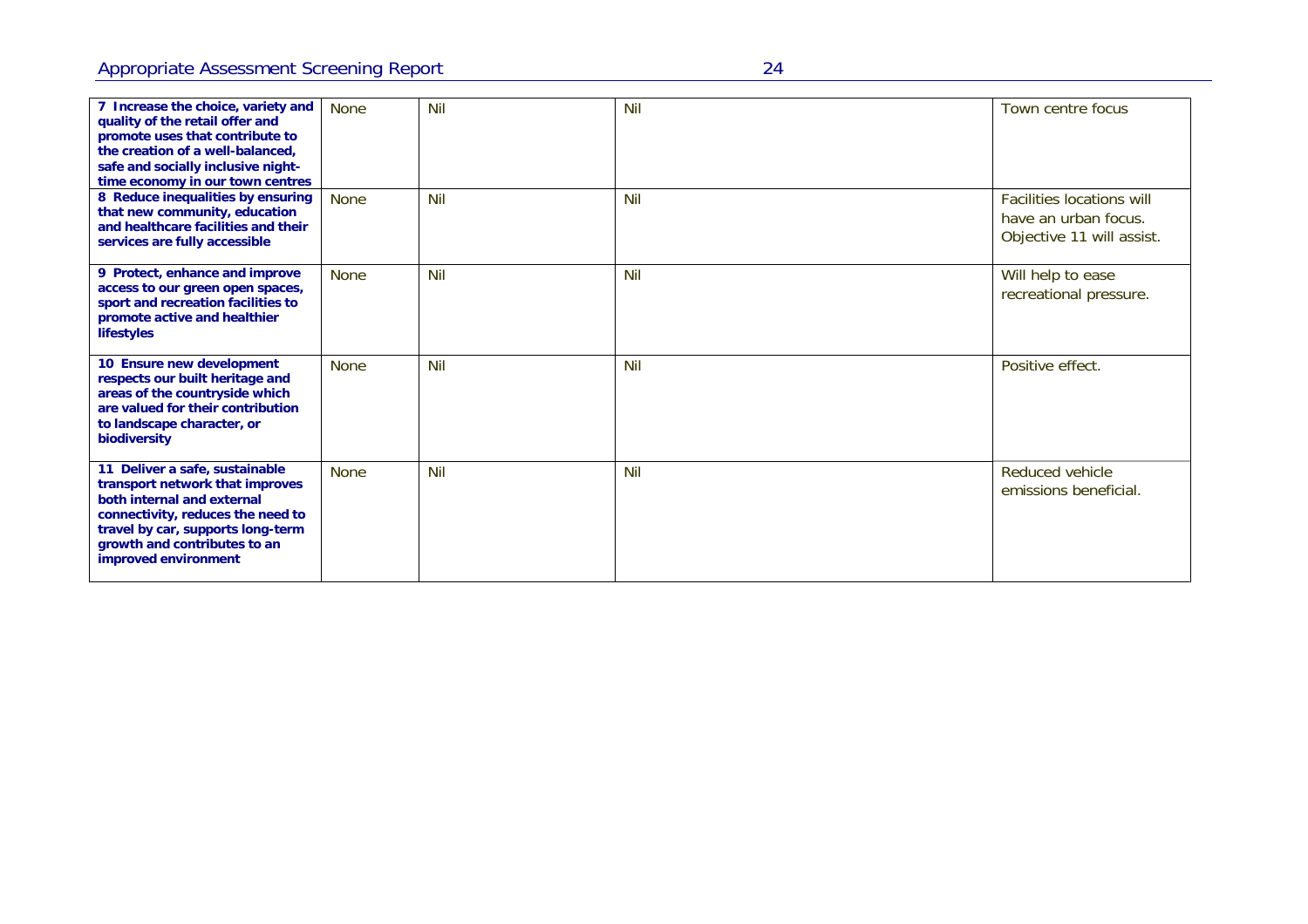| <b>Site Name:</b>                                                                                                                                                                           | <b>Ribble and Alt Estuaries</b>                                                                                                                                                                                                                                                                        |                                            |                 | Other plans or projects 'in combination':<br>Ribble, Burnley and RSS |                                                                                                                                                                                                         |
|---------------------------------------------------------------------------------------------------------------------------------------------------------------------------------------------|--------------------------------------------------------------------------------------------------------------------------------------------------------------------------------------------------------------------------------------------------------------------------------------------------------|--------------------------------------------|-----------------|----------------------------------------------------------------------|---------------------------------------------------------------------------------------------------------------------------------------------------------------------------------------------------------|
| <b>Conditions supporting site</b><br>integrity                                                                                                                                              | Overall, the dunes, intertidal flats and salt marsh enjoy a relatively robust status and a favourable condition. However, the site is, in places,<br>$\bullet$<br>subject to pressure from recreation, built development (including coastal defence), wildfowling and industry including sand-winning. |                                            |                 |                                                                      |                                                                                                                                                                                                         |
| <b>Strategic Objective</b>                                                                                                                                                                  | <b>Possible</b><br>impacts                                                                                                                                                                                                                                                                             | <b>Likely significant</b><br>effect alone? |                 | Likely significant effect 'in combination'                           | <b>Comments</b>                                                                                                                                                                                         |
| 1 Establish a hierarchy of<br>settlements to assist regeneration<br>by directing growth to the most<br>sustainable locations                                                                | D, E                                                                                                                                                                                                                                                                                                   | <b>Nil</b>                                 | Nil             |                                                                      | Legislative controls and<br>good practice standards<br>for works will remove or<br>mitigate. Estuary is tidal<br>and wide catchment<br>mean any effect of<br>abstraction likely to be<br>insignificant. |
| 2 Ensure that the infrastructure<br>is capable of supporting both new<br>and existing development,<br>thereby helping to create<br>sustainable communities                                  | D, E                                                                                                                                                                                                                                                                                                   | <b>Nil</b>                                 | Nil             |                                                                      | Legislative controls and<br>good practice standards<br>for works will remove or<br>mitigate. Estuary is tidal<br>and wide catchment<br>mean any effect of<br>abstraction likely to be<br>insignificant. |
| 3 Promote high quality design in<br>new developments, our streets<br>and public spaces, to create fully<br>accessible, attractive and safe<br>places to live, learn, work, play or<br>visit | <b>None</b>                                                                                                                                                                                                                                                                                            | Nil                                        | Nil             |                                                                      |                                                                                                                                                                                                         |
| 4 Respond to the causes and<br>potential impacts of climate<br>change through a process of<br>mitigation and adaptation                                                                     | <b>None</b>                                                                                                                                                                                                                                                                                            | Nil                                        | Nil or positive |                                                                      | Addresses issues which<br>may be effect. Major<br>effects national level<br>issue.                                                                                                                      |
| 5 Deliver quality housing that is<br>both appropriate and affordable,<br>contributing to the creation of a<br>balanced housing market                                                       | D, E                                                                                                                                                                                                                                                                                                   | Nil                                        | Nil             |                                                                      | Legislative controls and<br>good practice standards<br>for works will remove or<br>mitigate. Estuary is tidal<br>and wide catchment<br>mean any effect of                                               |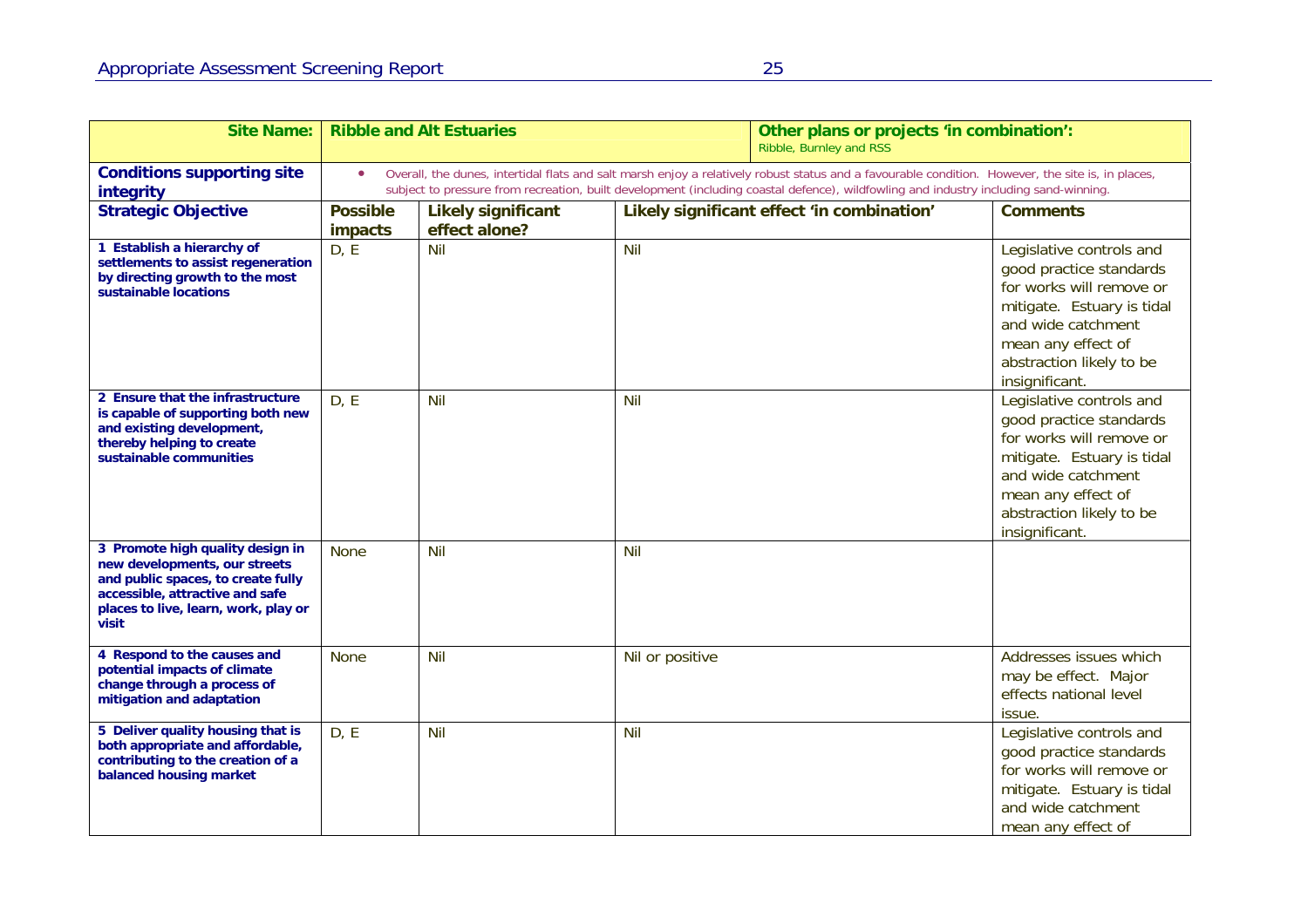|                                                                                                                                                                                                                                   |             |            |            | abstraction likely to be<br>insignificant.                                                                                                                                                              |
|-----------------------------------------------------------------------------------------------------------------------------------------------------------------------------------------------------------------------------------|-------------|------------|------------|---------------------------------------------------------------------------------------------------------------------------------------------------------------------------------------------------------|
| 6 Strengthen the local economy<br>by facilitating growth that<br>supports economic<br>diversification and rural<br>regeneration                                                                                                   | D, E        | Nil        | <b>Nil</b> | Legislative controls and<br>good practice standards<br>for works will remove or<br>mitigate. Estuary is tidal<br>and wide catchment<br>mean any effect of<br>abstraction likely to be<br>insignificant. |
| 7 Increase the choice, variety and<br>quality of the retail offer and<br>promote uses that contribute to<br>the creation of a well-balanced,<br>safe and socially inclusive night-<br>time economy in our town centres            | D, E        | Nil        | Nil        | Legislative controls and<br>good practice standards<br>for works will remove or<br>mitigate. Estuary is tidal<br>and wide catchment<br>mean any effect of<br>abstraction likely to be<br>insignificant. |
| 8 Reduce inequalities by ensuring<br>that new community, education<br>and healthcare facilities and their<br>services are fully accessible                                                                                        | <b>None</b> | <b>Nil</b> | Nil        |                                                                                                                                                                                                         |
| 9 Protect, enhance and improve<br>access to our green open spaces,<br>sport and recreation facilities to<br>promote active and healthier<br>lifestyles                                                                            | <b>None</b> | Nil        | Nil        | Will help to ease<br>recreational pressure.                                                                                                                                                             |
| 10 Ensure new development<br>respects our built heritage and<br>areas of the countryside which<br>are valued for their contribution<br>to landscape character, or<br>biodiversity                                                 | <b>None</b> | <b>Nil</b> | <b>Nil</b> | Positive effect.                                                                                                                                                                                        |
| 11 Deliver a safe, sustainable<br>transport network that improves<br>both internal and external<br>connectivity, reduces the need to<br>travel by car, supports long-term<br>growth and contributes to an<br>improved environment | <b>None</b> | Nil        | Nil        | Reduced vehicle<br>emissions beneficial.                                                                                                                                                                |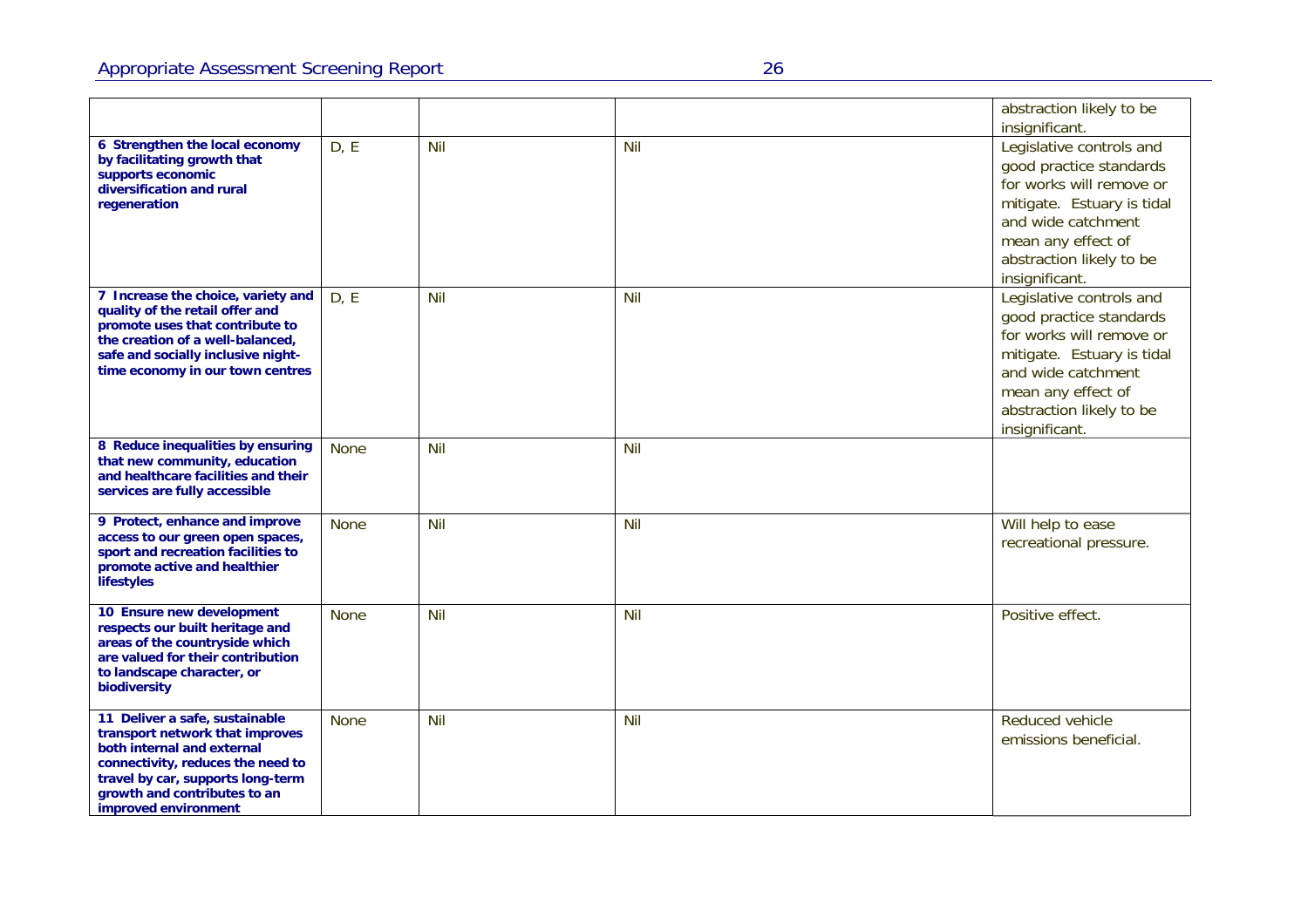| Core<br><b>Strategic</b><br><b>Objectives</b> |                 | South<br>Pennine<br><b>Moors</b> | <b>North</b><br>Pennine<br><b>Moors</b> | <b>Bowland Fells</b> | <b>North</b><br><b>Pennine Dales</b><br><b>Meadows</b> | Ribble & Alt<br><b>Estuaries</b> |
|-----------------------------------------------|-----------------|----------------------------------|-----------------------------------------|----------------------|--------------------------------------------------------|----------------------------------|
|                                               |                 | <b>Nil</b>                       | <b>Nil</b>                              | <b>Nil</b>           | <b>Nil</b>                                             | <b>Nil</b>                       |
| $\overline{2}$                                |                 | <b>Nil</b>                       | <b>Nil</b>                              | <b>Nil</b>           | <b>Nil</b>                                             | <b>Nil</b>                       |
| $\overline{3}$                                | <b>Nil</b>      |                                  | <b>Nil</b>                              | <b>Nil</b>           | <b>Nil</b>                                             | <b>Nil</b>                       |
| $\overline{4}$                                | Pos             | <b>Neg</b>                       | <b>Unlikely</b>                         | <b>Unlikely</b>      | <b>Nil</b>                                             | <b>Nil</b>                       |
| 5                                             | <b>Pos</b>      | <b>Neg</b>                       | <b>Nil</b>                              | <b>Nil</b>           | <b>Nil</b>                                             | <b>Nil</b>                       |
| 6                                             | <b>Pos</b>      | <b>Neg</b>                       | <b>Unlikely</b>                         | <b>Unlikely</b>      | <b>Nil</b>                                             | <b>Nil</b>                       |
| $\overline{7}$                                | <b>Nil</b>      |                                  | <b>Nil</b>                              | <b>Nil</b>           | <b>Nil</b>                                             | Nil                              |
| 8                                             | <b>Nil</b>      |                                  | <b>Nil</b>                              | <b>Nil</b>           | <b>Nil</b>                                             | <b>Nil</b>                       |
| 9                                             | <b>Positive</b> |                                  | <b>Positive</b>                         | <b>Positive</b>      | <b>Positive</b>                                        | <b>Positive</b>                  |
| 10                                            | <b>Positive</b> |                                  | <b>Positive</b>                         | <b>Positive</b>      | <b>Positive</b>                                        | <b>Positive</b>                  |
| 11                                            |                 | <b>Positive</b>                  | <b>Positive</b>                         | <b>Positive</b>      | <b>Positive</b>                                        | <b>Positive</b>                  |

## Summary Table of Likely Significant Effects 'in combination'.

## Key:

| <b>Negative</b> | There is a potential effect which can be excluded or mitigated |
|-----------------|----------------------------------------------------------------|
| <b>Unlikely</b> | Effect is unlikely to be significant                           |
| Nil             | No or insignificant effect                                     |
| <b>Positive</b> | Effects are beneficial                                         |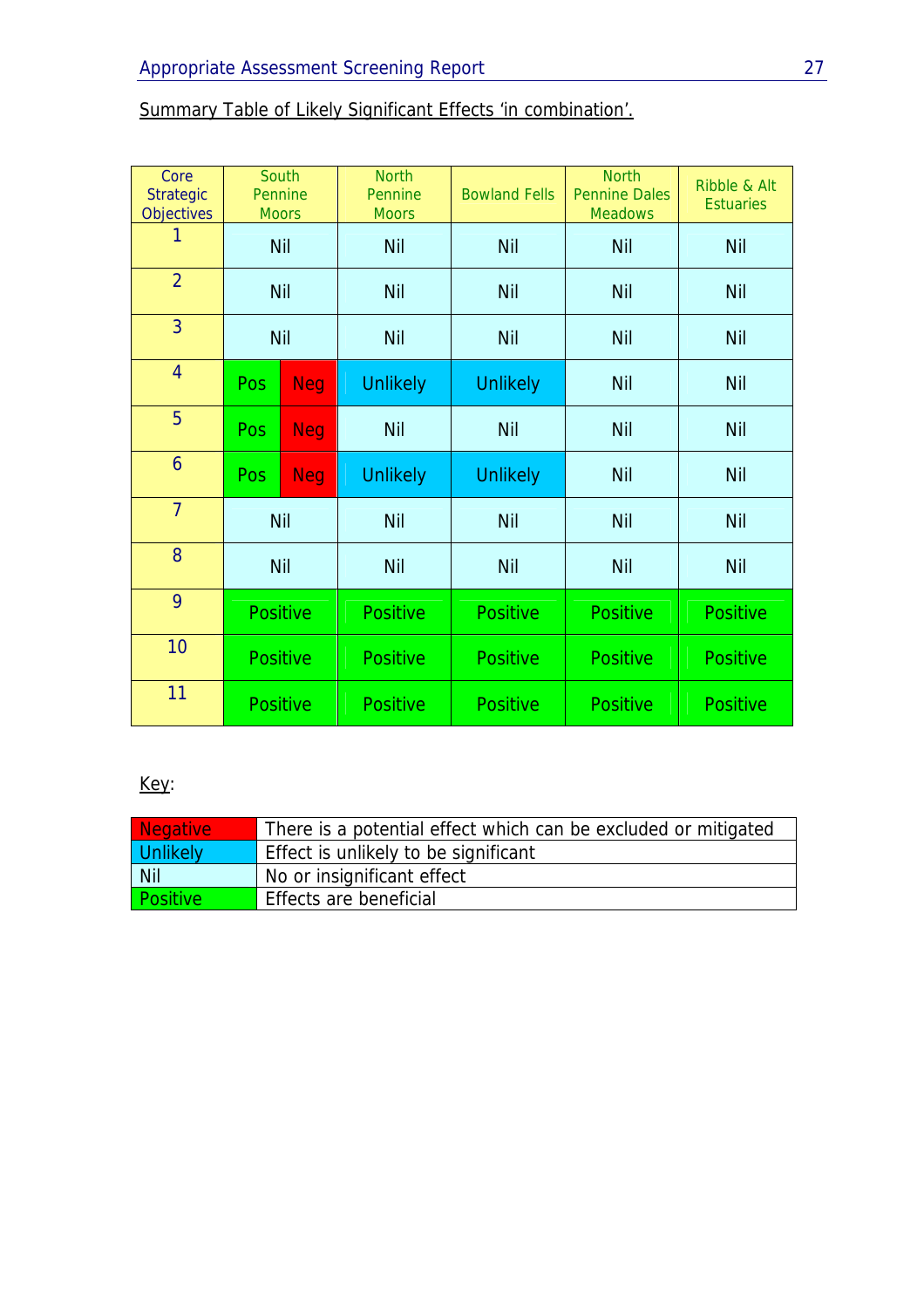### **Conclusion**

On the basis of the information contained in Parts 1 to 4 of tables above including consultation with Natural England it is the Borough Council's opinion that the proposed plan to which this screening opinion relates:

### **a. is not directly connected with or necessary to the management of the site, and**

**b. is not likely to have a significant effect on a European Site (in combination with other plans or projects).** 

Accordingly, an "appropriate assessment" will not be required of those effects under Regulation 48, 49 and 54 of the Conservation (Natural Habitats, &c.) Regulations 1994 before the Council decides to undertake, or give any consent, permission or other authorisation for this plan.

**This report addresses the first stage of the LDF process and it will have to be updated at the later stage of either Preferred Options or Submission whichever comes first.**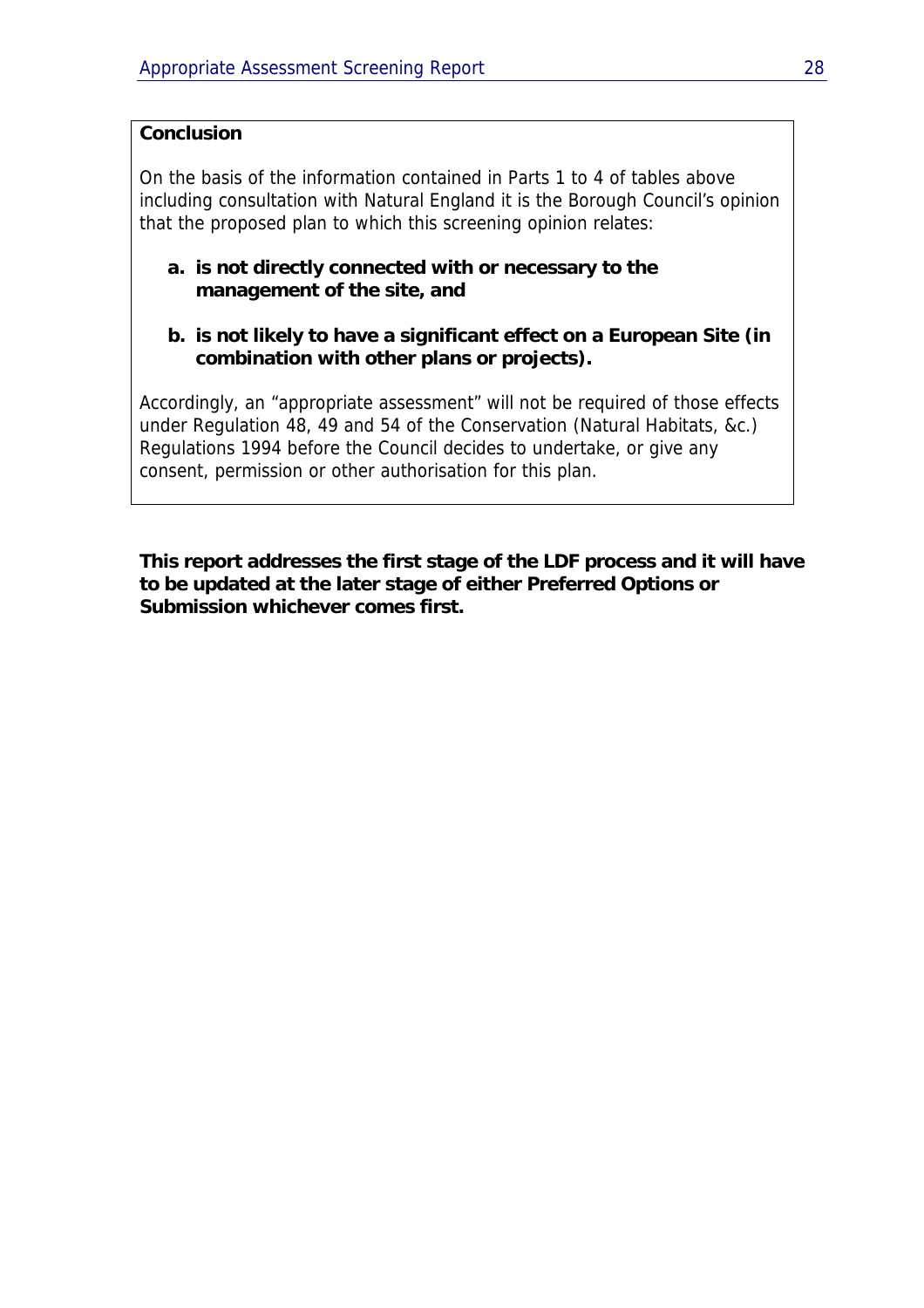### Consultation response.

Natural England were consulted on the Screening Report and they have provided a response which was generally very favourable. They thought that the report was clear and concise providing a thorough approach to the assessment. Methods of assessment and prediction are mostly clearly explained and the table format to assess direct and incombination effects for each European Site very useful.

Natural England specific comments and Pendle Borough Council response are summarised in the table below. Any necessary text amendments have been made to the Screening Report.

| <b>Natural England Comment</b>                                                                                                                                                                       | <b>Response/Action</b>                                                                                                                                                                                                                                                                        |
|------------------------------------------------------------------------------------------------------------------------------------------------------------------------------------------------------|-----------------------------------------------------------------------------------------------------------------------------------------------------------------------------------------------------------------------------------------------------------------------------------------------|
| European Sites for inclusion in the<br>assessment - it is not clear what selection<br>criteria have been used                                                                                        | Text has been amended to clarify                                                                                                                                                                                                                                                              |
| Tables for site conservation objectives are<br>useful, but source reference would be<br>helpful                                                                                                      | Sources have been cited                                                                                                                                                                                                                                                                       |
| Table 4 - Insufficient detail of assessment<br>criteria. Needs further review when<br>objectives and policies finalised                                                                              | Text will be amended through further review<br>and plan preparation. Further assessment is<br>required at the Preferred Options stage                                                                                                                                                         |
| Table of strategy objectives effect on<br>European Sites - where potential effects<br>are identified they should be avoided by<br>suitably worded plan policies                                      | This will be addressed in further review and<br>plan preparation when policies are clearer and<br>sites identified.                                                                                                                                                                           |
| Air pollution effects - transport emissions<br>should be included in the assessment                                                                                                                  | Pendle Borough Council currently has no Air<br>Quality Management Areas but monitoring is<br>on-going and areas will be declared if found<br>necessary thereby controlling the issue. This<br>will be addressed in further review and plan<br>preparation when policies are clearer.          |
| Water and drainage - hydrological impacts<br>are flagged up and may need further<br>consideration                                                                                                    | Effects unlikely but will be addressed in further<br>review and plan preparation when policies are<br>clearer                                                                                                                                                                                 |
| Increased impact of visitors on upland<br>habitats. Possible to counter any impacts<br>by precautionary wording of policy.                                                                           | This will be addressed in further review and<br>plan preparation when policies are clearer                                                                                                                                                                                                    |
| Renewables - there is general concern that<br>the 'in-combination' effects of, for example,<br>significant numbers of wind turbines,<br>particularly near to a site boundary could be<br>significant | RSS Assessment concludes that for some sites<br>the policy option has a likely significant effect.<br>It is possible this would similarly apply to<br>Pendle options. This can only be addressed in<br>further review and plan preparation when<br>policies are clearer and sites identified. |
| Table on page 26 - meaning of 'negative';<br>further screening needed                                                                                                                                | The key provided is clear. This will continue to<br>be addressed in further review and plan<br>preparation                                                                                                                                                                                    |
| Site maps useful but could be more detailed                                                                                                                                                          | Maps considered sufficiently detailed                                                                                                                                                                                                                                                         |
| Appendix 3 plans 'in combination', there is<br>no consideration of RSS                                                                                                                               | Table text amended accordingly and<br>assessment undertaken to consider 'in<br>combination' effects of RSS                                                                                                                                                                                    |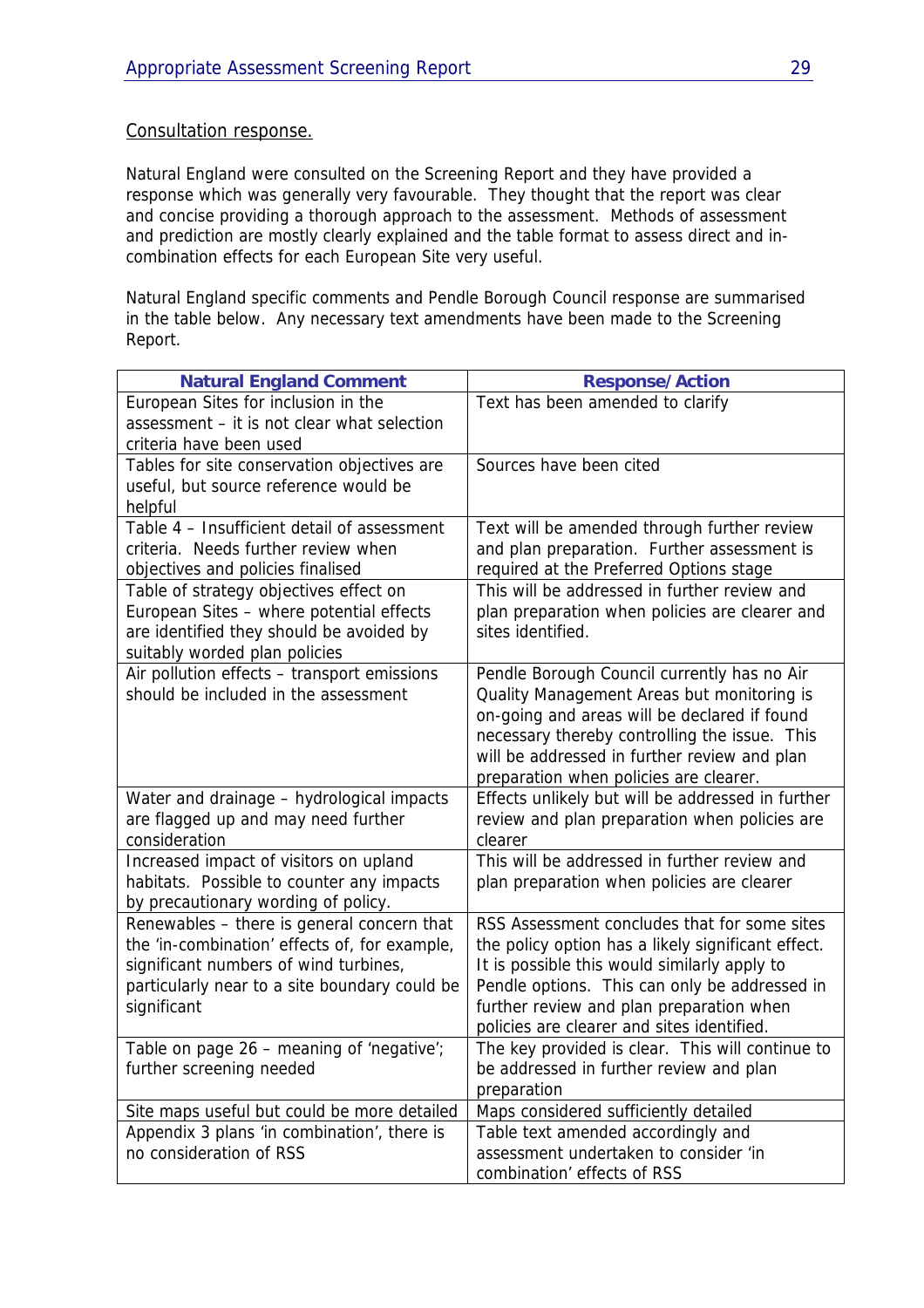The conclusion is that whilst Natural England are pleased that Pendle Borough Council has considered Assessment at an early stage of the Core Strategy, subsequent documents arising from the Issues and Options Report e.g. the Preferred Options and Submission reports, will require further assessment under the Habitat Regulations. This was already acknowledged on page 28 in the Screening Report in the final sentence of the conclusion.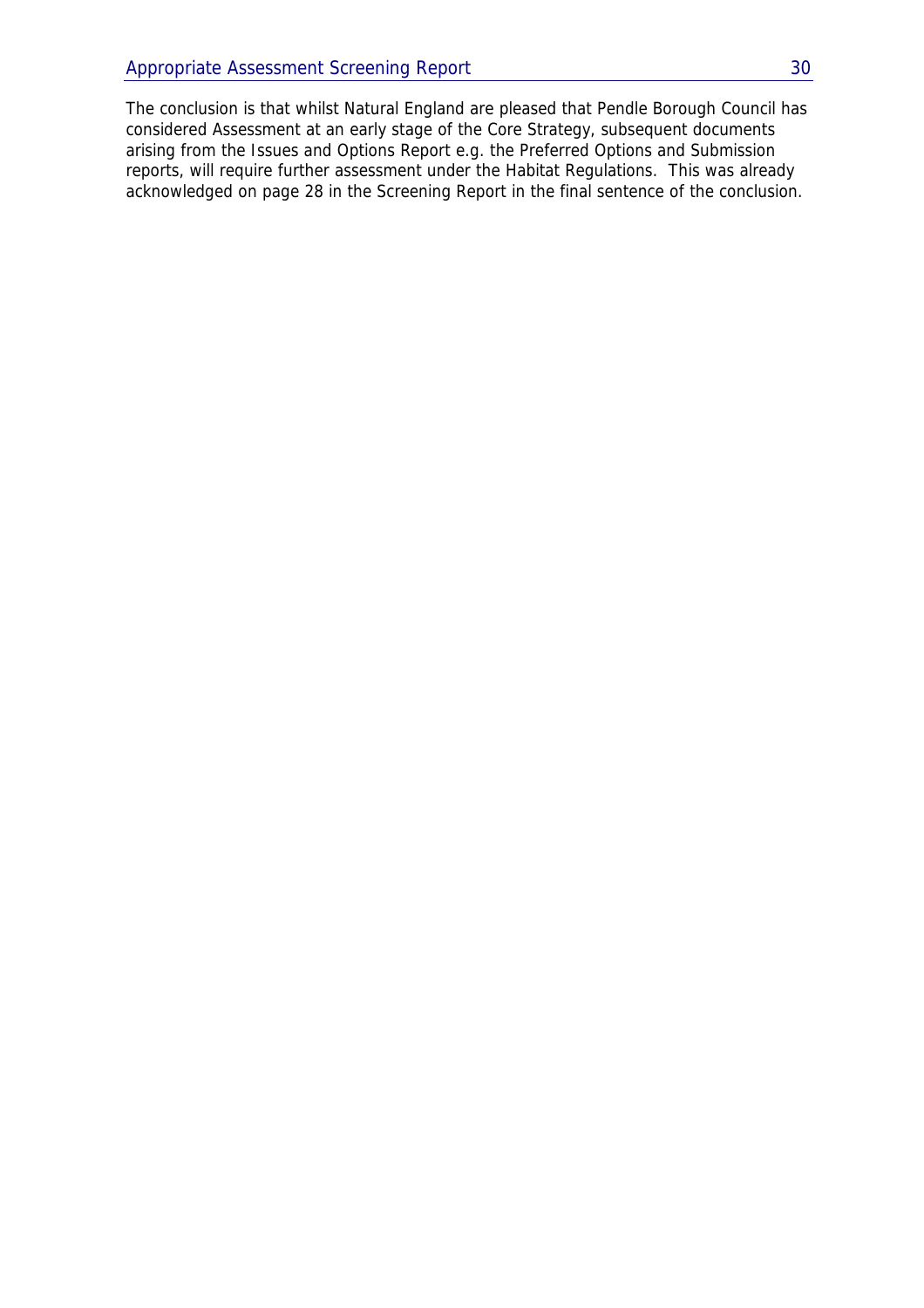### Appendix 1 – Maps.



Map showing European Sites within or nearby Pendle Borough.

Map showing more distant Ribble & Alt Estuary European Site.

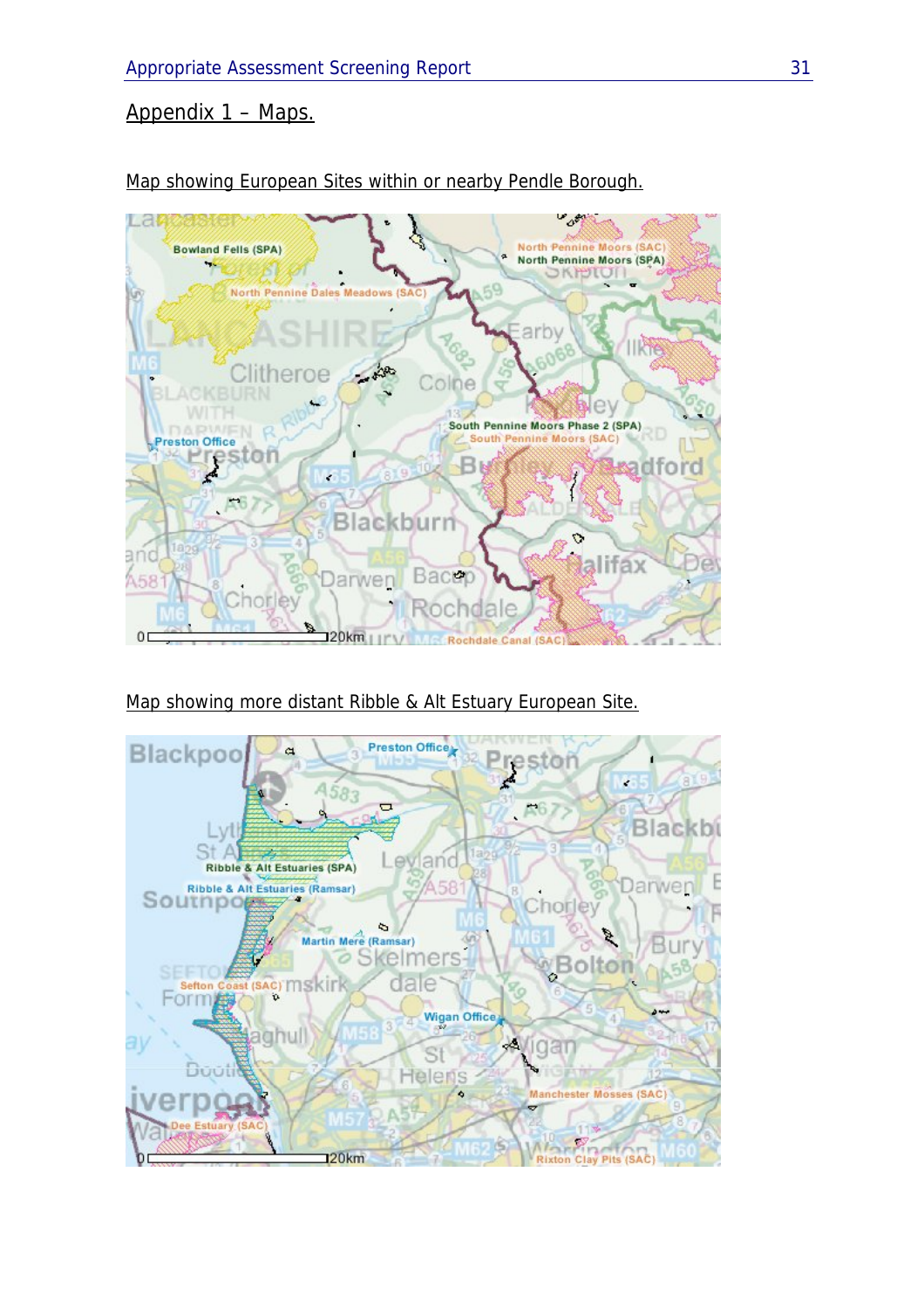Appendix 2 – Pendle Core Strategy and Land Use Allocations – Strategic Objectives.

- **1. Establish a hierarchy of settlements to assist regeneration by directing growth to the most sustainable locations.**
- **2. Ensure that the infrastructure is capable of supporting both new and existing development, thereby helping to create sustainable communities.**
- **3. Promote high quality design in new developments, our streets and public spaces, to create fully accessible, attractive and safe places to live, learn, work, play or visit.**
- **4. Respond to the causes and potential impacts of climate change through a process of mitigation and adaptation.**
- **5. Deliver quality housing that is both appropriate and affordable, contributing to the creation of a balanced housing market.**
- **6. Strengthen the local economy by facilitating growth that supports economic diversification and rural regeneration.**
- **7. Increase the choice, variety and quality of the retail offer and promote uses that contribute to the creation of a well-balanced, safe and socially inclusive night-time economy in our town centres.**
- **8. Reduce inequalities by ensuring that new community, education and healthcare facilities and their services are fully accessible.**
- **9. Protect, enhance and improve access to our green open spaces, sport and recreation facilities to promote active and healthier lifestyles.**
- **10. Ensure new development respects our built heritage and areas of the countryside which are valued for their contribution to landscape character, or biodiversity.**
- **11. Deliver a safe, sustainable transport network that improves both internal and external connectivity, reduces the need to travel by car, supports long-term growth and contributes to an improved environment.**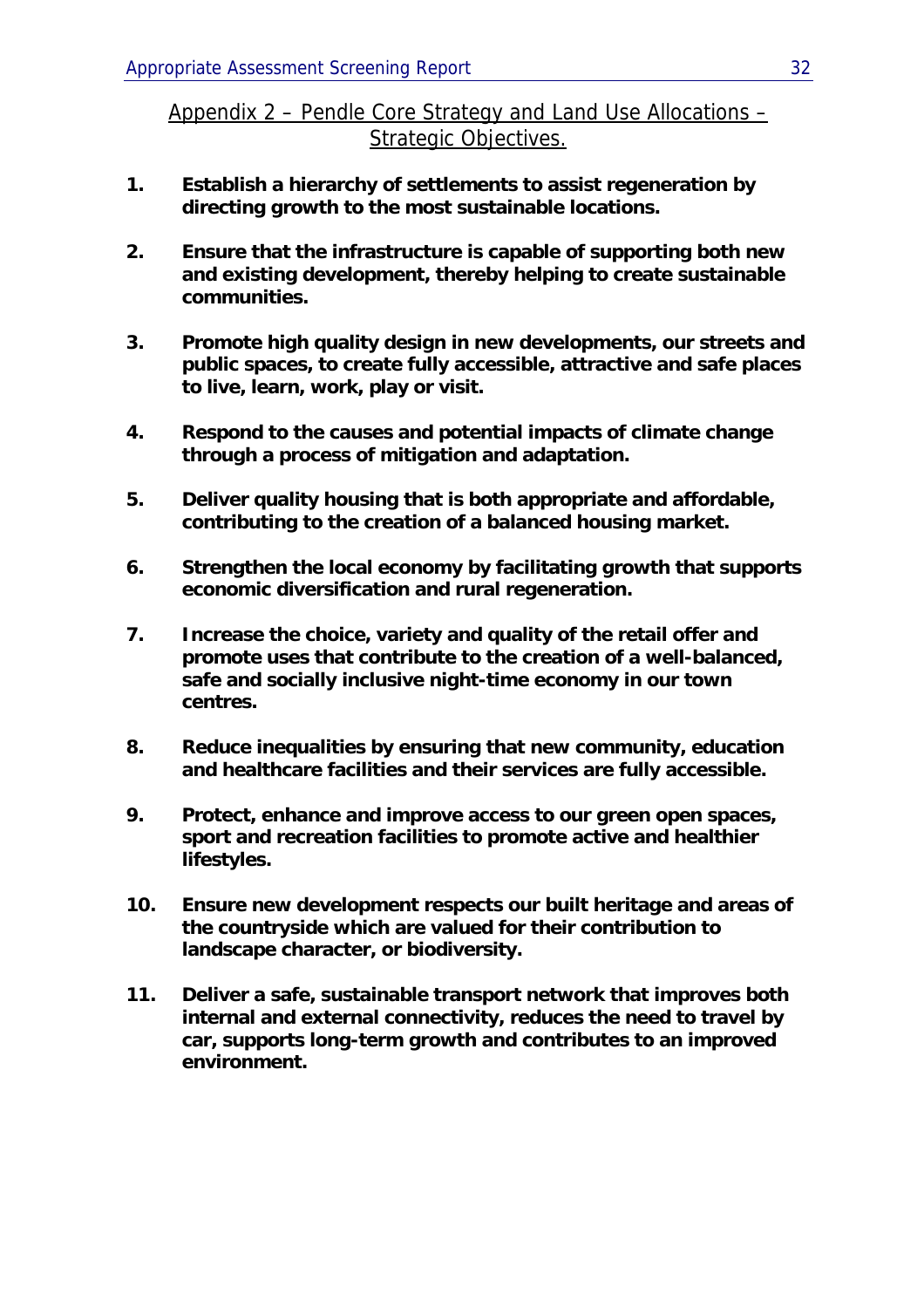## **Strategic Objective 10 – Government Legislation, Policy and Guidance.**

| What are we already required to do?                                                                                                                                                                                                                                                                                                            |                                                                                                                                                   |
|------------------------------------------------------------------------------------------------------------------------------------------------------------------------------------------------------------------------------------------------------------------------------------------------------------------------------------------------|---------------------------------------------------------------------------------------------------------------------------------------------------|
| • Every public body must, in exercising its<br>functions, have regard, so far as is consistent<br>with the proper exercise of those functions, to<br>the purpose of conserving biodiversity.                                                                                                                                                   | • Natural Environment and Rural Communities Act<br>2006 (HM Government)                                                                           |
| Avoid disturbance of protected species.<br>$\bullet$                                                                                                                                                                                                                                                                                           | • Wildlife and Countryside Act 1981, as revised<br>December 2004 (HM Government)                                                                  |
| • Reconcile the need for economic growth with the<br>need to protect the natural and historic<br>environment.                                                                                                                                                                                                                                  | • PPS1: delivering Sustainable Development<br>(Communities and Local Government, 2005)                                                            |
| • Local authorities should take steps to further the<br>conservation of habitats and species of principal<br>importance through their planning function.                                                                                                                                                                                       | • PPS9: Biodiversity and Geological Conservation<br>(Communities and Local Government, 2004)                                                      |
| • Restricts development by requiring consideration<br>of whether a development proposal, in isolation,<br>or in combination with other projects is likely to<br>affect a European protected site, by requiring<br>that an assessment is carried to determine the<br>implications of the development for the site's<br>conservation objectives. | • Circular 06/2005: Biodiversity and geological<br>conservation - statutory obligations and their<br>Impact within the planning system            |
| Where a proposal for development is likely to<br>adversely affect the integrity of a European<br>protected site, or the effects of the proposal on<br>such a site are uncertain, planning authorities<br>should not allocate the site for that type of<br>development.                                                                         | • Circular 06/2005: Biodiversity and geological<br>conservation - statutory obligations and their<br>Impact within the planning system            |
| When granting planning permission for any<br>development, local planning authorities are under<br>a duty, where appropriate, to impose planning<br>conditions to ensure adequate provision is made<br>for the protection or planting of trees, and to<br>make Tree Preservation Orders (TPOs) as appear<br>necessary in the circumstances.     | • Circular 06/2005: Biodiversity and geological<br>conservation - statutory obligations and their<br>Impact within the planning system            |
| The removal of important hedgerows in the<br>$\bullet$<br>countryside (excluding garden hedges and those<br>under 30 years of age) should be controlled<br>through a system of notification.                                                                                                                                                   | • The Hedgerows Regulations 1997 (SI 1997/1160)                                                                                                   |
| The nature, size and location of development<br>should take account of its potential impact on the<br>aquatic environment.                                                                                                                                                                                                                     | • Water Environment (Water Framework Directive)<br>(England and Wales) Regulations 2003                                                           |
| • Ensure effective protection for all aspects of the<br>historic built environment, giving special<br>protection towards those areas and buildings of<br>recognised importance.                                                                                                                                                                | • PPG15: Planning and the Historic Environment<br>(Communities and Local Government, 1994)<br>• Circular 01/2001<br>Circular 09/2005<br>$\bullet$ |
| • There is no need for any exceptional, substantial<br>change to the Green Belt and its boundaries in<br>Lancashire before 2011.                                                                                                                                                                                                               | • Proposed Changes to the Draft Regional Spatial<br>Strategy (Government Office for the North West<br>and North West Regional Assembly, 2008)     |
| After that date the presumption will still be<br>against exceptional substantial strategic change<br>to the Green Belt. However, an investigation into<br>the need for change and options for<br>implementation will inform future reviews of the<br>RSS.                                                                                      |                                                                                                                                                   |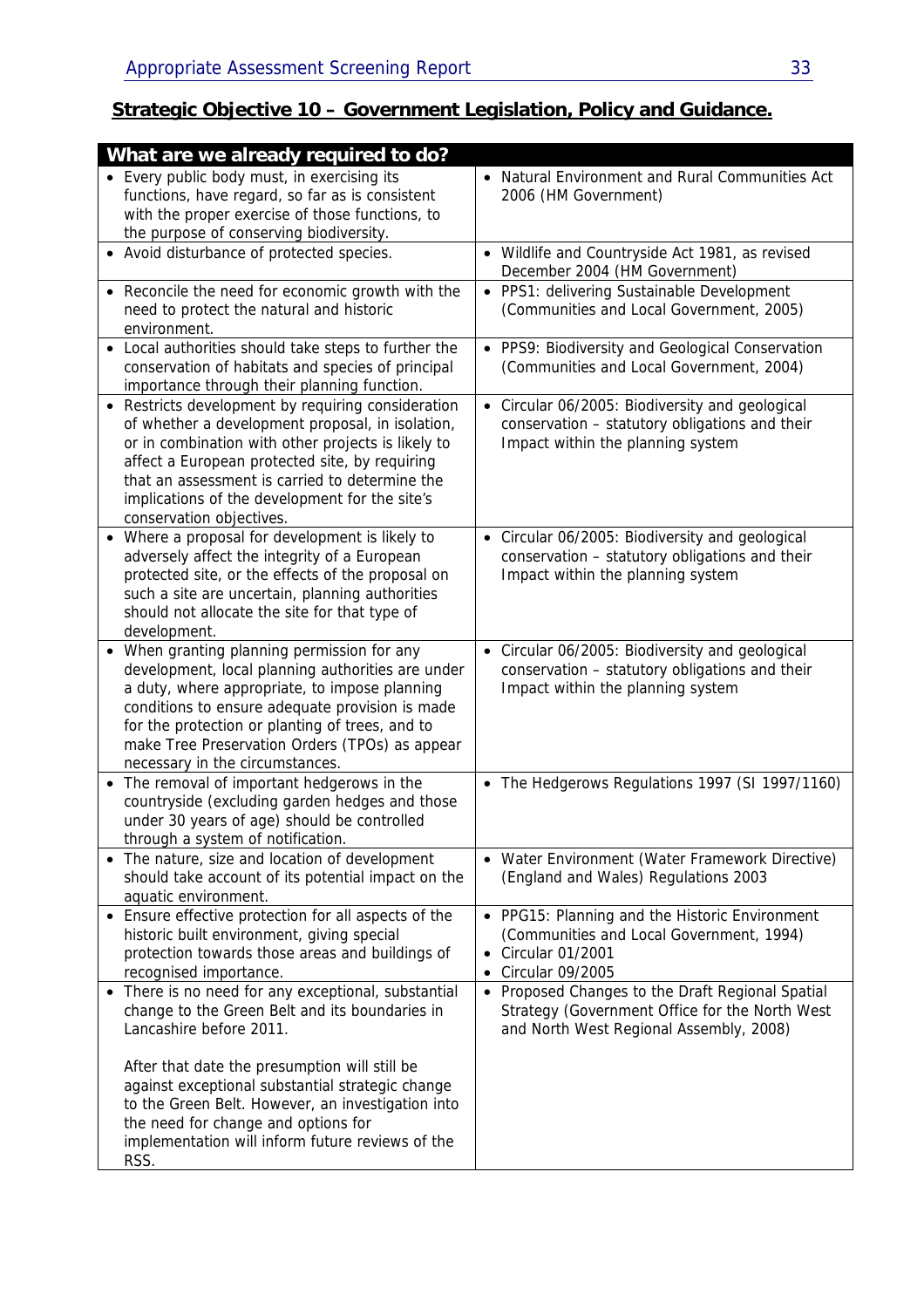## Appendix 3 – Plans or Projects considered 'in combination'.

| <b>LA District</b> | Plan<br>/Programme                   | <b>Stage</b>                | Relevant? | Options / Actions to be considered for cumulative impact                                                                                                                                                                                                                                                                                                                                                                                                                                                                                                                                                                                                                                                                                                                                                                                                                       |
|--------------------|--------------------------------------|-----------------------------|-----------|--------------------------------------------------------------------------------------------------------------------------------------------------------------------------------------------------------------------------------------------------------------------------------------------------------------------------------------------------------------------------------------------------------------------------------------------------------------------------------------------------------------------------------------------------------------------------------------------------------------------------------------------------------------------------------------------------------------------------------------------------------------------------------------------------------------------------------------------------------------------------------|
| Pendle             | Sustainable<br>Community<br>Strategy | Adopted                     | Yes       | • Support confident communities that are socially cohesive, creative, tolerant<br>and considerate of the needs of all ages and cultures.<br>• Create and sustain a dynamic, competitive and healthy local economy -<br>providing the jobs of the future and the talents and skills to fill them.<br>• Create a vibrant housing market offering a mix of high quality and<br>affordable housing for all.<br>• Create a Borough in which people feel safe and crime continues to fall.<br>• Help people to live long, healthy and independent lives.<br>• Deepen our understanding and respect for the environment<br>• Do all we can to give our children and young people the best start in life<br>and the opportunity to achieve their full potential.<br>• Help older people live their lives in the way they choose and to support<br>their independent and active living. |
|                    | <b>Bradley AAP</b>                   | Preferred<br><b>Options</b> | Yes       | • Residential clearance (135 units) and new build (up to 180 units) - to<br>include affordable housing<br>• New residential development on former industrial site resulting in loss of<br>employment land<br>• Increased open space provision<br>• New community facilities                                                                                                                                                                                                                                                                                                                                                                                                                                                                                                                                                                                                    |
|                    | South Valley<br>AAP                  | Issues and<br>options       | Yes       | • New residential development (up to 373 new build)<br>• Refurbishment of employment space<br>• Loss of employment space<br>• Tourist development<br>• Small windfarm                                                                                                                                                                                                                                                                                                                                                                                                                                                                                                                                                                                                                                                                                                          |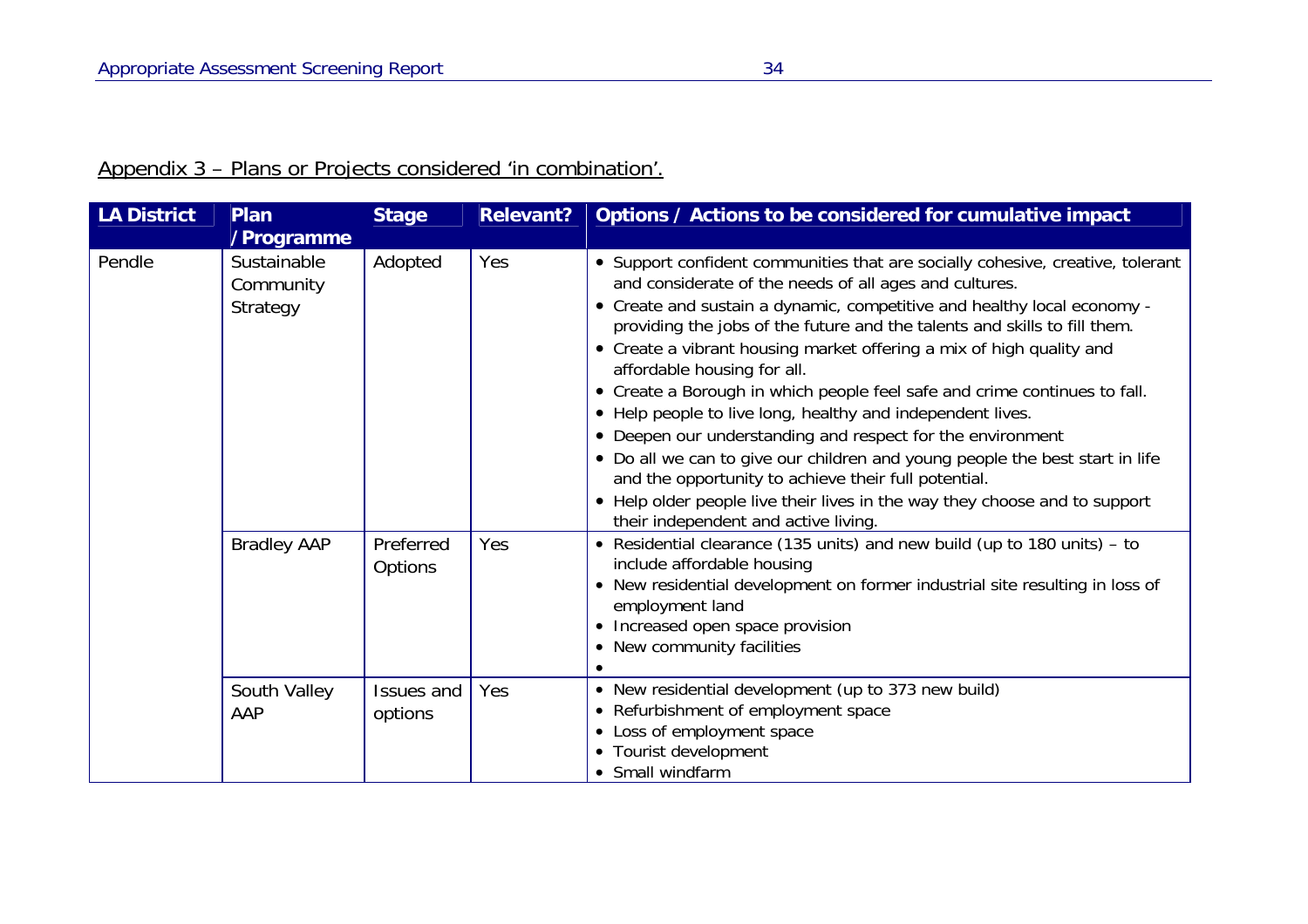| <b>LA District</b> | Plan<br>/Programme                                | <b>Stage</b>                                      | <b>Relevant?</b> | Options / Actions to be considered for cumulative impact                                                                                                                                                                                                                                                                                                                                                                                                                                                             |
|--------------------|---------------------------------------------------|---------------------------------------------------|------------------|----------------------------------------------------------------------------------------------------------------------------------------------------------------------------------------------------------------------------------------------------------------------------------------------------------------------------------------------------------------------------------------------------------------------------------------------------------------------------------------------------------------------|
|                    |                                                   |                                                   |                  | • Managed woodland<br>• Youth facilities<br>• Improved / extended open space                                                                                                                                                                                                                                                                                                                                                                                                                                         |
|                    | <b>Brierfield</b><br><b>Railway Street</b><br>AAP | Issues and<br>Options                             | Yes              | • Residential and business demolition (58 units)<br>• Residential development (around 150 new units)<br>• Nature/wildflower area<br>• Increased open space<br>• Relocation of retail units<br>• Increased car parking                                                                                                                                                                                                                                                                                                |
|                    | <b>Brierfield Canal</b><br><b>Corridor SPD</b>    | Adopted                                           | Yes              | • Residential clearance (138 units) and new build (102 units)<br>• Enhanced open space<br>• Redevelop former industrial mill for residential                                                                                                                                                                                                                                                                                                                                                                         |
|                    | Conservation<br>Area SPD                          | <b>Draft</b>                                      | Yes              | • Promote good design and layout in Conservation Areas<br>• Encourage sustainable use, sourcing and disposal of materials<br>• Improve connectivity and access for all<br>• Balance competing demands on the environment with the need to<br>conserve the urban and natural fabric.                                                                                                                                                                                                                                  |
| <b>Bradford</b>    | Core Strategy                                     | <b>Issues and</b><br>Options -<br>Topic<br>Papers | Yes              | • Create a balanced mix of new housing<br>• Consider redevelopment of employment land for housing<br>• Addressing low housing demand<br>• Addressing the needs of smaller settlements<br>• Identify land for employment<br>• Protection of existing employment land and premises<br>• Support the rural economy and farm diversification.<br>Improve accessibility to jobs, services and facilities<br>$\bullet$<br>Efficient movement of freight<br>• New community facilities to be accessible by public transport |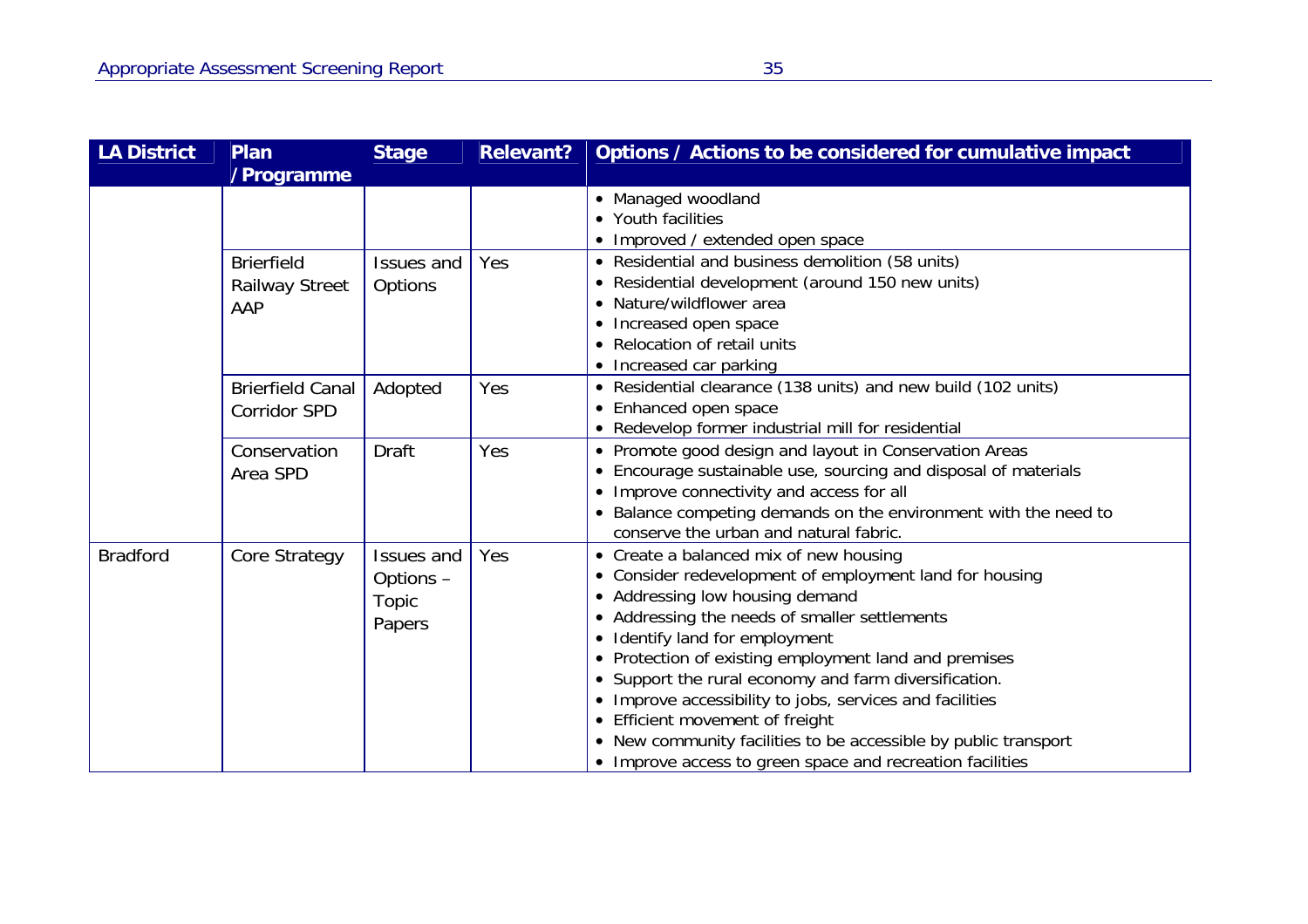| <b>LA District</b> | Plan<br>/Programme                              | <b>Stage</b>                 | <b>Relevant?</b> | Options / Actions to be considered for cumulative impact                                                                                                                                                         |
|--------------------|-------------------------------------------------|------------------------------|------------------|------------------------------------------------------------------------------------------------------------------------------------------------------------------------------------------------------------------|
|                    |                                                 |                              |                  | • Provide all sections of the community with access to retail, community and<br>cultural facilities.<br>• Protection and enhancement of heritage assets.<br>• Balancing the need for regeneration and flood risk |
|                    | <b>City Centre</b><br>AAP                       | <b>Issues and</b><br>Options | <b>No</b>        |                                                                                                                                                                                                                  |
|                    | Sustainable<br>Design Guide<br><b>SPD</b>       | Adopted                      | No               |                                                                                                                                                                                                                  |
|                    | <b>Bradford City</b><br>Centre Design<br>Guide  | Adopted                      | <b>No</b>        |                                                                                                                                                                                                                  |
|                    | Open Space<br><b>SPD</b>                        | <b>Draft</b>                 | <b>No</b>        |                                                                                                                                                                                                                  |
|                    | Planning<br>Obligations<br><b>SPD</b>           | <b>Draft</b>                 | <b>No</b>        |                                                                                                                                                                                                                  |
|                    | <b>City Centre</b><br>Affordable<br>Housing SPD | <b>Draft</b>                 | <b>No</b>        |                                                                                                                                                                                                                  |
|                    | Planning for<br>Crime<br>Prevention             | <b>Draft</b>                 | <b>No</b>        |                                                                                                                                                                                                                  |
|                    | Shopfront<br>design SPD                         | <b>Draft</b>                 | <b>No</b>        |                                                                                                                                                                                                                  |
|                    | Menston                                         | <b>Draft</b>                 | <b>No</b>        | 17.5 miles form the Pendle boundary.                                                                                                                                                                             |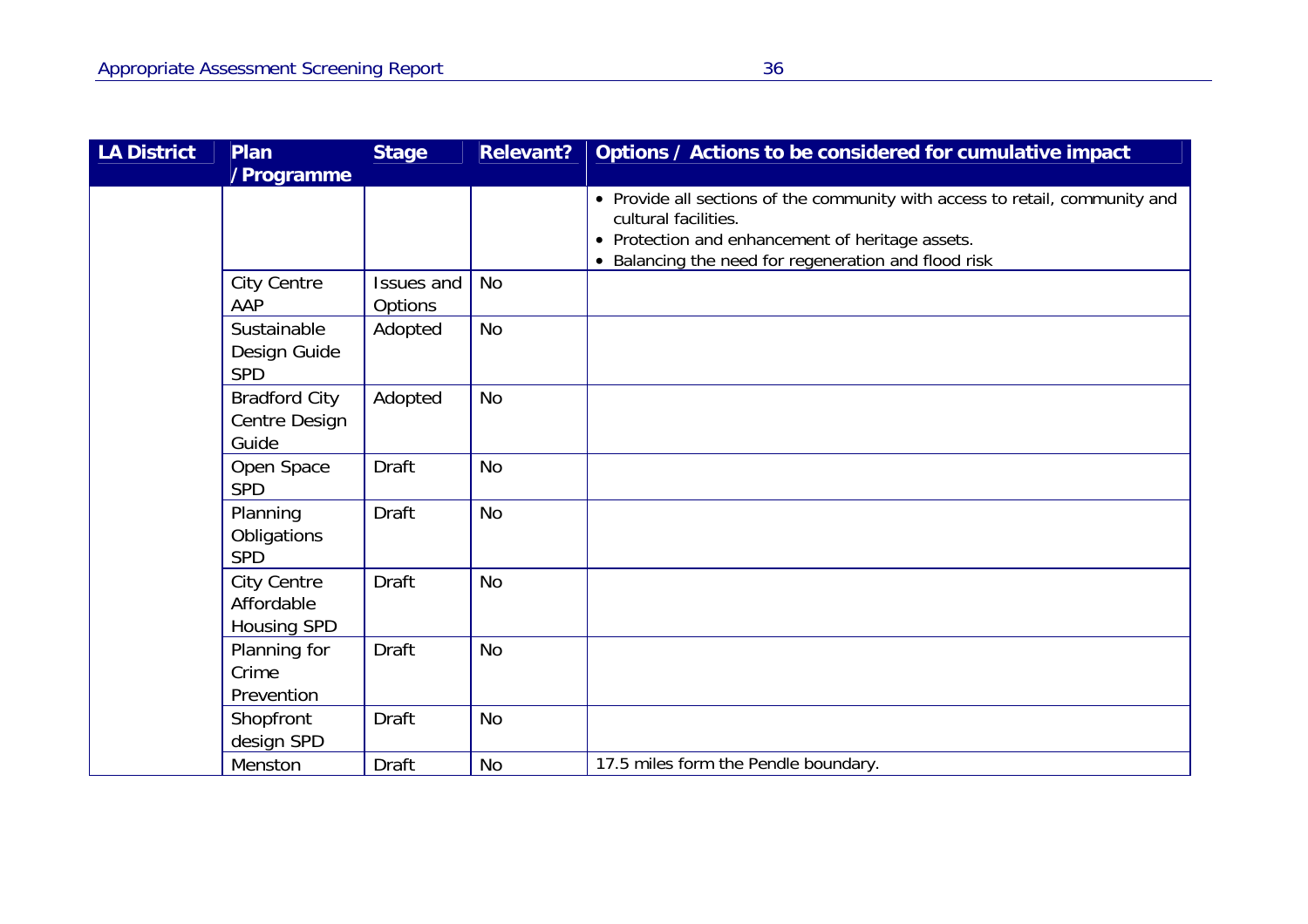| <b>LA District</b> | Plan<br>/Programme                 | <b>Stage</b> | <b>Relevant?</b> | Options / Actions to be considered for cumulative impact                                                                                                                                                                                                                                                                                                                                                                                                                                                                                                                                                                                                                                                                                                                                                                                                                                                                                                                                                                                                                                                                                                                                                                                                                                                                                                                                                                                                                                                 |
|--------------------|------------------------------------|--------------|------------------|----------------------------------------------------------------------------------------------------------------------------------------------------------------------------------------------------------------------------------------------------------------------------------------------------------------------------------------------------------------------------------------------------------------------------------------------------------------------------------------------------------------------------------------------------------------------------------------------------------------------------------------------------------------------------------------------------------------------------------------------------------------------------------------------------------------------------------------------------------------------------------------------------------------------------------------------------------------------------------------------------------------------------------------------------------------------------------------------------------------------------------------------------------------------------------------------------------------------------------------------------------------------------------------------------------------------------------------------------------------------------------------------------------------------------------------------------------------------------------------------------------|
|                    | <b>Housing Sites</b><br><b>SPD</b> |              |                  |                                                                                                                                                                                                                                                                                                                                                                                                                                                                                                                                                                                                                                                                                                                                                                                                                                                                                                                                                                                                                                                                                                                                                                                                                                                                                                                                                                                                                                                                                                          |
| Calderdale         | <b>UDP</b>                         | Adopted      | Yes              | • Support employment use in Primary Employment Areas<br>• Provide 120 hectares of employment land between 2001 - 2016, 2.91 ha<br>in Todmorden (on previously developed land)<br>• Supports hotels, motels and other visitor accommodation in the Area<br>Around Todmorden<br>• The re-use and adaptation of rural buildings for commercial or business<br>use is encouraged.<br>• Safeguards better quality agricultural land<br>• Provision will be made for 6750 additional dwelling by 2016 85% to be<br>built on previously developed land. This includes 1.66 ha in Todmorden to<br>provide approx 68 homes.<br>• Todmorden is identified as a town centre, capable of accommodating new<br>retail development.<br>• Open space, sport and recreation facilities are to be protected.<br>• Telecommunications are controlled to ensure they do not have an<br>unacceptable effect on the surroundings.<br>• Create or extend schools in areas of need.<br>• The Plan seeks to restrain development outside the urban areas through<br>the general extent of the Green Belt<br>• Development in the Area Around Todmorden is restricted, although infill<br>and extensions in the settlements are permitted.<br>• Development within or in the vicinity of a SSSI which is likely to have an<br>adverse effect on it will not be permitted.<br>• Provision will be made for a continuing supply of minerals including<br>aggregates.<br>• A number of archaeological sites are found within the SPA |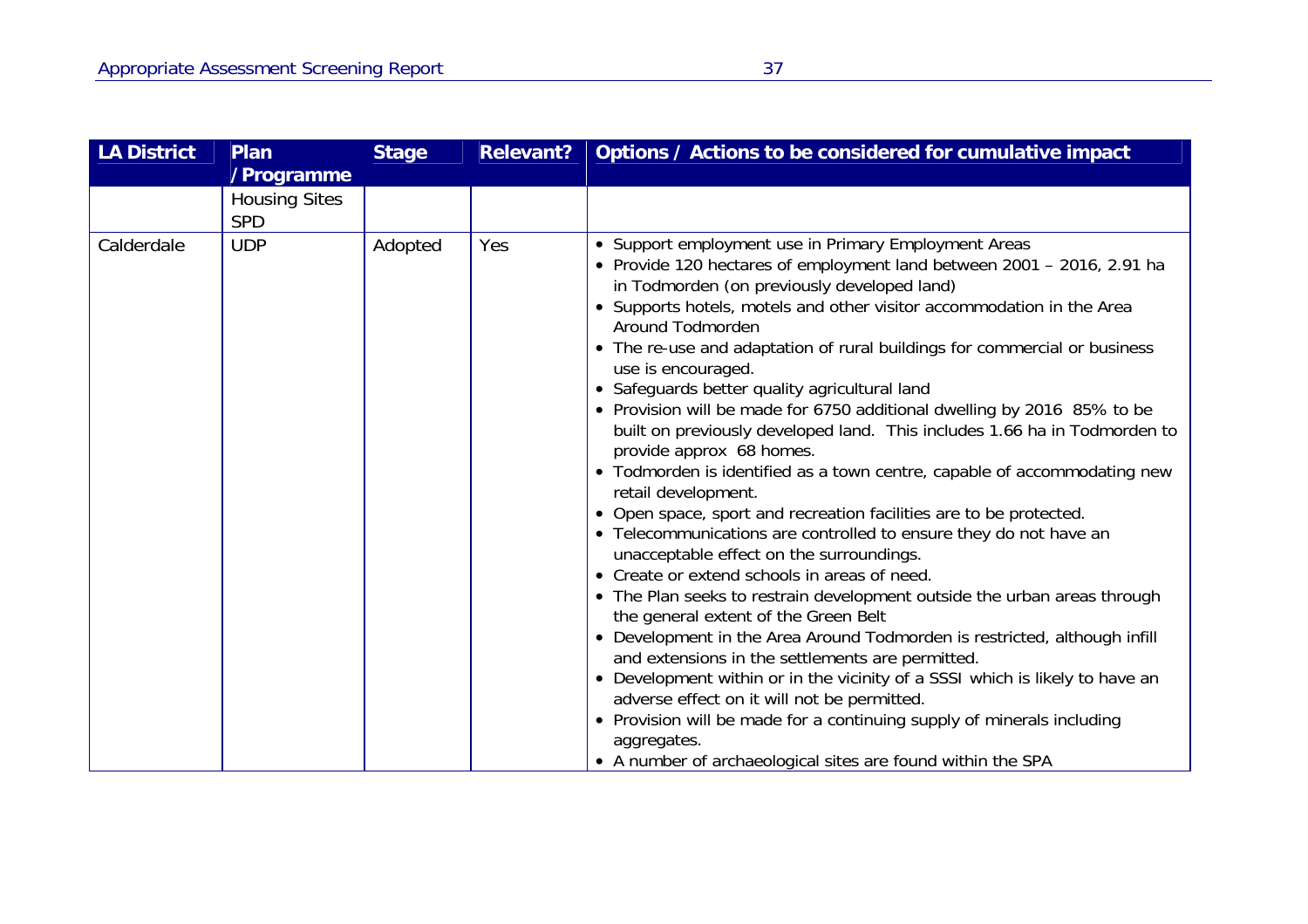| LA District | Plan<br>/Programme                                          | <b>Stage</b>         | <b>Relevant?</b> | Options / Actions to be considered for cumulative impact                                                                                                                                                                                                                                                                                                                                                                                                                                                                                                                                                                                                                                                                                   |
|-------------|-------------------------------------------------------------|----------------------|------------------|--------------------------------------------------------------------------------------------------------------------------------------------------------------------------------------------------------------------------------------------------------------------------------------------------------------------------------------------------------------------------------------------------------------------------------------------------------------------------------------------------------------------------------------------------------------------------------------------------------------------------------------------------------------------------------------------------------------------------------------------|
|             | Affordable<br><b>Housing SPD</b>                            | <b>Draft</b>         | <b>No</b>        |                                                                                                                                                                                                                                                                                                                                                                                                                                                                                                                                                                                                                                                                                                                                            |
|             | Developer<br>Contributions<br>for Education<br><b>Needs</b> | <b>Draft</b>         | <b>No</b>        |                                                                                                                                                                                                                                                                                                                                                                                                                                                                                                                                                                                                                                                                                                                                            |
|             | <b>Central Elland</b><br><b>SPD</b>                         | <b>Draft</b>         | <b>No</b>        | 20.3 miles from the Pendle boundary                                                                                                                                                                                                                                                                                                                                                                                                                                                                                                                                                                                                                                                                                                        |
|             | Developer<br>Contributions<br>for Open<br>Space Needs       | <b>Draft</b>         | <b>No</b>        |                                                                                                                                                                                                                                                                                                                                                                                                                                                                                                                                                                                                                                                                                                                                            |
|             | Managing<br>Housing<br>Supply SPD                           | <b>Draft</b>         | <b>No</b>        |                                                                                                                                                                                                                                                                                                                                                                                                                                                                                                                                                                                                                                                                                                                                            |
| Craven      | Core Strategy                                               | Preferred<br>Options | Yes              | • Encourage the provision of new community infrastructure – sites to be<br>allocated.<br>• Safeguard the Skipton to Colne railway line. Consider whether part of the<br>route may help re-align parts of the A56.<br>• All new development to use sustainable forms of construction<br>• Promote renewable energy techniques - at least 10% of all energy on<br>residential and economic new build and conversion schemes is to be from<br>CHP or on site renewables<br>• Small to medium scale renewable schemes may be supported in the less<br>environmentally sensitive locations<br>• Large scale proposals, such as wind turbines will only be supported where<br>there is no adverse impact on communities or the environment – the |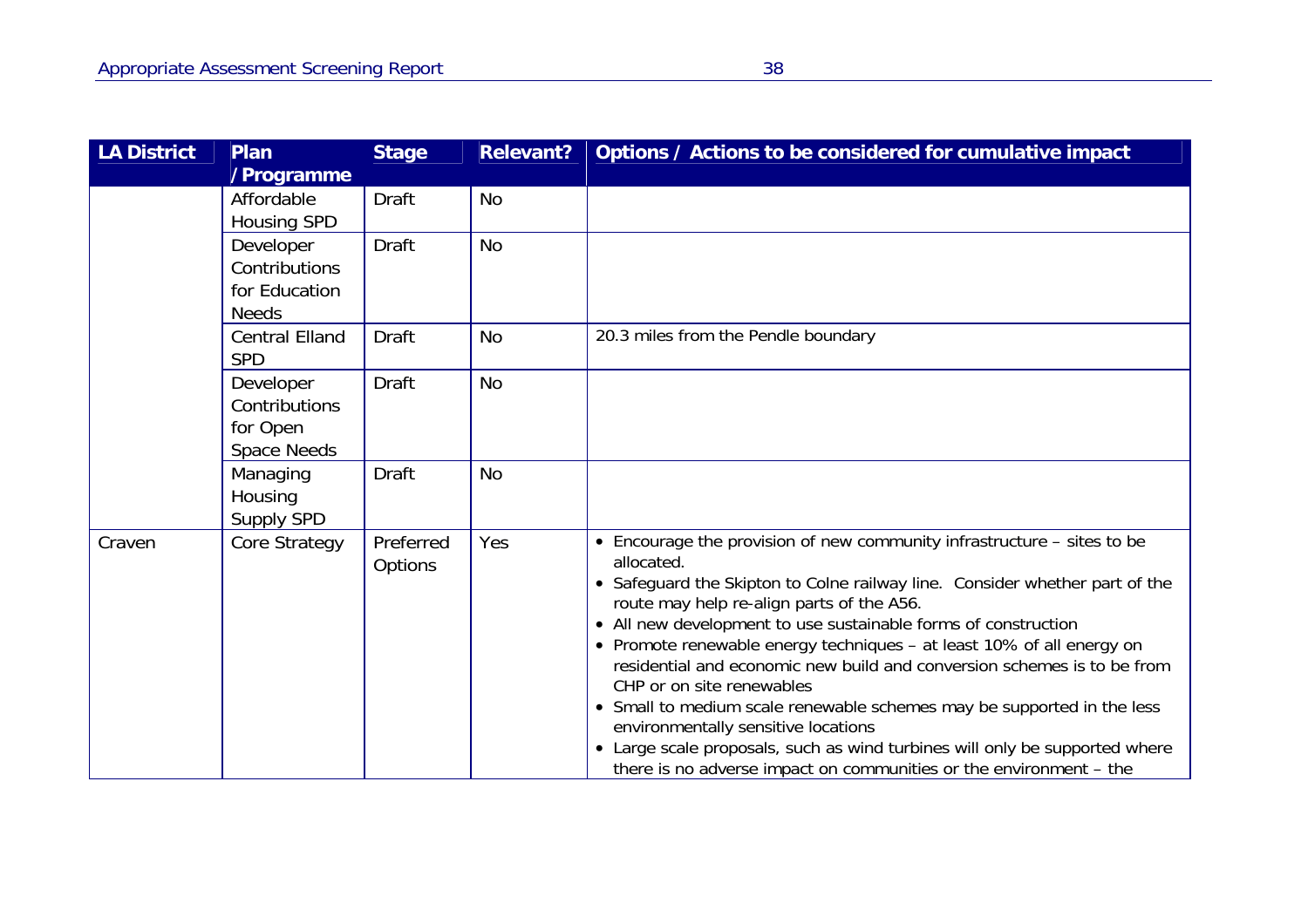| <b>LA District</b> | Plan<br>/Programme           | <b>Stage</b> | <b>Relevant?</b> | Options / Actions to be considered for cumulative impact                                                                                                                                                                                                                                                                                                                                                                                                                                                                                                                                                                                                                                                                                                                                                                                                                                  |
|--------------------|------------------------------|--------------|------------------|-------------------------------------------------------------------------------------------------------------------------------------------------------------------------------------------------------------------------------------------------------------------------------------------------------------------------------------------------------------------------------------------------------------------------------------------------------------------------------------------------------------------------------------------------------------------------------------------------------------------------------------------------------------------------------------------------------------------------------------------------------------------------------------------------------------------------------------------------------------------------------------------|
|                    |                              |              |                  | Council will work with adjoining authorities on this.<br>• Skipton is defined as the main service centre, Cross Hills is a local service<br>centre. Most development to be concentrated in Skipton.<br>• 3300 new homes to be built by 2021, 70% on previously developed land,<br>35% of new homes to be built in Skipton, 26% in Cross<br>Hills/Glusburn/Sutton.<br>• At least 60% of new homes to be affordable (43% social, 17%<br>intermediate)<br>• 37.5 ha of new employment land to be provided (Skipton to accommodate<br>16.89 ha, Crosshills/Glusburn/Sutton to accommodate 11.25 ha)<br>• Encourage high quality and sustainable tourist facilities<br>• New retail development encouraged within or on the edge of Skipton<br>• Outside of defined settlements e.g. Skipton, the conservation, restoration<br>and enhancement of environmental assets will be given priority. |
| <b>Burnley</b>     | <b>Burnley Local</b><br>Plan | Adopted      | Yes              | • Development is restricted in rural areas<br>• 6.77 ha allocated across the Borough for mixed use development (some<br>now developed out)<br>• All development to be assessed in terms of noise, light, air, water,<br>groundwater and soil pollution.<br>• All new buildings to consider energy efficiency measures, including CHP.<br>• 57.19 ha of land is allocated for employment uses across 17 sites<br>• Expansion and improvement of existing employment uses<br>• Major retail development is confined to Burnley and Padiham centres<br>• 9.54 ha allocated for new housing, affordable housing will be sought on<br>sites of 25 dwellings or more.<br>• Comprehensive regeneration of South West Burnley, Burnley Wood,<br>Daneshouse and Stoneyholme<br>• Development will not be permitted where it is likely to have an adverse                                           |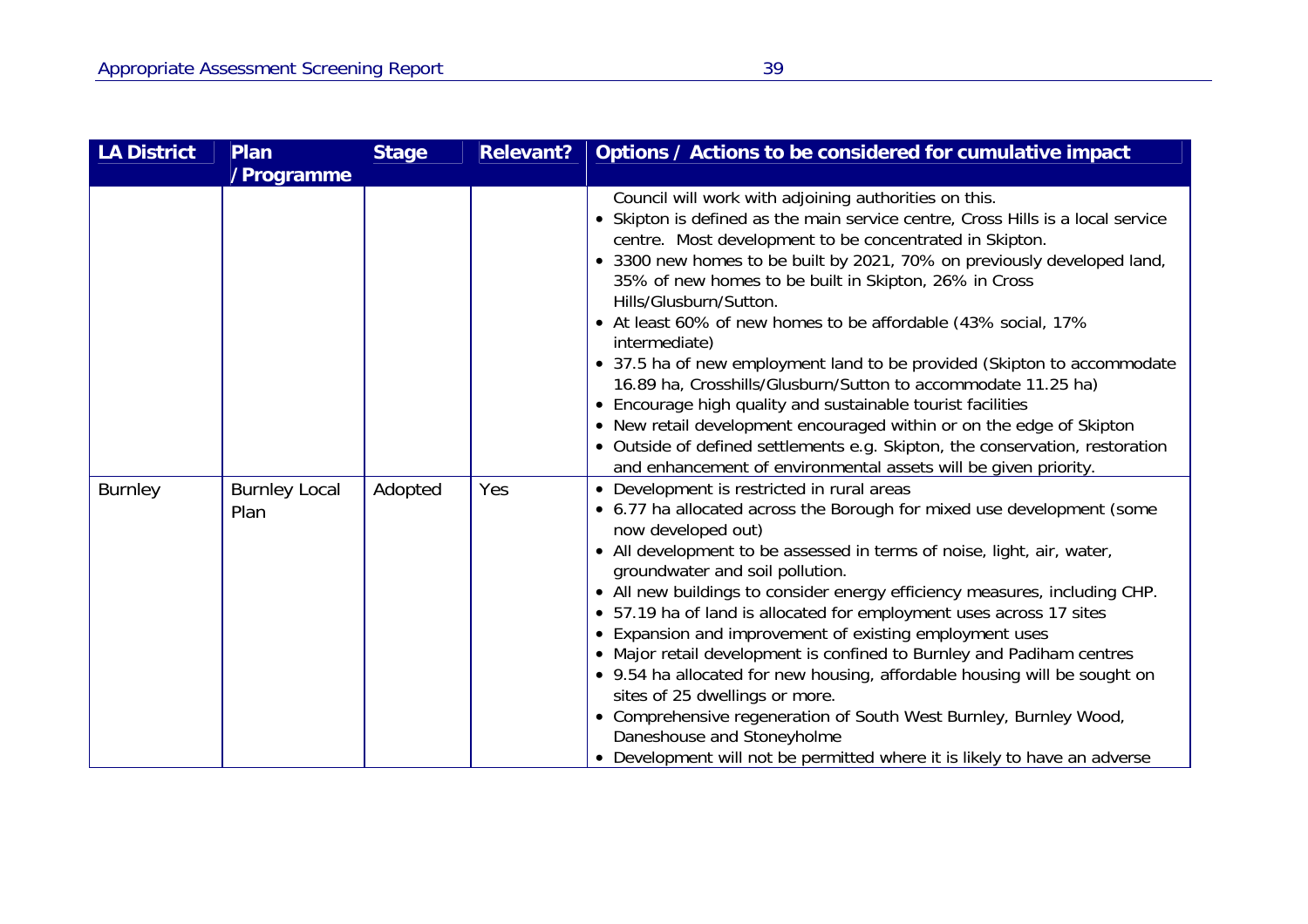| <b>LA District</b> | <b>Plan</b><br>/Programme                         | <b>Stage</b>                 | <b>Relevant?</b> | Options / Actions to be considered for cumulative impact                                                                                                                                                                                                                                                                                                                                                                                                                                                                                                                                         |
|--------------------|---------------------------------------------------|------------------------------|------------------|--------------------------------------------------------------------------------------------------------------------------------------------------------------------------------------------------------------------------------------------------------------------------------------------------------------------------------------------------------------------------------------------------------------------------------------------------------------------------------------------------------------------------------------------------------------------------------------------------|
|                    |                                                   |                              |                  | impact on the South Pennies SPA<br>• Protected species to be protected<br>• Wind farms are supported provided there is no impact on nature<br>conservation. Other forms of renewables e.g. biomass will also be<br>supported.<br>• Support for major sports facilities<br>• Support for enhancement, consolidation and improvement of existing<br>schools<br>Improvements to existing bus and rail stations (bus station now complete)<br>• Rose Grove to Padiham former rail line protected for future transport use,<br>either cycleway/footpath/bridleway or rapid transit guided bus scheme. |
|                    | <b>Burnley Wood</b><br>and Healey<br>Wood AAP     | Preferred<br>Options         | No               | Urban focus, small area of change                                                                                                                                                                                                                                                                                                                                                                                                                                                                                                                                                                |
|                    | South West<br><b>Burnley AAP</b>                  | Preferred<br>Options         | <b>No</b>        | Urban focus, small area of change                                                                                                                                                                                                                                                                                                                                                                                                                                                                                                                                                                |
|                    | Daneshouse,<br>Duke Bar and<br>Stoneyholme<br>AAP | Preferred<br>Options         | <b>No</b>        | Urban focus, small area of change                                                                                                                                                                                                                                                                                                                                                                                                                                                                                                                                                                |
|                    | Piccadilly /<br><b>Trafalgar AAP</b>              | Preferred<br>Options         | No               | Urban focus, small area of change                                                                                                                                                                                                                                                                                                                                                                                                                                                                                                                                                                |
|                    | Padiham AAP                                       | Preferred<br><b>Options</b>  | <b>No</b>        | Urban focus, small area of change                                                                                                                                                                                                                                                                                                                                                                                                                                                                                                                                                                |
|                    | <b>Burnley Town</b><br>Centre                     | Issues and<br><b>Options</b> | <b>No</b>        |                                                                                                                                                                                                                                                                                                                                                                                                                                                                                                                                                                                                  |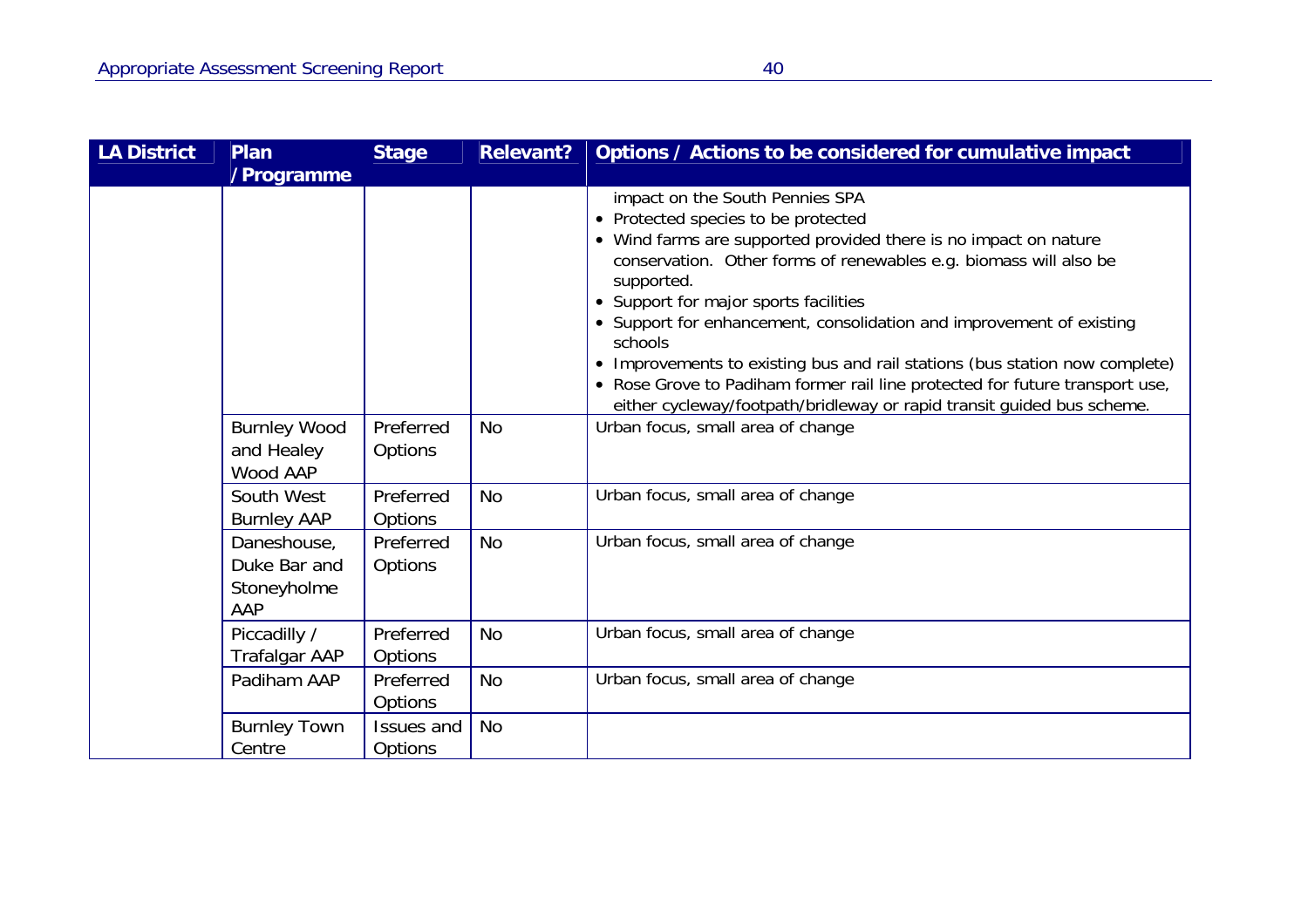| <b>LA District</b>   | Plan<br>/Programme              | <b>Stage</b>          | <b>Relevant?</b> | Options / Actions to be considered for cumulative impact                                                                                                                                                                                                                                                                                                                                                                                                                                                                                                                                                                                                                                                                                                                                                                                                                                                                                                                                                                                                                    |
|----------------------|---------------------------------|-----------------------|------------------|-----------------------------------------------------------------------------------------------------------------------------------------------------------------------------------------------------------------------------------------------------------------------------------------------------------------------------------------------------------------------------------------------------------------------------------------------------------------------------------------------------------------------------------------------------------------------------------------------------------------------------------------------------------------------------------------------------------------------------------------------------------------------------------------------------------------------------------------------------------------------------------------------------------------------------------------------------------------------------------------------------------------------------------------------------------------------------|
| <b>Ribble Valley</b> | Core Strategy                   | Issues and<br>Options | Yes              | • Consider locating all new development in the main settlements of<br>Clitheroe, Longridge and Whalley<br>• Provide affordable housing as part of all new residential developments<br>• Develop in Wilpshire<br>• Businesses should be located in accessible locations<br>• New development to be energy efficient and minimise environmental<br>impact<br>• Conservation of wildlife and protected habitats<br>• Promote tourism and farm diversification.                                                                                                                                                                                                                                                                                                                                                                                                                                                                                                                                                                                                                 |
| North West           | Regional<br>Spatial<br>Strategy | <b>Draft</b>          | Yes              | • Make the best use of existing resources and infrastructure<br>• Local Authorities to identify Key Service Centres and Local Service Centres<br>• No need for substantial strategic change to Green Belt<br>• Lancashire wide employment land requirement - districts to work together<br>to disaggregate. Pendle has shortfall of approx 7 ha (Pendle Employment<br>Land Review)<br>• For retail, Burnley is a higher tier centre over Nelson and Colne.<br>• Ensure there is adequate provision of health care, education, sport,<br>recreation and cultural facilities for all the community<br>• Reduce vacancy rates in residential stock and make use of existing stock<br>• Pendle to supply 3420 new residential units by 2021, with at least 65%<br>built on brownfield land<br>• Seek a proportion of affordable housing on all development sites above the<br>relevant thresholds<br>All major new developments to be located where good access to public<br>transport already exists<br>• Give priority to conserving and enhancing areas, sites, features and |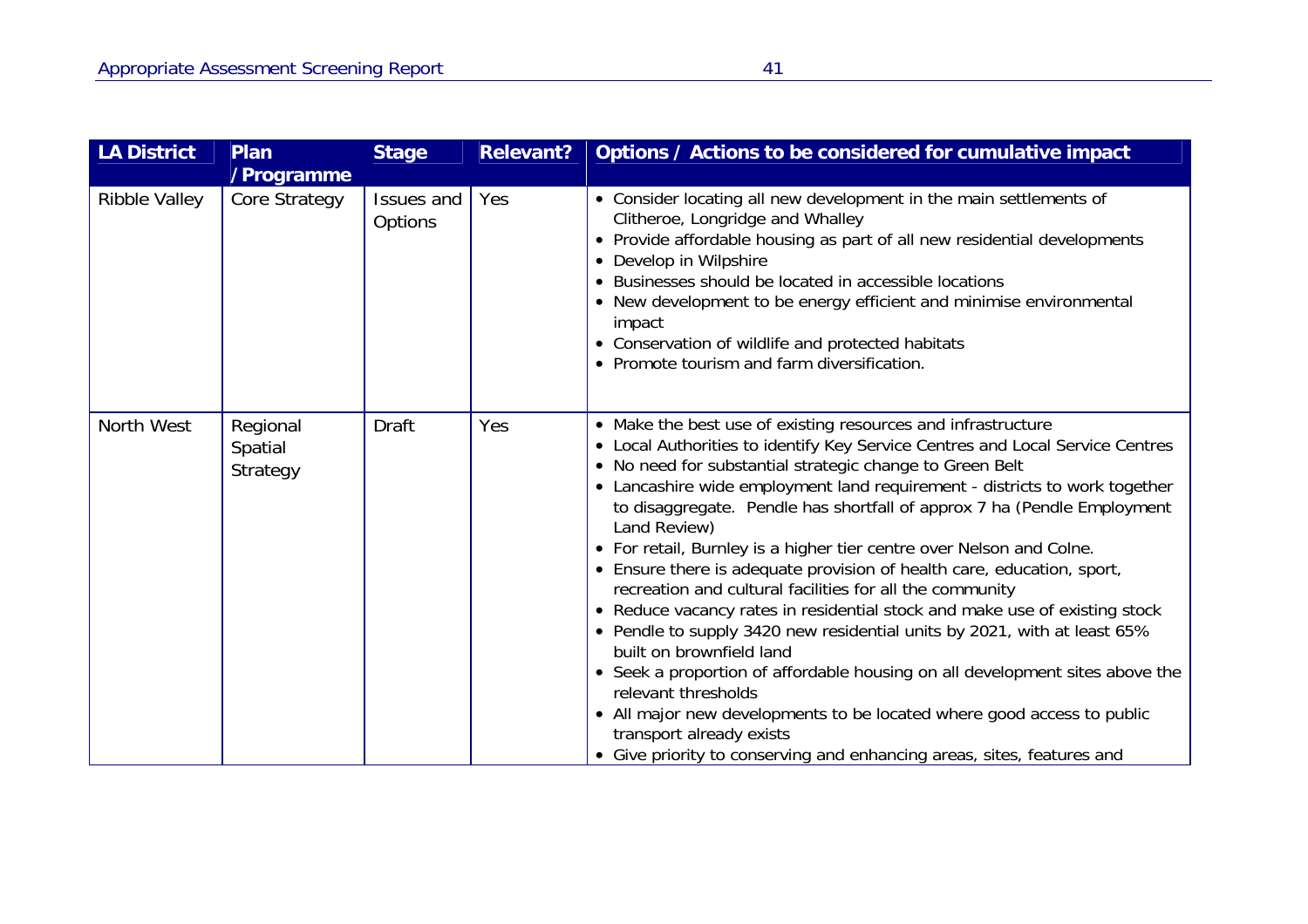| <b>LA District</b> | <b>Plan</b><br>/Programme | <b>Stage</b> | Relevant? | Options / Actions to be considered for cumulative impact                                                                                                                                                                                                                                                                                                                                                                                                                                                                                                                                                                                                                                                |
|--------------------|---------------------------|--------------|-----------|---------------------------------------------------------------------------------------------------------------------------------------------------------------------------------------------------------------------------------------------------------------------------------------------------------------------------------------------------------------------------------------------------------------------------------------------------------------------------------------------------------------------------------------------------------------------------------------------------------------------------------------------------------------------------------------------------------|
|                    |                           |              |           | species of international, national, regional and local landscape, natural<br>environment and historic environment importance.<br>• North West to double its installed CHP capacity by 2010.<br>• Local Planning Authorities should give significant weight to the wider<br>environmental, community and economic benefits of proposals for<br>renewable energy schemes, although significant protection is afforded to<br>international designations.<br>• Set out targets for the energy to be used in new development to come<br>from decentralised and renewable sources<br>• Focus investment and sustainable development in the city of Preston and 3<br>towns of Blackburn, Burnley and Blackpool |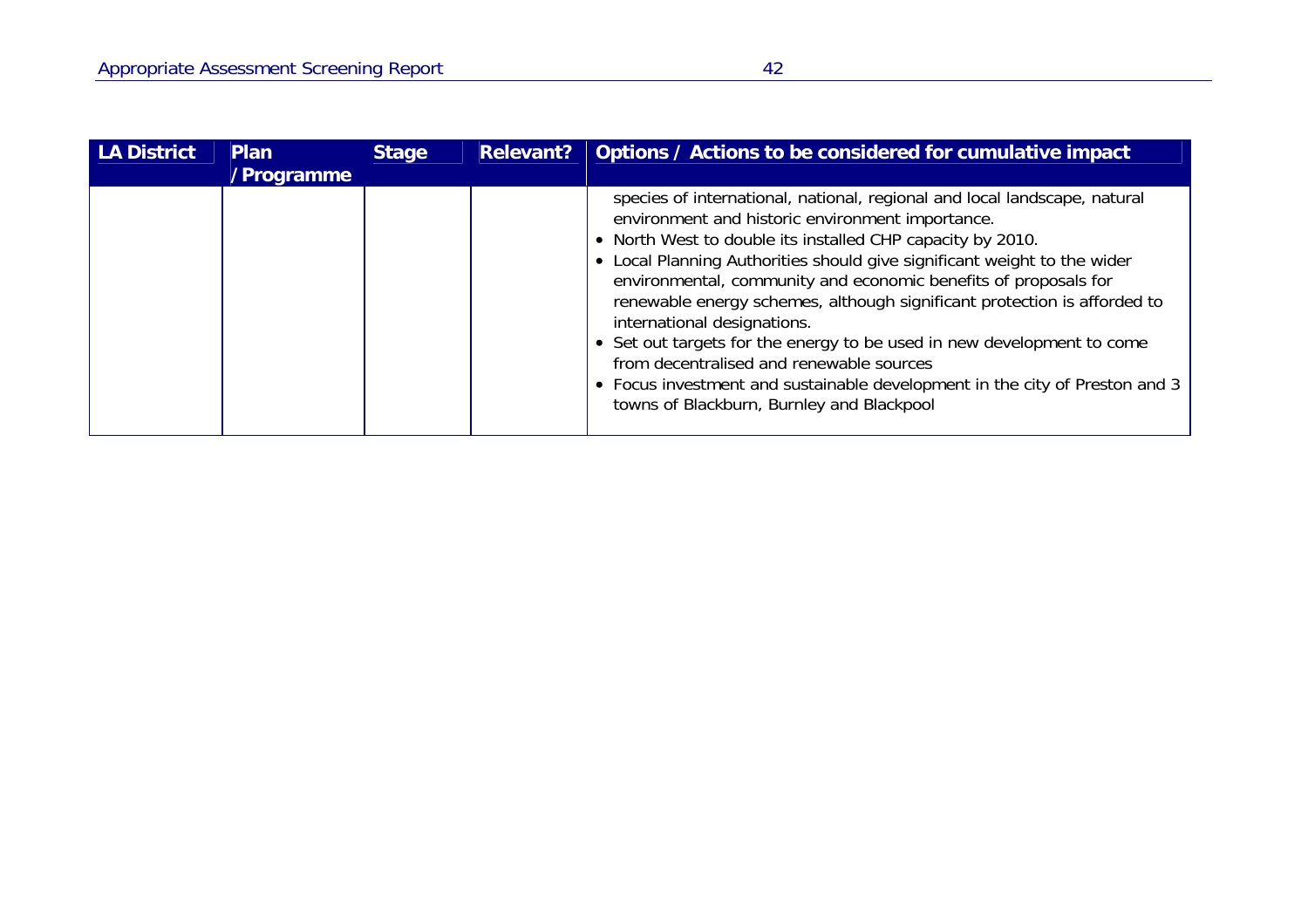## Appendix 4 – Operations likely to damage the special interest of a site.

|                 | <b>Site Name:</b>                                                                                                                                                                               | <b>Bowland Fells</b>                                                                                                                                                                                                                                         |  |  |  |  |  |
|-----------------|-------------------------------------------------------------------------------------------------------------------------------------------------------------------------------------------------|--------------------------------------------------------------------------------------------------------------------------------------------------------------------------------------------------------------------------------------------------------------|--|--|--|--|--|
|                 | O LD1005542                                                                                                                                                                                     |                                                                                                                                                                                                                                                              |  |  |  |  |  |
| <b>Ref No.</b>  |                                                                                                                                                                                                 | <b>Type of Operation</b>                                                                                                                                                                                                                                     |  |  |  |  |  |
| $\mathbf{1}$    |                                                                                                                                                                                                 | Cultivation, including ploughing, rotovating, harrowing, and re-seeding.                                                                                                                                                                                     |  |  |  |  |  |
| $\overline{2}$  | Grazing. The introduction of grazing and changes in the grazing regime (including type of stock, intensity or seasonal<br>pattern of grazing).                                                  |                                                                                                                                                                                                                                                              |  |  |  |  |  |
| 3               |                                                                                                                                                                                                 | The introduction of stock feeding and changes in stock feeding practice.                                                                                                                                                                                     |  |  |  |  |  |
| $\overline{4}$  |                                                                                                                                                                                                 | The introduction of mowing or other methods of cutting vegetation and changes in the mowing or cutting regime.                                                                                                                                               |  |  |  |  |  |
| 5               | Application of manure, fertilisers and lime.                                                                                                                                                    |                                                                                                                                                                                                                                                              |  |  |  |  |  |
| $\overline{6}$  |                                                                                                                                                                                                 | Application of pesticides, including herbicides (weedkillers).                                                                                                                                                                                               |  |  |  |  |  |
| $\overline{7}$  |                                                                                                                                                                                                 | Dumping, spreading or discharge of any materials.                                                                                                                                                                                                            |  |  |  |  |  |
| 8               |                                                                                                                                                                                                 | Burning and changes in the pattern or frequency of burning.                                                                                                                                                                                                  |  |  |  |  |  |
| 9               |                                                                                                                                                                                                 | The release into the site of any wild, feral or domestic animal*, plant or seed.                                                                                                                                                                             |  |  |  |  |  |
| 10              |                                                                                                                                                                                                 | The killing or removal of any wild animal*, including pest control.                                                                                                                                                                                          |  |  |  |  |  |
| 11              | and turf.                                                                                                                                                                                       | The destruction, displacement, removal or cutting of any plant or plant remains, including tree, shrub, herb, moss, lichen                                                                                                                                   |  |  |  |  |  |
| 12              |                                                                                                                                                                                                 | The introduction of tree and/or woodland management+ and changes in tree and/or woodland management+.                                                                                                                                                        |  |  |  |  |  |
| 13a             |                                                                                                                                                                                                 | Drainage (including moor-gripping and the use of mole, tile, tunnel or other artificial drains).                                                                                                                                                             |  |  |  |  |  |
| 13 <sub>b</sub> |                                                                                                                                                                                                 | Modification of the structure of watercourses (e.g. rivers, streams, springs, ditches and drains), including their banks and<br>beds, as by re-alignment, re-grading and dredging.                                                                           |  |  |  |  |  |
| 13c             | Management of aquatic and bank vegetation for drainage purposes.                                                                                                                                |                                                                                                                                                                                                                                                              |  |  |  |  |  |
| 14              | water bodies and through boreholes).                                                                                                                                                            | The changing of water levels and tables and water utilisation (including irrigation, storage and abstraction from existing                                                                                                                                   |  |  |  |  |  |
| 15              |                                                                                                                                                                                                 | Infilling of ditches, dykes, drains, pools or marshes.                                                                                                                                                                                                       |  |  |  |  |  |
| 16a             |                                                                                                                                                                                                 | The introduction of freshwater fishery production and/or management and changes in freshwater fishery production and<br>management, including sporting fishing and angling.                                                                                  |  |  |  |  |  |
| 20              |                                                                                                                                                                                                 | Extraction of minerals, including peat, shingle, topsoil, subsoil and spoil.                                                                                                                                                                                 |  |  |  |  |  |
| 21              |                                                                                                                                                                                                 | Construction, removal or destruction of roads, tracks, walls, fences, hardstands, banks, ditches or other earthworks, or the<br>laying, maintenance or removal of pipelines and cables, above or below ground.                                               |  |  |  |  |  |
| 22              | Storage of materials on the site.                                                                                                                                                               |                                                                                                                                                                                                                                                              |  |  |  |  |  |
| 23              |                                                                                                                                                                                                 | Erection of permanent or temporary structures, or the undertaking of engineering works, including drilling.                                                                                                                                                  |  |  |  |  |  |
| 24              | Modification of natural or man-made features, clearance of boulders, large stones, loose rock or scree and battering,<br>buttressing or grading rock-faces and cuttings, infilling of quarries. |                                                                                                                                                                                                                                                              |  |  |  |  |  |
| 26              |                                                                                                                                                                                                 | Use of vehicles likely to damage or disturb the flora and fauna.                                                                                                                                                                                             |  |  |  |  |  |
| 27              |                                                                                                                                                                                                 | Recreational or other activities likely to damage the flora and fauna.                                                                                                                                                                                       |  |  |  |  |  |
| 28              | practices.                                                                                                                                                                                      | The introduction of game or waterfowl management and changes in game and waterfowl management and hunting                                                                                                                                                    |  |  |  |  |  |
| management.     |                                                                                                                                                                                                 | 'animal' includes any mammal, reptile, amphibian, bird, fish or invertebrate.<br>+ including afforestation, planting, clear and selective felling, thinning, coppicing, modification of the stand or underwood, changes in species composition, cessation of |  |  |  |  |  |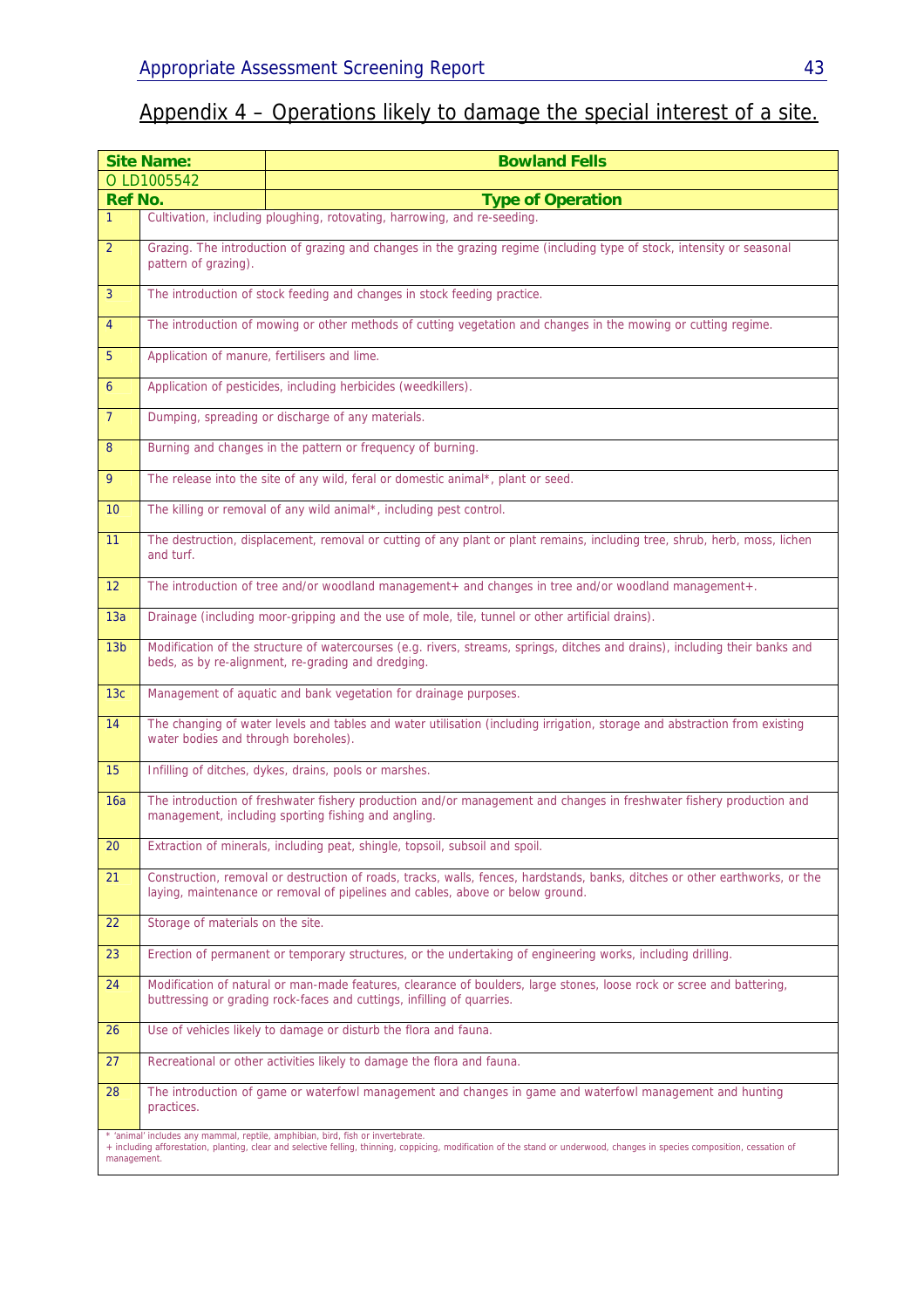|                 | <b>Site Name:</b>                                                                                                                                                                           | <b>South Pennine Moors</b>                                                                                                                                                                                                                                   |  |  |  |  |  |  |
|-----------------|---------------------------------------------------------------------------------------------------------------------------------------------------------------------------------------------|--------------------------------------------------------------------------------------------------------------------------------------------------------------------------------------------------------------------------------------------------------------|--|--|--|--|--|--|
|                 | O LD1007196                                                                                                                                                                                 |                                                                                                                                                                                                                                                              |  |  |  |  |  |  |
| <b>Ref No.</b>  |                                                                                                                                                                                             | <b>Type of Operation</b>                                                                                                                                                                                                                                     |  |  |  |  |  |  |
| $\mathbf{1}$    |                                                                                                                                                                                             | Cultivation, including ploughing, rotovating, harrowing, and re-seeding.                                                                                                                                                                                     |  |  |  |  |  |  |
| $\overline{2}$  | Grazing. The introduction of grazing and changes in the grazing regime (including type of stock, intensity or seasonal<br>pattern of grazing).                                              |                                                                                                                                                                                                                                                              |  |  |  |  |  |  |
| 3               |                                                                                                                                                                                             | The introduction of stock feeding and changes in stock feeding practice.                                                                                                                                                                                     |  |  |  |  |  |  |
| $\overline{4}$  | hay making to silage).                                                                                                                                                                      | The introduction of mowing or other methods of cutting vegetation and changes in the mowing or cutting regime (including                                                                                                                                     |  |  |  |  |  |  |
| 5               | Application of manure, fertilisers and lime.                                                                                                                                                |                                                                                                                                                                                                                                                              |  |  |  |  |  |  |
| 6               |                                                                                                                                                                                             | Application of pesticides, including herbicides (weedkillers).                                                                                                                                                                                               |  |  |  |  |  |  |
| 7 <sup>1</sup>  |                                                                                                                                                                                             | Dumping, spreading or discharge of any materials.                                                                                                                                                                                                            |  |  |  |  |  |  |
| 8               |                                                                                                                                                                                             | Burning and changes in the pattern or frequency of burning.                                                                                                                                                                                                  |  |  |  |  |  |  |
| 9               |                                                                                                                                                                                             | The release into the site of any wild, feral or domestic animal*, plant or seed.                                                                                                                                                                             |  |  |  |  |  |  |
| 10              |                                                                                                                                                                                             | The killing or removal of any wild animal*, including pest control.                                                                                                                                                                                          |  |  |  |  |  |  |
| 11              | and turf.                                                                                                                                                                                   | The destruction, displacement, removal or cutting of any plant or plant remains, including tree, shrub, herb, moss, lichen                                                                                                                                   |  |  |  |  |  |  |
| 12              |                                                                                                                                                                                             | The introduction of tree and/or woodland management+ and changes in tree and/or woodland management+.                                                                                                                                                        |  |  |  |  |  |  |
| 13a             |                                                                                                                                                                                             | Drainage (including moor-gripping and the use of mole, tile, tunnel or other artificial drains).                                                                                                                                                             |  |  |  |  |  |  |
| 13 <sub>b</sub> | Modification of the structure of watercourses (e.g. streams, springs, ditches, dykes and drains), including their banks and<br>beds, as by re-alignment, re-grading and dredging.           |                                                                                                                                                                                                                                                              |  |  |  |  |  |  |
| 13c             |                                                                                                                                                                                             | Management of aquatic and bank vegetation for drainage purposes.                                                                                                                                                                                             |  |  |  |  |  |  |
| 14              | water bodies and through boreholes).                                                                                                                                                        | The changing of water levels and tables and water utilisation (including irrigation, storage and abstraction from existing                                                                                                                                   |  |  |  |  |  |  |
| 15              |                                                                                                                                                                                             | Infilling of ditches, dykes, drains, pools or marshes.                                                                                                                                                                                                       |  |  |  |  |  |  |
| 16a             |                                                                                                                                                                                             | The introduction of freshwater fishery production and/or management and changes in freshwater fishery production and<br>management, including sporting fishing and angling.                                                                                  |  |  |  |  |  |  |
| 20              |                                                                                                                                                                                             | Extraction of minerals, including peat, topsoil and subsoil.                                                                                                                                                                                                 |  |  |  |  |  |  |
| 21              |                                                                                                                                                                                             | Construction, removal or destruction of roads, tracks, walls, fences, hardstands, banks, ditches or other earthworks, or the<br>laying, maintenance or removal of pipelines and cables, above or below ground.                                               |  |  |  |  |  |  |
| 22              | Storage of materials on the site.                                                                                                                                                           |                                                                                                                                                                                                                                                              |  |  |  |  |  |  |
| 23              | Erection of permanent or temporary structures, or the undertaking of engineering works, including drilling.                                                                                 |                                                                                                                                                                                                                                                              |  |  |  |  |  |  |
| 24              | Modification of natural or man-made features, clearance of boulders, large stones, loose rock or scree and battering,<br>buttressing or grading rock-faces, infilling of pits and quarries. |                                                                                                                                                                                                                                                              |  |  |  |  |  |  |
| 26              |                                                                                                                                                                                             | Use of vehicles likely to damage or disturb the vegetation or breeding birds.                                                                                                                                                                                |  |  |  |  |  |  |
| 27              |                                                                                                                                                                                             | Recreational or educational activities likely to damage the vegetation or breeding birds.                                                                                                                                                                    |  |  |  |  |  |  |
| 28              | practices.                                                                                                                                                                                  | The introduction of game or waterfowl management and changes in game and waterfowl management and hunting                                                                                                                                                    |  |  |  |  |  |  |
| management      |                                                                                                                                                                                             | 'animal' includes any mammal, reptile, amphibian, bird, fish or invertebrate.<br>+ including afforestation, planting, clear and selective felling, thinning, coppicing, modification of the stand or underwood, changes in species composition, cessation of |  |  |  |  |  |  |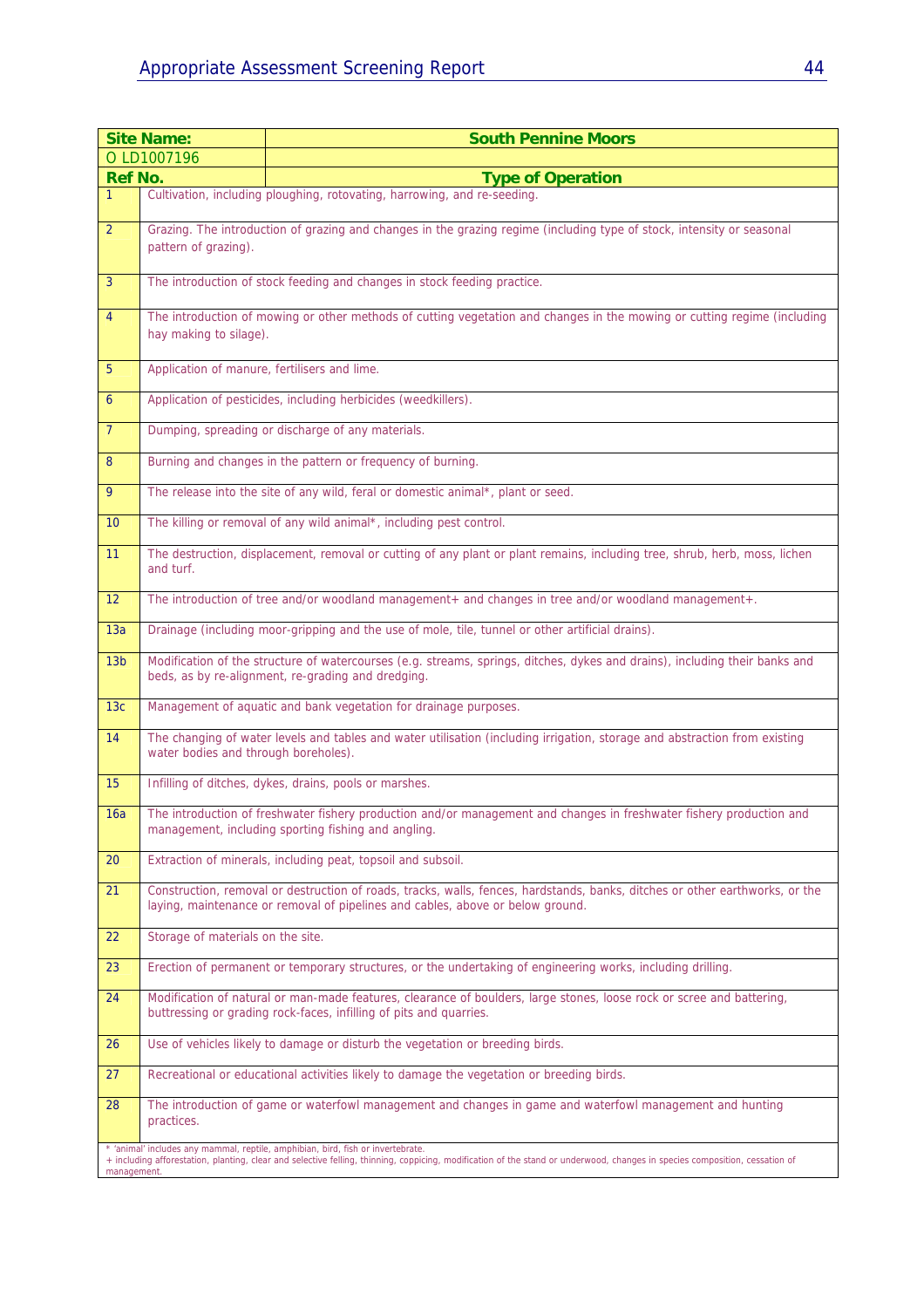|                 | <b>Site Name:</b>                            | <b>Ribble Estuary</b>                                                                                                                                                                                          |
|-----------------|----------------------------------------------|----------------------------------------------------------------------------------------------------------------------------------------------------------------------------------------------------------------|
|                 | O LD1004299                                  |                                                                                                                                                                                                                |
| <b>Ref No.</b>  |                                              | <b>Type of Operation</b>                                                                                                                                                                                       |
| $\overline{1}$  |                                              | Cultivation, including ploughing, rotovating, harrowing, and re-seeding.                                                                                                                                       |
| $\overline{2}$  | grazing and cessation of grazing).           | The introduction of grazing and changes in the grazing regime (including type of stock, intensity or seasonal pattern of                                                                                       |
| $\overline{3}$  |                                              | The introduction of stock feeding and changes in stock feeding practice.                                                                                                                                       |
| $\overline{4}$  | hay making to silage and cessation).         | The introduction of mowing or other methods of cutting vegetation and changes in the mowing or cutting regime (including                                                                                       |
| 5               | Application of manure, fertilisers and lime. |                                                                                                                                                                                                                |
| 6               |                                              | Application of pesticides, including herbicides (weedkillers).                                                                                                                                                 |
| $\overline{7}$  |                                              | Dumping, spreading or discharge of any materials.                                                                                                                                                              |
| 8               |                                              | Burning and changes in the pattern or frequency of burning.                                                                                                                                                    |
| 9               |                                              | The release into the site of any wild, feral or domestic animal*, plant or seed.                                                                                                                               |
| 10 <sup>°</sup> | The killing or removal of any wild animal*.  |                                                                                                                                                                                                                |
| 11              |                                              | The destruction, displacement, removal or cutting of any plant or plant remains, including shrub, herb, hedge, dead or<br>decaying wood, moss, lichen, fungus, leaf-mould and turf.                            |
| 12 <sup>2</sup> |                                              | The introduction of tree and/or woodland management+ and changes in tree and/or woodland management+.                                                                                                          |
| 13a             |                                              | Drainage (including the use of mole, tile, tunnel or other artificial drains).                                                                                                                                 |
| 13 <sub>b</sub> |                                              | Modification of the structure of watercourses (e.g. rivers, streams, springs, ditches, dykes and drains), including their banks<br>and beds, as by re-alignment, re-grading and dredging.                      |
| 13c             |                                              | Management of aquatic and bank vegetation for drainage purposes.                                                                                                                                               |
| 14              | water bodies and through boreholes).         | The changing of water levels and tables and water utilisation (including irrigation, storage and abstraction from existing                                                                                     |
| 15              |                                              | Infilling of ditches, dykes, drains, ponds, pools, marshes or pits.                                                                                                                                            |
| 16a             |                                              | The introduction of freshwater fishery production and/or management and changes in freshwater fishery production and<br>management, including sporting fishing and angling.                                    |
| 16 <sub>b</sub> | or fish cages.                               | Changes in coastal fishing practice or fisheries management and seafood or marine life collection, including the use of traps                                                                                  |
| 17 <sup>2</sup> |                                              | Reclamation of land from sea, estuary or marsh.                                                                                                                                                                |
| 18              | Bait digging in inter-tidal areas.           |                                                                                                                                                                                                                |
| 19              |                                              | Erection of sea defences or coast protection works, including cliff or landslip drainage or stabilisation measures.                                                                                            |
| 20              |                                              | Extraction of minerals, including shingle, sand and gravel, topsoil and subsoil.                                                                                                                               |
| 21              |                                              | Construction, removal or destruction of roads, tracks, walls, fences, hardstands, banks, ditches or other earthworks, or the<br>laying, maintenance or removal of pipelines and cables, above or below ground. |
| 22              | Storage of materials on the site.            |                                                                                                                                                                                                                |
| 23              |                                              | Erection of permanent or temporary structures, or the undertaking of engineering works, including drilling.                                                                                                    |
| 24              |                                              | Modification of natural or man-made features including coastal embankments and training walls.                                                                                                                 |
| 25              |                                              | Removal of geological specimens, including rock samples, minerals and fossils.                                                                                                                                 |
| 26              |                                              | Use of vehicles or craft likely to damage or disturb features of interest.                                                                                                                                     |
| 27              |                                              | Recreational or other activities likely to damage the soil, flora and fauna.                                                                                                                                   |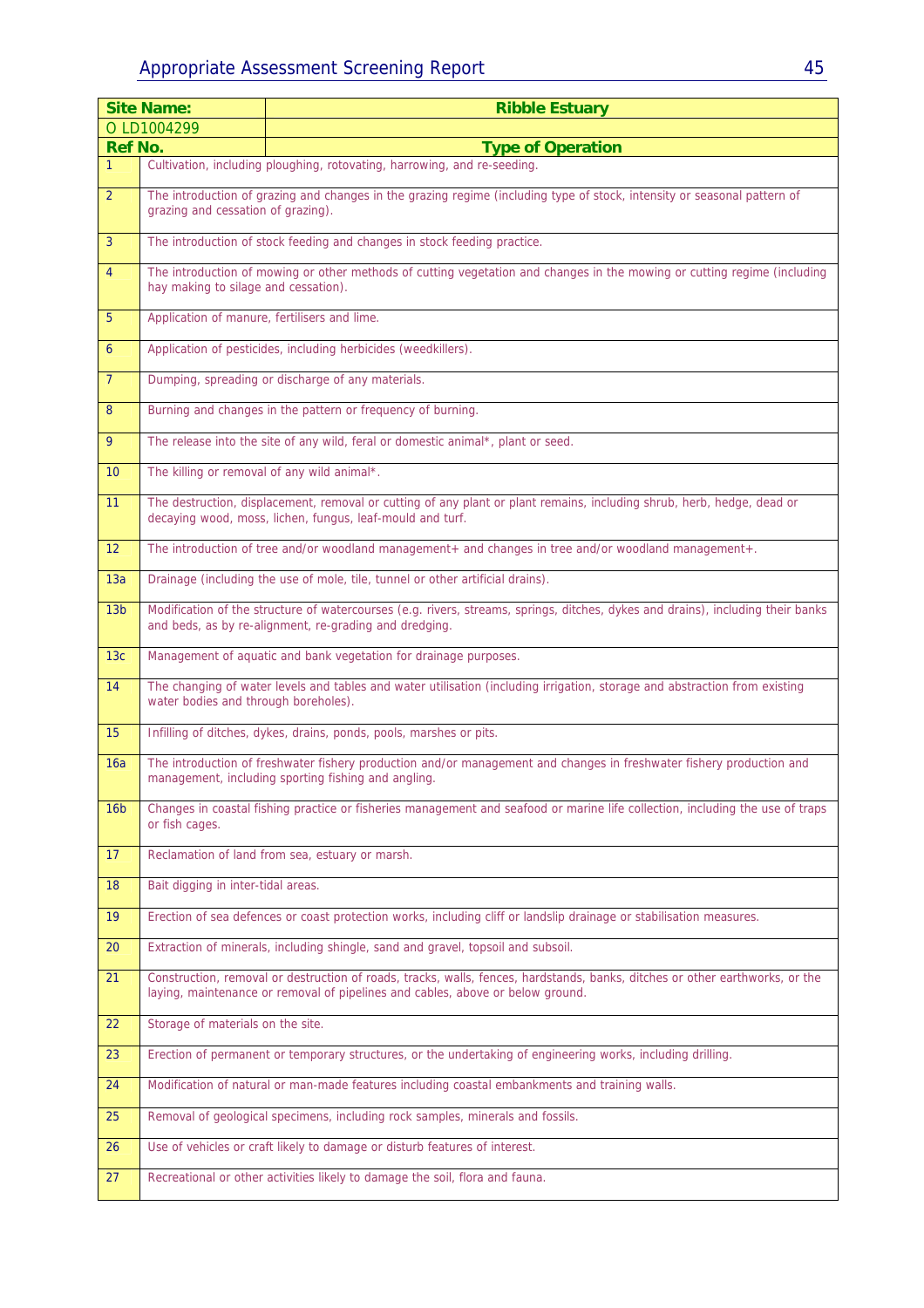| Appropriate Assessment Screening Report |  |
|-----------------------------------------|--|
|                                         |  |

28 The introduction of game or waterfowl management and changes in game and waterfowl management and hunting practices.

\* 'animal' includes any mammal, reptile, amphibian, bird, fish or invertebrate.<br>+ including afforestation, planting, clear and selective felling, thinning, coppicing, modification of the stand or underwood, changes in spec

| <b>Site Name:</b> |                                                                                                                 | <b>North Pennine Moors</b>                                                  |  |
|-------------------|-----------------------------------------------------------------------------------------------------------------|-----------------------------------------------------------------------------|--|
|                   |                                                                                                                 | Comprising West Nidderdale, Barden and Blubberhouses Moors, North Yorkshire |  |
| O LD2000321       |                                                                                                                 |                                                                             |  |
| <b>Ref No.</b>    |                                                                                                                 | <b>Type of Operation</b>                                                    |  |
|                   | Cultivation and other ground disturbance (including repeated vehicle rutting of open land).                     |                                                                             |  |
| $\overline{2}$    | Grazing, including changes in the grazing regime.                                                               |                                                                             |  |
| $\overline{3}$    | Stock feeding.                                                                                                  |                                                                             |  |
| 5                 | Application of manure, slurry, fertilisers, lime and pesticides, including herbicides (weedkillers).            |                                                                             |  |
| 8                 | The cutting or burning of vegetation.                                                                           |                                                                             |  |
| 10                | The killing or removal of any wild animal except those game and pest species which may be legally taken.        |                                                                             |  |
| 12                | Tree and woodland planting or management.                                                                       |                                                                             |  |
| 13                | Drainage (including moor-gripping and any other modification of the water table.                                |                                                                             |  |
| 20                | Extraction of minerals, including peat and soil.                                                                |                                                                             |  |
| 21                | Construction of any structure (including tracks, fences), but excluding the maintenance of existing structures. |                                                                             |  |
| 27                | Recreational events within the bird breeding season (March – July inclusive).                                   |                                                                             |  |

|                  | <b>Site Name:</b>                                                                                                                                                                                                                                                               | <b>North Pennine Dales Meadows</b>    |  |  |
|------------------|---------------------------------------------------------------------------------------------------------------------------------------------------------------------------------------------------------------------------------------------------------------------------------|---------------------------------------|--|--|
|                  |                                                                                                                                                                                                                                                                                 | <b>Bell Sykes Meadows, Lancashire</b> |  |  |
|                  | O LD1004299                                                                                                                                                                                                                                                                     |                                       |  |  |
| <b>Ref No.</b>   |                                                                                                                                                                                                                                                                                 | <b>Type of Operation</b>              |  |  |
| 15 <sup>15</sup> | Infilling or digging of ditches, dykes, drains, ponds, pools, marshes or pits.                                                                                                                                                                                                  |                                       |  |  |
| 20               | Extraction of minerals, including peat, hard rock, topsoil, subsoil and spoil.                                                                                                                                                                                                  |                                       |  |  |
| 21               | Destruction, construction, removal, re-routing or re-grading of roads, tracks, walls, fences, hardstands, banks, ditches or<br>other earthworks, including soil or soft rock exposures or the laying, maintenance or removal of pipelines and cables, above<br>or below ground. |                                       |  |  |
| 22               | Storage of material.                                                                                                                                                                                                                                                            |                                       |  |  |
| 23               | Erection of permanent or temporary structures, or the undertaking of engineering works, including drilling.                                                                                                                                                                     |                                       |  |  |
| 26               | Use of vehicles.                                                                                                                                                                                                                                                                |                                       |  |  |
| 27               | Recreational activities.                                                                                                                                                                                                                                                        |                                       |  |  |
| 28               | Introduction of game management and hunting practices and alterations to game and management and hunting practices.                                                                                                                                                             |                                       |  |  |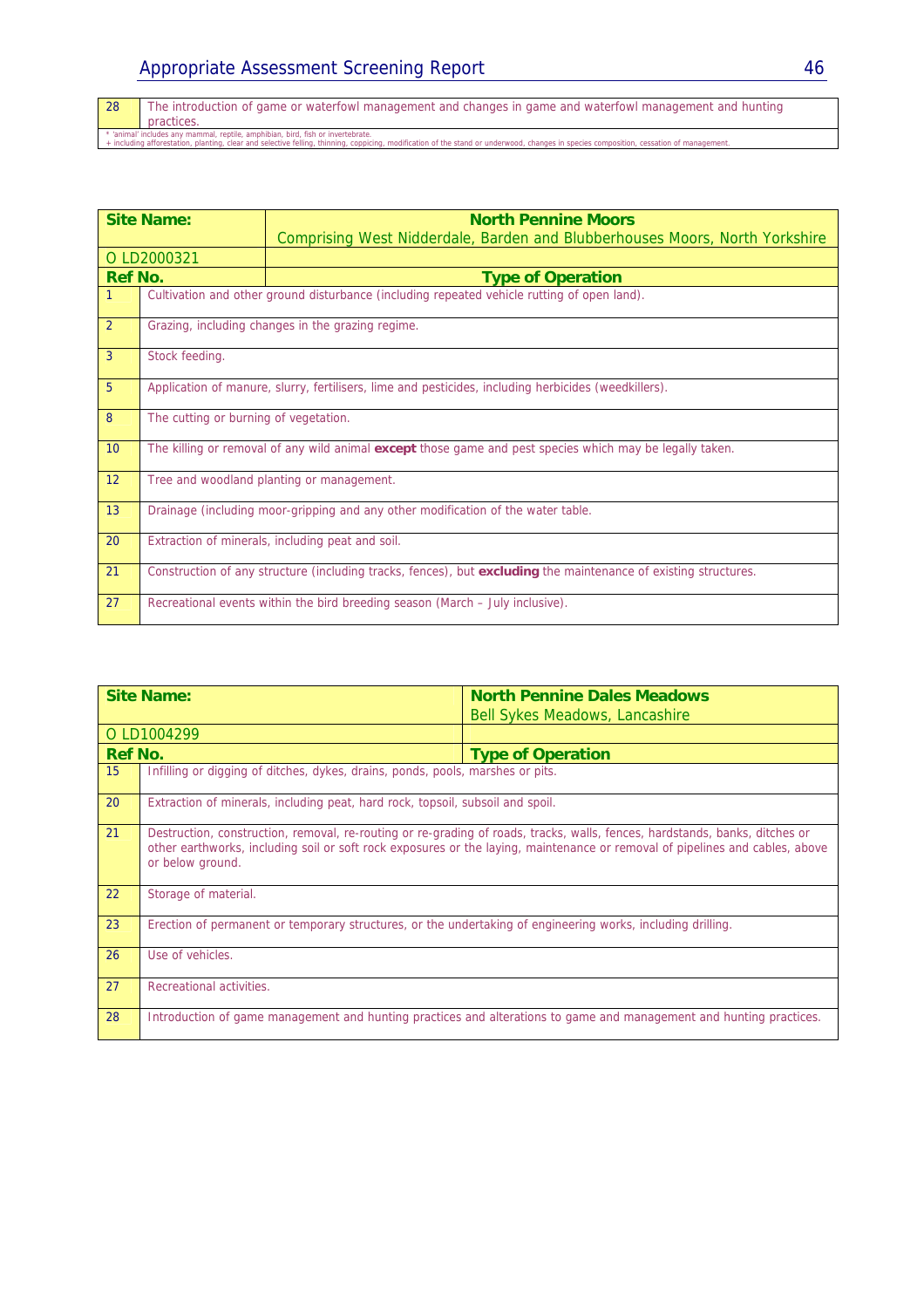| <b>Site Name:</b> |                                                                                                                                                                                                                                                                             | <b>North Pennine Dales Meadows</b><br><b>Langcliff Cross Meadow</b> |  |  |  |
|-------------------|-----------------------------------------------------------------------------------------------------------------------------------------------------------------------------------------------------------------------------------------------------------------------------|---------------------------------------------------------------------|--|--|--|
| O LD1003896       |                                                                                                                                                                                                                                                                             |                                                                     |  |  |  |
| <b>Ref No.</b>    |                                                                                                                                                                                                                                                                             | <b>Type of Operation</b>                                            |  |  |  |
| $\mathbf{1}$      | Cultivation, including ploughing, rotovating, harrowing, and re-seeding.                                                                                                                                                                                                    |                                                                     |  |  |  |
| $\overline{2}$    | The introduction of grazing and changes in the grazing regime (including type of stock, intensity or seasonal pattern of<br>grazing and cessation of grazing).                                                                                                              |                                                                     |  |  |  |
| 3                 | The introduction of stock feeding and changes in stock feeding practice.                                                                                                                                                                                                    |                                                                     |  |  |  |
| $\overline{4}$    | The introduction of mowing or other methods of cutting vegetation and changes in the mowing or cutting regime (including<br>hay making to silage and cessation).                                                                                                            |                                                                     |  |  |  |
| 5                 | Application of manure, fertilisers and lime.                                                                                                                                                                                                                                |                                                                     |  |  |  |
| 6                 | Application of pesticides, including herbicides (weedkillers).                                                                                                                                                                                                              |                                                                     |  |  |  |
| $\overline{7}$    | Dumping, spreading or discharge of any materials.                                                                                                                                                                                                                           |                                                                     |  |  |  |
| 8                 | Burning and changes in the pattern or frequency of burning.                                                                                                                                                                                                                 |                                                                     |  |  |  |
| 9                 | The release into the site of any wild, feral or domestic animal*, plant or seed.                                                                                                                                                                                            |                                                                     |  |  |  |
| 10 <sup>°</sup>   | The killing or removal of any wild animal*, including pest control.                                                                                                                                                                                                         |                                                                     |  |  |  |
| 11                | The destruction, displacement, removal or cutting of any plant or plant remains, including tree, herb or turf.                                                                                                                                                              |                                                                     |  |  |  |
| 12                | The introduction of tree and/or woodland management+ and changes in tree and/or woodland management+.                                                                                                                                                                       |                                                                     |  |  |  |
| 13a               | Drainage (including the use of mole, tile, tunnel or other artificial drains).                                                                                                                                                                                              |                                                                     |  |  |  |
| 14                | The changing of water levels and tables and water utilisation (including irrigation, storage and abstraction from existing<br>water bodies and through boreholes).                                                                                                          |                                                                     |  |  |  |
| 15                | Infilling of marshes.                                                                                                                                                                                                                                                       |                                                                     |  |  |  |
| 20                | Extraction of minerals, including topsoil and subsoil.                                                                                                                                                                                                                      |                                                                     |  |  |  |
| 21                | Construction, removal or destruction of roads, tracks, walls, fences, hardstands, banks, ditches or other earthworks, or the<br>laying, maintenance or removal of pipelines and cables, above or below ground.                                                              |                                                                     |  |  |  |
| 22                | Storage of materials on the site.                                                                                                                                                                                                                                           |                                                                     |  |  |  |
| 23                | Erection of permanent or temporary structures, or the undertaking of engineering works, including drilling.                                                                                                                                                                 |                                                                     |  |  |  |
| 26                | Use of vehicles likely to damage or disturb the flora.                                                                                                                                                                                                                      |                                                                     |  |  |  |
| 27                | Recreational or other activities likely to damage the flora.                                                                                                                                                                                                                |                                                                     |  |  |  |
| 28                | The introduction of game or waterfowl management and changes in game and waterfowl management and hunting<br>practices.                                                                                                                                                     |                                                                     |  |  |  |
|                   | 'animal' includes any mammal, reptile, amphibian, bird, fish or invertebrate.<br>+ including afforestation, planting, clear and selective felling, thinning, coppicing, modification of the stand or underwood, changes in species composition, cessation of<br>management. |                                                                     |  |  |  |